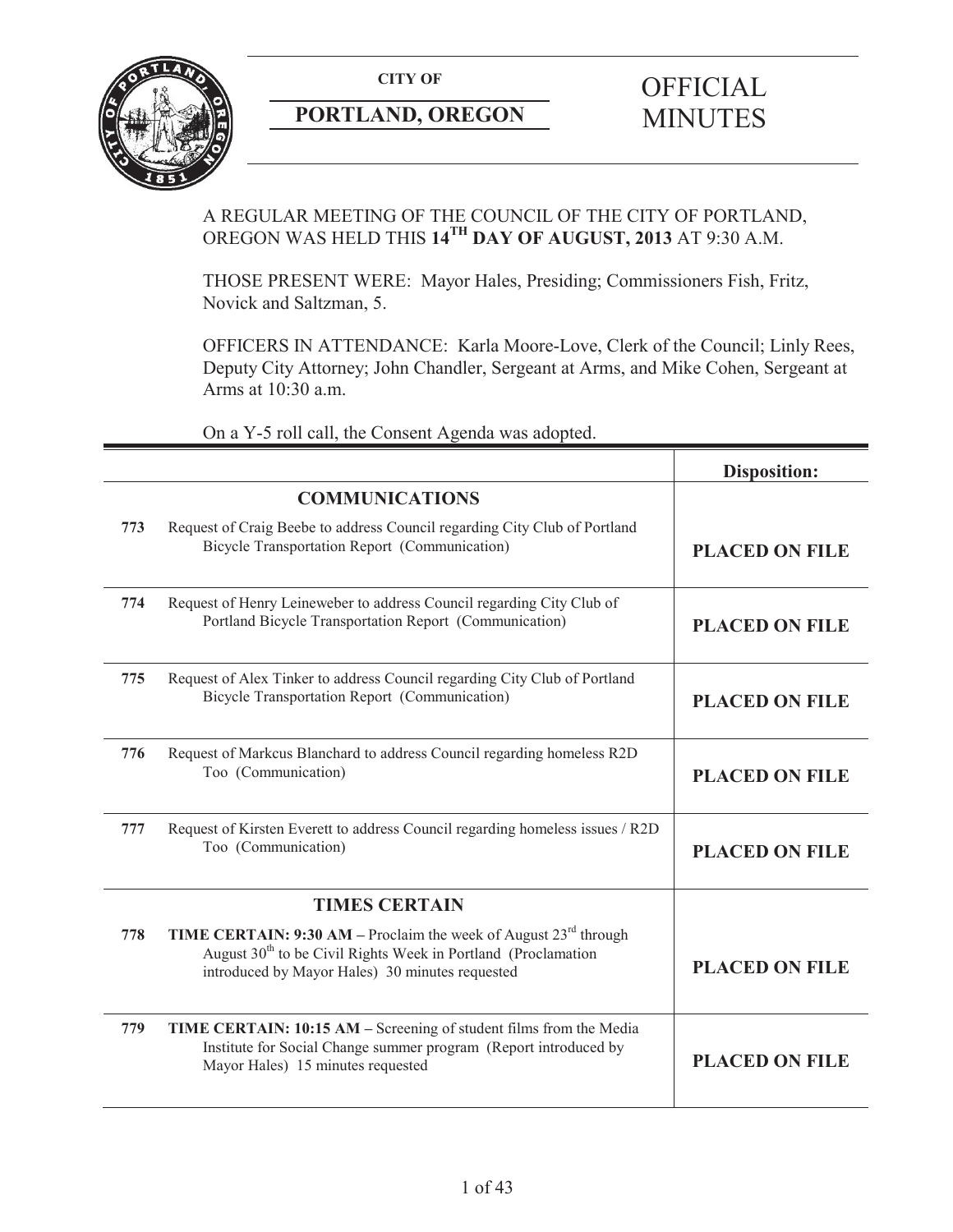| 780    | <b>TIME CERTAIN: 10:30 AM – Appoint Roberto Rivera to the Citizen Review</b><br>Committee advisory board to the Independent Police Review, a division<br>of the City Auditor's Office (Resolution introduced by Auditor Griffin-<br>Valade) 15 minutes requested | 37028            |
|--------|------------------------------------------------------------------------------------------------------------------------------------------------------------------------------------------------------------------------------------------------------------------|------------------|
|        | $(Y-5)$                                                                                                                                                                                                                                                          |                  |
|        | <b>CONSENT AGENDA - NO DISCUSSION</b>                                                                                                                                                                                                                            |                  |
| 781    | Appoint Michael White to the Electrical Code Board of Appeal for a term to<br>expire August 13, 2016 (Report introduced by Mayor Hales and<br>Commissioner Fritz)                                                                                                | <b>CONFIRMED</b> |
|        | $(Y-5)$                                                                                                                                                                                                                                                          |                  |
|        |                                                                                                                                                                                                                                                                  |                  |
|        | <b>Mayor Charlie Hales</b>                                                                                                                                                                                                                                       |                  |
| 782    | Appoint Christopher E. Abbruzzese to the Investment Advisory Committee for<br>term to expire July 24, 2015 (Report)<br>$(Y-5)$                                                                                                                                   | <b>CONFIRMED</b> |
| 783    | Appoint Harriet Strothers to the Business License Appeals Board for a term to<br>expire December 31, 2015 (Report)<br>$(Y-5)$                                                                                                                                    | <b>CONFIRMED</b> |
|        | <b>Office of Management and Finance</b>                                                                                                                                                                                                                          |                  |
| 784    | Accept bid of JW Underground, Inc. for the Headworks Flow Meter Project for<br>\$1,770,250 (Procurement Report - Bid No. 115655)                                                                                                                                 | <b>ACCEPTED</b>  |
|        | $(Y-5)$                                                                                                                                                                                                                                                          |                  |
| $*785$ | Amend a price agreement with Feeney Wireless, LLC, to add \$1,500,000 for<br>additional purchases of Mobile Data Computer replacement laptops for<br>the Portland Police Bureau and to extend the term by six months<br>(Ordinance; amend Contract No. 41251)    | 186194           |
|        | $(Y-5)$                                                                                                                                                                                                                                                          |                  |
| $*786$ | Pay claim of Barbara Wexler in the sum of \$21,988 involving Bureau of<br>Environmental Services (Ordinance)                                                                                                                                                     | 186195           |
|        | $(Y-5)$                                                                                                                                                                                                                                                          |                  |
| $*787$ | Authorize a contract with Sierra Systems, Inc. for the Citywide Technology<br>Assessment project for a total not-to-exceed amount of \$215,000<br>(Ordinance)                                                                                                    | 186196           |
|        | $(Y-5)$                                                                                                                                                                                                                                                          |                  |
| 788    | Create the new represented classifications of Field Sciences Technician<br>Trainee, Field Sciences Technician and Field Sciences Specialist and<br>establish interim compensation rates for these classifications (Second<br>Reading Agenda 752)                 | 186197           |
|        | $(Y-5)$                                                                                                                                                                                                                                                          |                  |
|        | <b>Commissioner Steve Novick</b>                                                                                                                                                                                                                                 |                  |
|        | <b>Position No. 4</b>                                                                                                                                                                                                                                            |                  |
|        |                                                                                                                                                                                                                                                                  |                  |
|        | <b>Bureau of Emergency Management</b>                                                                                                                                                                                                                            |                  |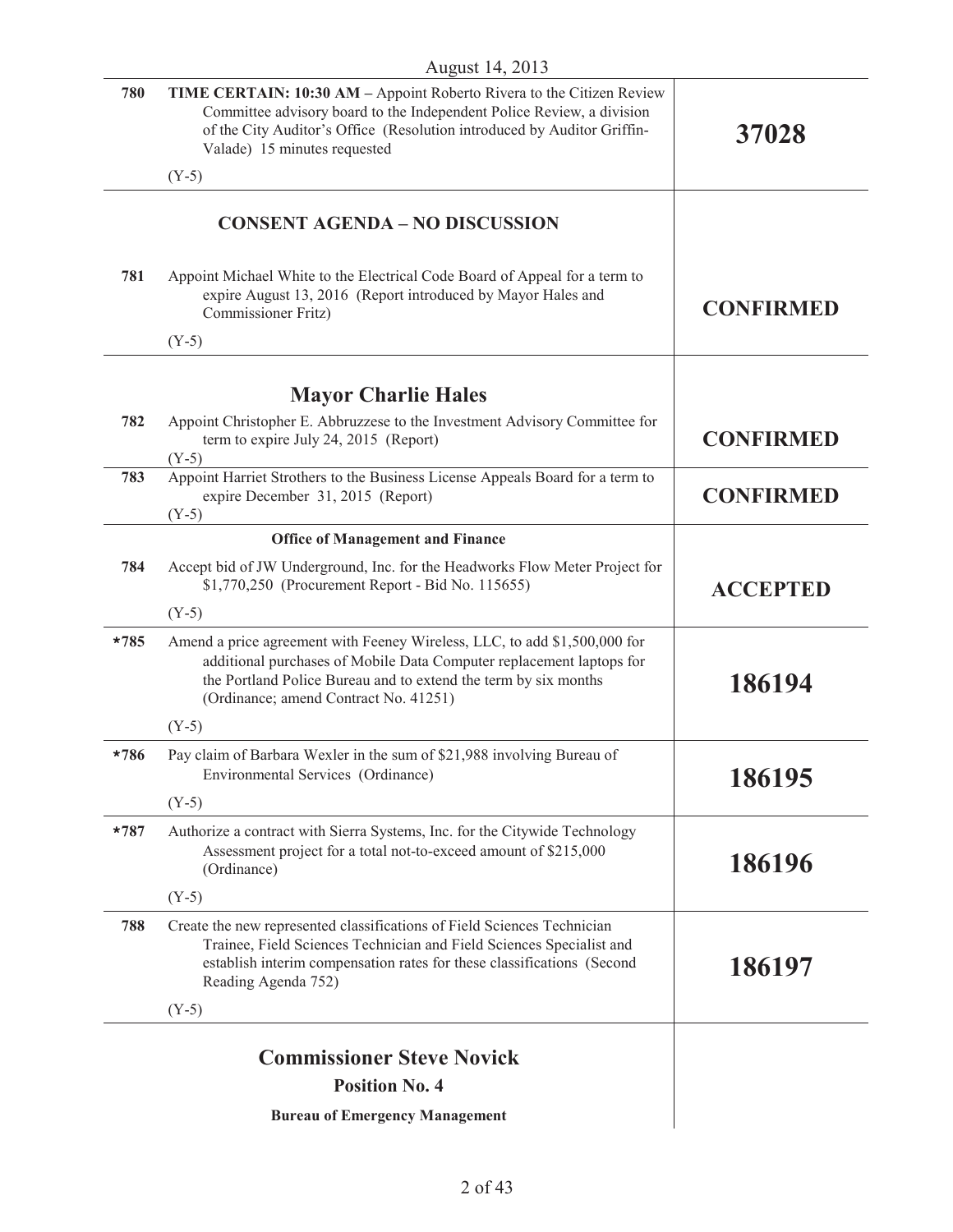|        | $1105$ ust $17, 201$                                                                                                                                                                                                                                     |                                                                                            |
|--------|----------------------------------------------------------------------------------------------------------------------------------------------------------------------------------------------------------------------------------------------------------|--------------------------------------------------------------------------------------------|
| $*789$ | Authorize application to the Oregon Military Department, Office of Emergency<br>Management for a grant in the amount of \$279,486 for the implementation<br>of state and local homeland security strategies (Ordinance)                                  | 186198                                                                                     |
|        | $(Y-5)$                                                                                                                                                                                                                                                  |                                                                                            |
|        |                                                                                                                                                                                                                                                          |                                                                                            |
|        | <b>Commissioner Amanda Fritz</b>                                                                                                                                                                                                                         |                                                                                            |
|        | <b>Position No. 1</b>                                                                                                                                                                                                                                    |                                                                                            |
| 790    | Adopt City of Portland, Bureau of Technology Services' Administrative Rule<br>ARC-BTS-3.04 – Captioning of Video and Audio Materials (Resolution)<br>$(Y-5)$                                                                                             | 37027                                                                                      |
|        | <b>Portland Parks &amp; Recreation</b>                                                                                                                                                                                                                   |                                                                                            |
| $*791$ | Authorize a contract with Palouse-Clearwater Environmental Institute to<br>sponsor a Confluence AmeriCorps member in Parks & Recreation Urban<br>Forestry for a term from September 4, 2013 to July 25, 2014 (Ordinance)                                 | 186199                                                                                     |
|        | $(Y-5)$                                                                                                                                                                                                                                                  |                                                                                            |
| 792    | Amend contract with The Active Network to add \$1,500,000 to provide a web<br>hosted, integrated recreation software solution and to extend the term by<br>five years (Ordinance; amend Contract No. 30000729)                                           | <b>PASSED TO</b><br><b>SECOND READING</b><br><b>SEPTEMBER 4, 2013</b><br>AT 9:30 AM        |
|        |                                                                                                                                                                                                                                                          |                                                                                            |
|        | <b>Commissioner Nick Fish</b>                                                                                                                                                                                                                            |                                                                                            |
|        | <b>Position No. 2</b>                                                                                                                                                                                                                                    |                                                                                            |
|        | <b>Water Bureau</b>                                                                                                                                                                                                                                      |                                                                                            |
| 793    | Authorize a contract with the Columbia Slough Watershed Council for<br>\$200,000 for a period of five years to provide community education and<br>outreach services in support of the Columbia South Shore Groundwater<br>Protection Program (Ordinance) | <b>PASSED TO</b><br><b>SECOND READING</b><br><b>SEPTEMBER 4, 2013</b><br>AT 9:30 AM        |
|        | <b>City Auditor LaVonne Griffin-Valade</b>                                                                                                                                                                                                               |                                                                                            |
| $*794$ | Assess property for system development charge contracts, private plumbing<br>loan contracts and safety net loan deferral contracts (Ordinance; Z0798,<br>K0142, T0154, W0029, Z1193, K0144, T0155, Z0799, W0030, P0122,<br>P0123, Z0800, W0031)          | 186200                                                                                     |
|        | $(Y-5)$                                                                                                                                                                                                                                                  |                                                                                            |
|        |                                                                                                                                                                                                                                                          |                                                                                            |
|        | <b>REGULAR AGENDA</b>                                                                                                                                                                                                                                    |                                                                                            |
|        | <b>Mayor Charlie Hales</b>                                                                                                                                                                                                                               |                                                                                            |
|        | <b>Bureau of Police</b>                                                                                                                                                                                                                                  |                                                                                            |
| 795    | Delegate authority to the Chief of Police to execute and amend agreements in<br>support of law enforcement training (Ordinance)                                                                                                                          | <b>PASSED TO</b><br><b>SECOND READING</b><br><b>SEPTEMBER 4, 2013</b><br><b>AT 9:30 AM</b> |
|        | <b>Office of Management and Finance</b>                                                                                                                                                                                                                  |                                                                                            |
|        |                                                                                                                                                                                                                                                          |                                                                                            |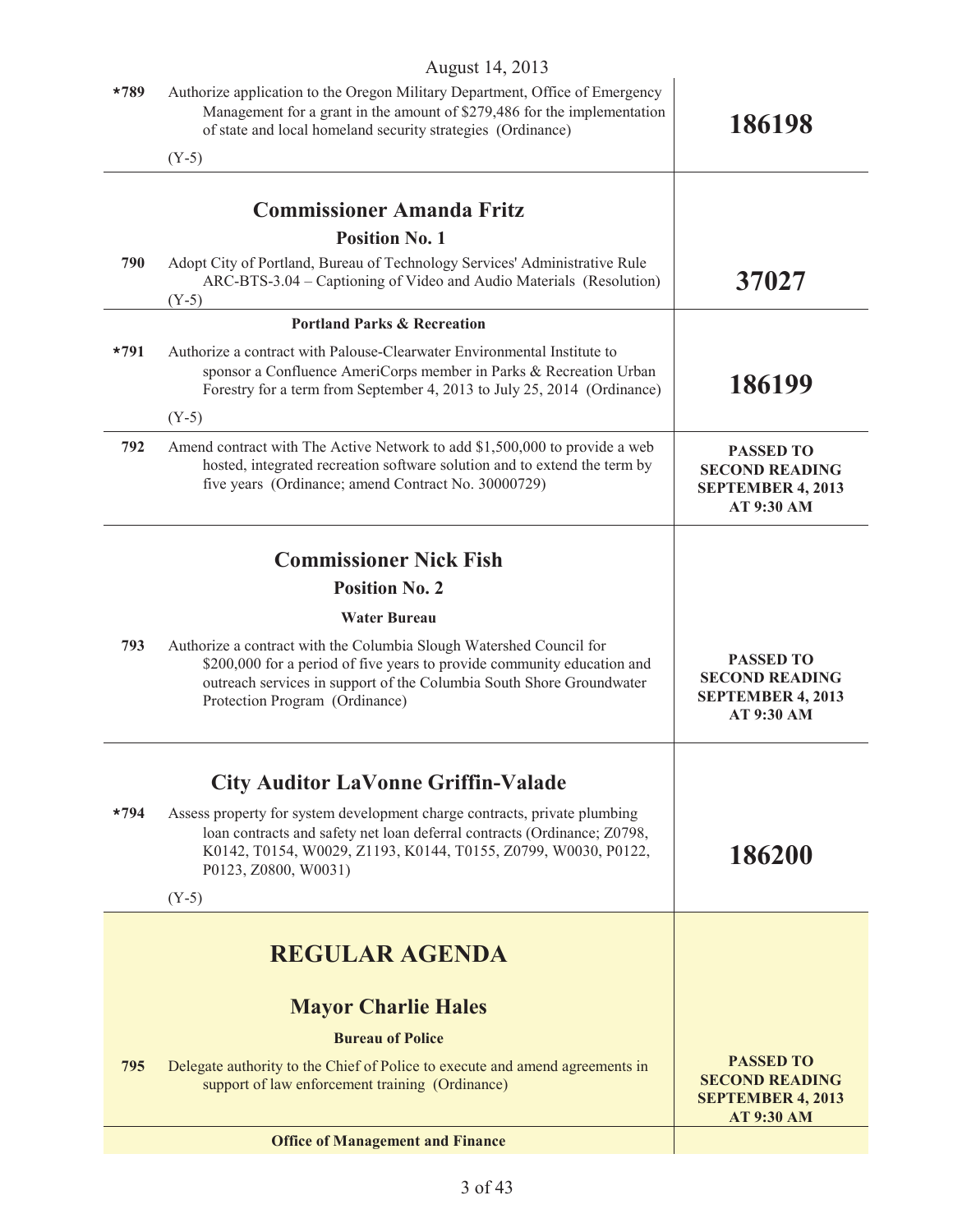| August 14, 2013 |                                                                                                                                                                                                                                                                                                                                                      |                                                                                            |
|-----------------|------------------------------------------------------------------------------------------------------------------------------------------------------------------------------------------------------------------------------------------------------------------------------------------------------------------------------------------------------|--------------------------------------------------------------------------------------------|
| 796             | Accept Guaranteed Maximum Price of \$6,010,828 from Skanska USA Building<br>Inc. for the construction of the Portland Fire & Rescue Fire Station 21<br>Project (Procurement Report – RFP No. 114291) 15 minutes requested                                                                                                                            | <b>ACCEPTED</b>                                                                            |
|                 | Motion to accept the report: Moved by Saltzman and seconded by Fritz.                                                                                                                                                                                                                                                                                |                                                                                            |
|                 | $(Y-5)$                                                                                                                                                                                                                                                                                                                                              |                                                                                            |
|                 | <b>Commissioner Steve Novick</b>                                                                                                                                                                                                                                                                                                                     |                                                                                            |
|                 | <b>Position No. 4</b>                                                                                                                                                                                                                                                                                                                                |                                                                                            |
|                 | <b>Bureau of Transportation</b>                                                                                                                                                                                                                                                                                                                      |                                                                                            |
| $*797$          | Amend Intergovernmental Agreement with Oregon Department of<br>Transportation to provide for technical adjustments to the name of the<br>project and completion timeline for Right-of-Way phase for the SE 122nd<br>Ave Complete and Green Main St project (Ordinance; amend Contract<br>No. 30002116)                                               | 186201                                                                                     |
|                 | $(Y-5)$                                                                                                                                                                                                                                                                                                                                              |                                                                                            |
| $*798$          | Accept a grant from Safe Routes to School Program for \$498,000 and authorize<br>an Intergovernmental Agreement with Oregon Department of<br>Transportation for design engineering and construction of bicycle and<br>pedestrian safety improvements at four Portland public elementary<br>schools (Ordinance)                                       | 186202                                                                                     |
|                 | $(Y-5)$                                                                                                                                                                                                                                                                                                                                              |                                                                                            |
| $*799$          | Accept a grant in the amount of \$1,360,000 from the Oregon Department of<br>Transportation and authorize an Intergovernmental Agreement for the<br>North Williams Traffic Safety and Operations Project (Ordinance)                                                                                                                                 | 186203                                                                                     |
|                 | $(Y-5)$                                                                                                                                                                                                                                                                                                                                              |                                                                                            |
| 800             | Amend Intergovernmental Agreement with Oregon Department of<br>Transportation for the Red Electric Trail Project to clarify Congestion<br>Mitigation and Air Quality Program funds, reference the current Local<br>Agency Certification Program Agreement, and update project staff<br>contract information (Ordinance; amend Contract No. 30002431) | <b>PASSED TO</b><br><b>SECOND READING</b><br><b>SEPTEMBER 4, 2013</b><br><b>AT 9:30 AM</b> |
| $*801$          | Vacate portions of SE Sherrett St and SE Umatilla St west of SE Grand Ave<br>subject to certain conditions and reservations (Second Reading 765;<br>VAC-10080)                                                                                                                                                                                       |                                                                                            |
|                 | Motion to add that when Portland Rowing Club applies for a permit, the<br>Club will grant an easement for the Willamette Greenway<br><b>Recreational Trail:</b> Moved by Fritz and seconded by Novick. (Y-5)                                                                                                                                         | 186204<br><b>AS AMENDED</b>                                                                |
|                 | Motion to add an emergency clause: Moved by Fritz and seconded by Fish.                                                                                                                                                                                                                                                                              |                                                                                            |
|                 | $(Y-5)$                                                                                                                                                                                                                                                                                                                                              |                                                                                            |

At 11:51 a.m., Council recessed.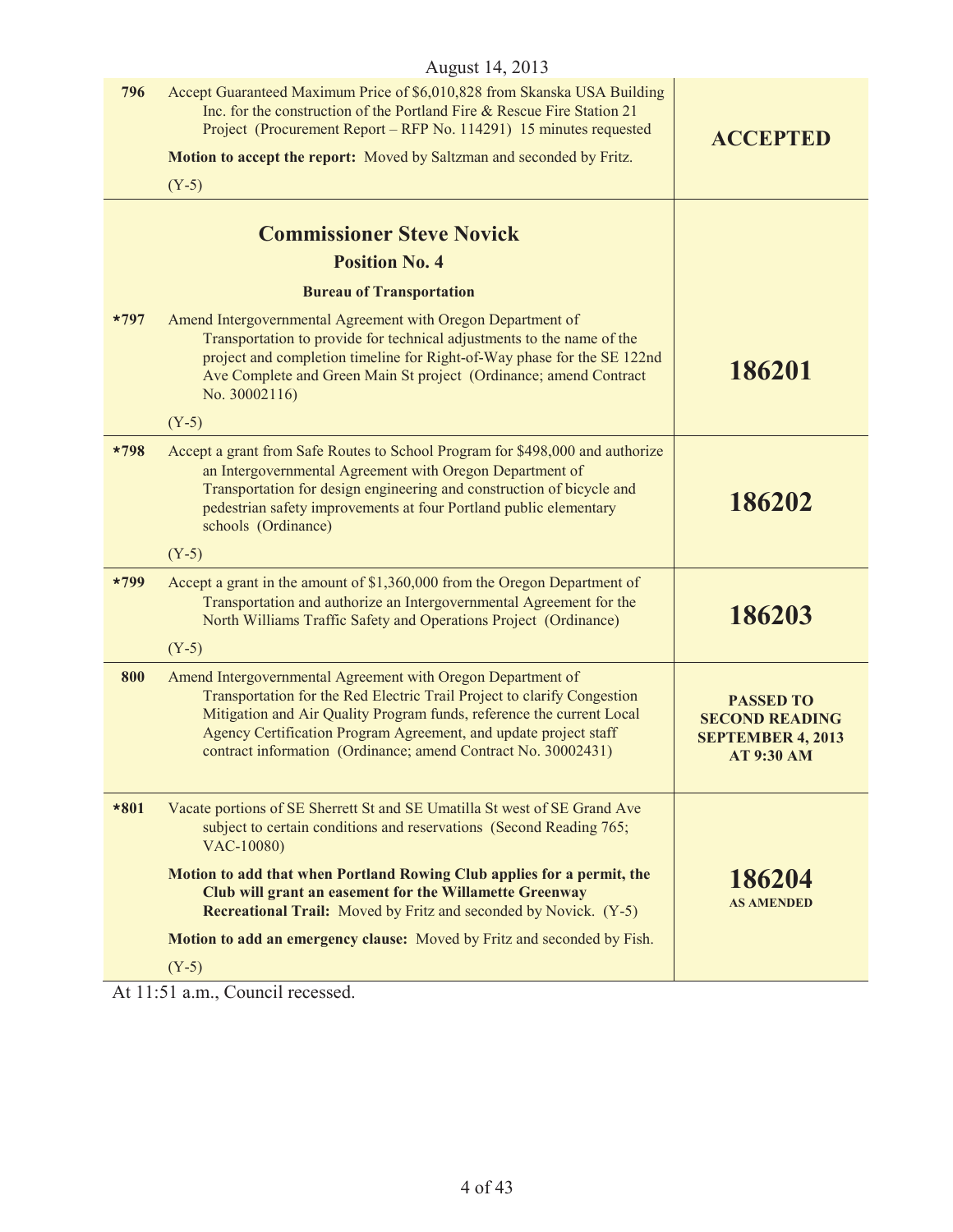# A RECESSED MEETING OF THE COUNCIL OF THE CITY OF PORTLAND, OREGON WAS HELD THIS **14TH DAY OF AUGUST, 2013** AT 2:00 P.M.

THOSE PRESENT WERE: Commissioner Novick presided at 2:00 p.m.; Commissioners Fish and Saltzman, 3. Mayor Hales arrived and presided at 2:30 p.m., 4.

OFFICERS IN ATTENDANCE: Karla Moore-Love, Clerk of the Council; Roland Iparraguirre, Deputy City Attorney; and Mike Cohen, Sergeant at Arms.

|     |                                                                                                                                                                              | Disposition:    |
|-----|------------------------------------------------------------------------------------------------------------------------------------------------------------------------------|-----------------|
| 802 | <b>TIME CERTAIN: 2:00 PM</b> – Accept report of the $11x13$ Housing<br>Preservation Campaign (Report introduced by Commissioners Saltzman)<br>and Fish) 30 minutes requested | <b>ACCEPTED</b> |
|     | <b>Motion to accept the report:</b> Moved by Saltzman and seconded by Fish.                                                                                                  |                 |
|     | (Y-4)                                                                                                                                                                        |                 |

At 2:55 p.m., Council adjourned.

# **LAVONNE GRIFFIN-VALADE**

Auditor of the City of Portland

By Karla Moore-Love Clerk of the Council

For a discussion of agenda items, please consult the following Closed Caption File.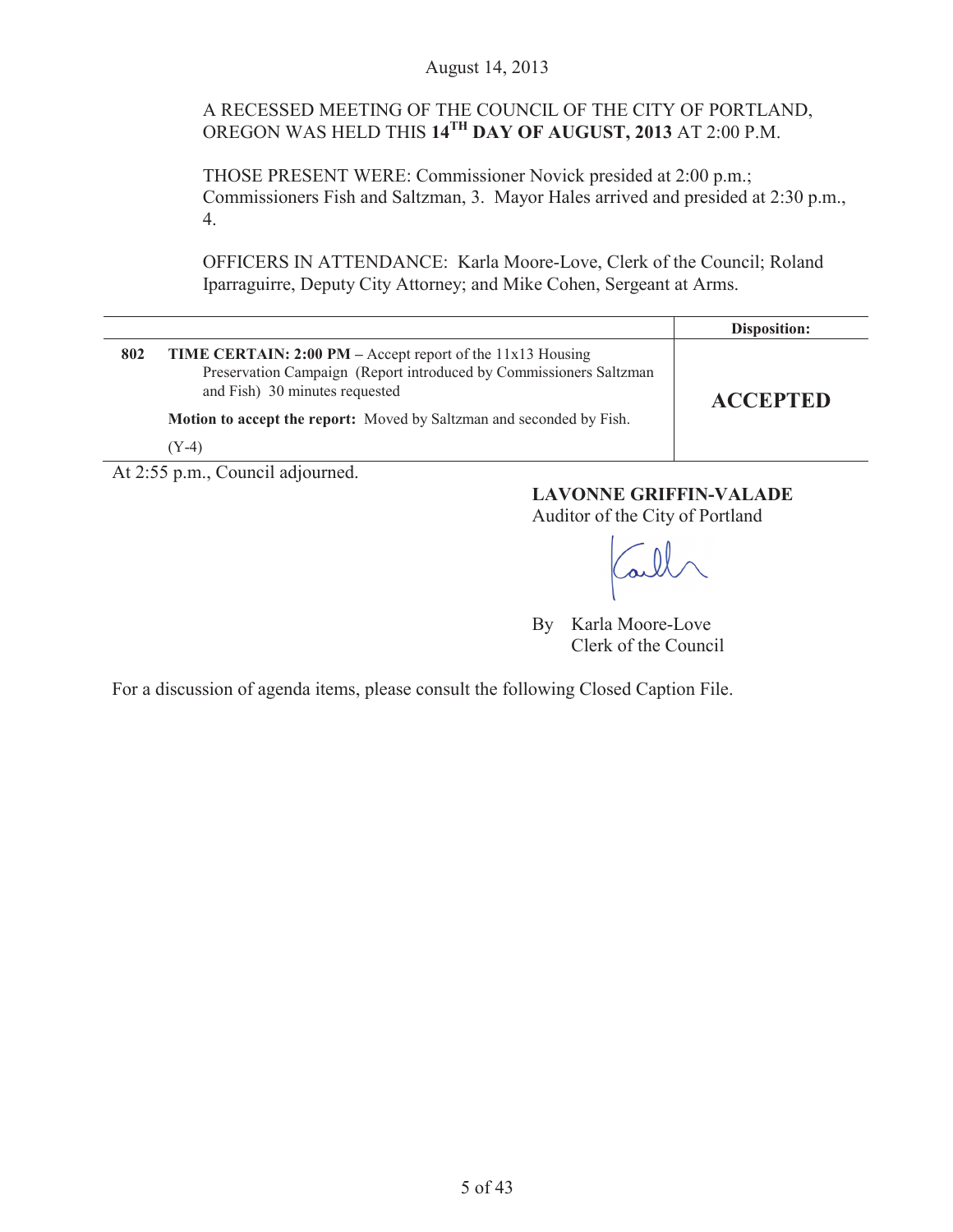# August 14, 2013 **Closed Caption File of Portland City Council Meeting**

This file was produced through the closed captioning process for the televised City Council broadcast and should not be considered a verbatim transcript. Key: **\*\*\*\*\*** means unidentified speaker.

# **AUGUST 14, 2013 9:30 AM**

**Hales:** Welcome to the August 14th meeting of the Portland City Council. Karla, please call the roll.

**Saltzman:** Here. **Novick:** Here. **Fritz**: Here. **Fish:** Here. **Hales:** Here.

**Hales:** Before we begin our formal calendar this morning, we have some youth ambassadors that we're going to recognize. We are pleased to introduce the Portland Bologna student ambassadors. Bologna is one of the ten sister cities in the world, and this organization, we depend on the sister city associations to make this connection real. And this student ambassador program is a piece of that. The Portland-Bologna City Association has two exchanges, one a student and faculty exchange between PSU and the University of Bologna, and another one, this one, that we're celebrating, is for teenagers. It's a reciprocal alternating program where a small group of Portland teens visits Bologna every other summer, and an Italian group comes here in the alternating summer, and we've been doing I guess this since 2009. This summer, Portland sent 14 students to Bologna, while there they met with my counter point Mayor Merola and got to explore the ways that Portland and Bologna are alike, and we love bicycles and pizza and the outdoors, and there is more than that to the relationship, but that's a good start. We have three, I believe, of our students here today, and I just want to thank them and their colleagues for being great ambassadors for the city. This relationship is a wonderful one, and I have not a chance to visit the sister city myself, but I'm looking forward to that opportunity someday, and we want to give your leader, Sally Hudson, the rest of the certificates but first I want to invite up the ones who I think are here, and Samuel Schrader, is Sam here? Come on up. And Hannah Courtney, Max and Amanda McKay [spelling?]. And have a seat for a few minutes if you would, and tell us about this experience if you would like to. We want to hear how this looks from your vantage point. Pull up your chair. Welcome. Hannah, do you want to get us started?

**Hannah Courtney:** It was really fun. I liked getting to know the culture, it was cool to be like living with someone, and knowing their everyday life --

**Hales:** Did you speak any Italian before you went?

**Courtney:** No.

**Hales:** That was a total immersion then. Other comments?

**\*\*\*\*\*:** The way to learn outside of the classroom that cannot be done in school, like learning other people's cultures and other groups people, this can't be achieved in the classroom.

**Hales:** Yeah.

**\*\*\*\*\*:** Yeah.

**Hales:** And how about you?

**Amanda McKay:** It was a great opportunity to see another country and, and in a different way, other than like a school exchange, it was really fun.

**\*\*\*\*\*:** So, Sam Schrader, my son wrote the following. My time in Italy was remarkable. From the towers and domes of Florence to the canals of Venice I had the best two weeks of my life. The Portland-Bologna Sister City Association gave me an opportunity not many people get, staying with an Italian family was like having a behind the scenes view of Italian life. The food was more authentic, the people seemed more genuine and the experience seemed more special. I feel like I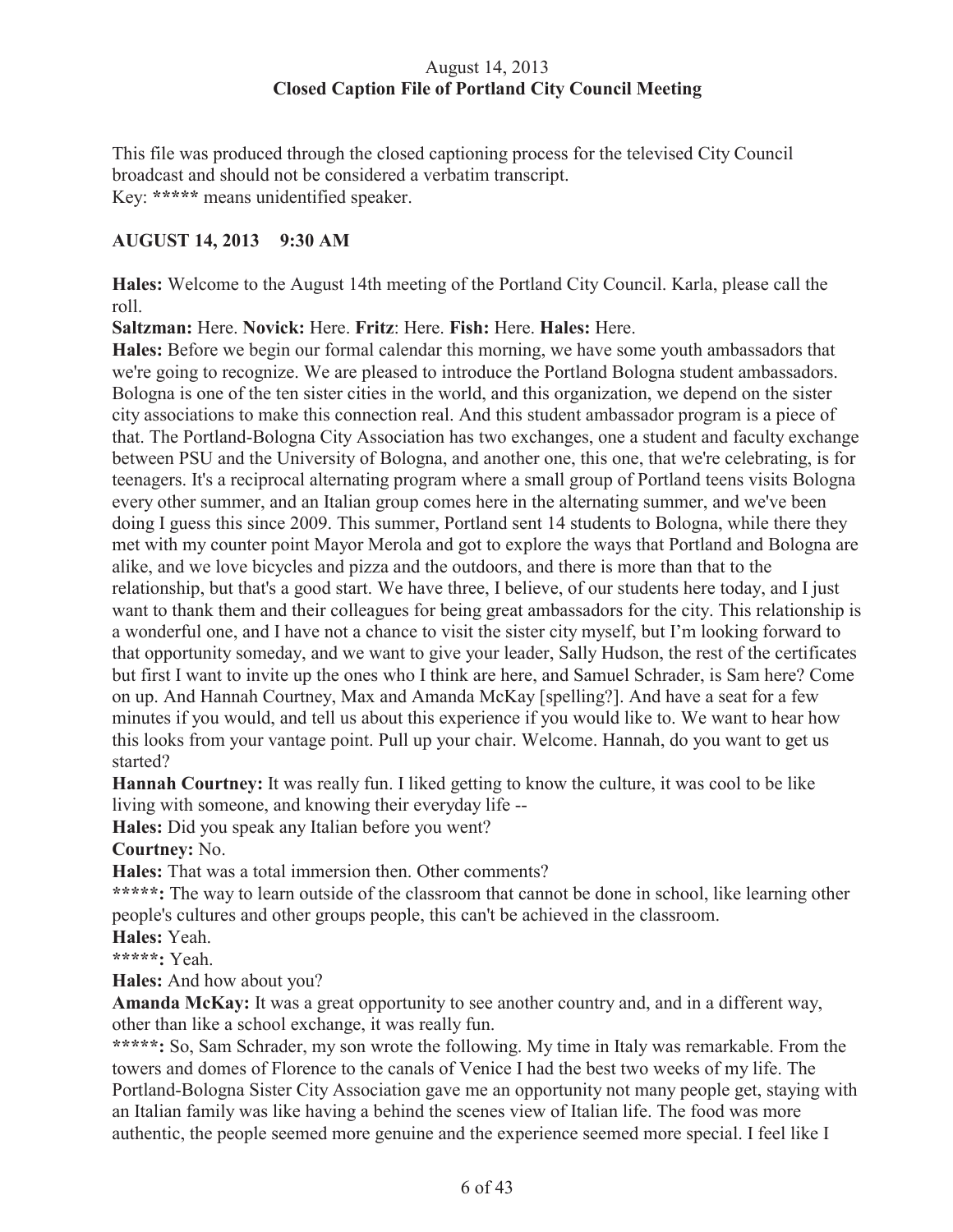have matured more as a person for having done this. And he concludes by saying, and come on, I have got some pretty impressive bragging rights. [laughter]

**Hales:** Well said. And now, have any of you spent in any time in another country other than this? Is this your first time just living in another country as opposed to being a tourist or a visitor? Pretty different, yeah. My son got the chance to go to San Jose, Costa Rica, on an exchange like this, and he was learning Spanish, and it really accelerated it for him, and now he's the stage manager of Milagro Theater, so you never know where these things will lead. So we wish a bon voyage, what's that in Italian? [laughter]

**Hales:** Congratulations.

**Novick:** Mr. Mayor, may I have a move to ask our visitors a favor. For years, I've been trying to get the Multnomah county library to adopt the classic young adult book from the big files of frank wyler as the everybody reads book for a year, and Bologna, Italy, plays critical role in that book. So, I ask you, as ambassadors to Bologna, if you will join me in my campaign to get the library to adopt that book. We can discuss it further.

**Hales:** Thank you all. Thank you. Alright. We'll move on to the formal calendar and, and wish our students well on the rest of their remaining days of summer. We have five communications items, can we take the first of those, please, Karla?

# **Item 773.**

**Hales:** Good morning.

**Craig Beebe:** Good morning, Mayor Hales and Commissioners, I am Craig Beebe. I am pleased to be here with two colleagues this morning to speak with you briefly about the bicycle transportation advocacy efforts of the City Club of Portland. You may be wondering why would the City Club of Portland be here to discuss bicycling advocacy. As you know, the City Club is not a typical bike group. We're not even an advocacy group, but our organization is dedicated to careful research and informed debates and good governance, and we are here because City Club believes the safe integrated bicycle network is essential to the health and future of our city. As you likely know, the club's membership voted overwhelmingly in June to adopt an extensive research report making clear findings and recommendations about the crucial role of bicycling in the transportation system. This report was built on many months of interviews and original analysis by a team of volunteers. In other words, City Club has given a resounding endorsement of a city in which every resident, wherever they live or whoever they are, should be able to get on a bike and ride safely to wherever they are going. The City Club recognizes this is good for all Portlanders, no matter how they go around. And because it makes the roadways safer, and saves money and supports our economy and improves health. The City Club does not expect the adoptive report to sit on the shelf. The club has created an advocacy committee to pursue the spirit and specifics of the adopted findings and recommendations. I am pleased to chair that committee and serve on it with these two and another ten of us overall on the committee. And over the next year or so our committee will bring the unique voice and leverage to the transportation conversation in Portland. And we'll form partnerships and build awareness among advocates, businesses, and community groups. We'll reach out to elected officials such as yourselves and government staff to encourage smart planning and effective outreach. And we are here to serve, and occasionally to sway. And I can assure you this is not the last time that you will be hearing from us. If we are to succeed in becoming a world class city, we must firmly reject a mindset that that defines residence by the mode of transportation where cyclists are cyclists, drivers are drivers, and pedestrians are pedestrians. This is a mindset that serves no one. It's time to move from planning for single modes and conflict to planning for true mobility and choice. Transportation should build connection, not walls. And this is what Portlanders desire, and deserve. This is what we hope to achieve through the City Club of Portland's bicycle transportation advocacy committee, and we look forward to working with you in those efforts. Thanks for listening.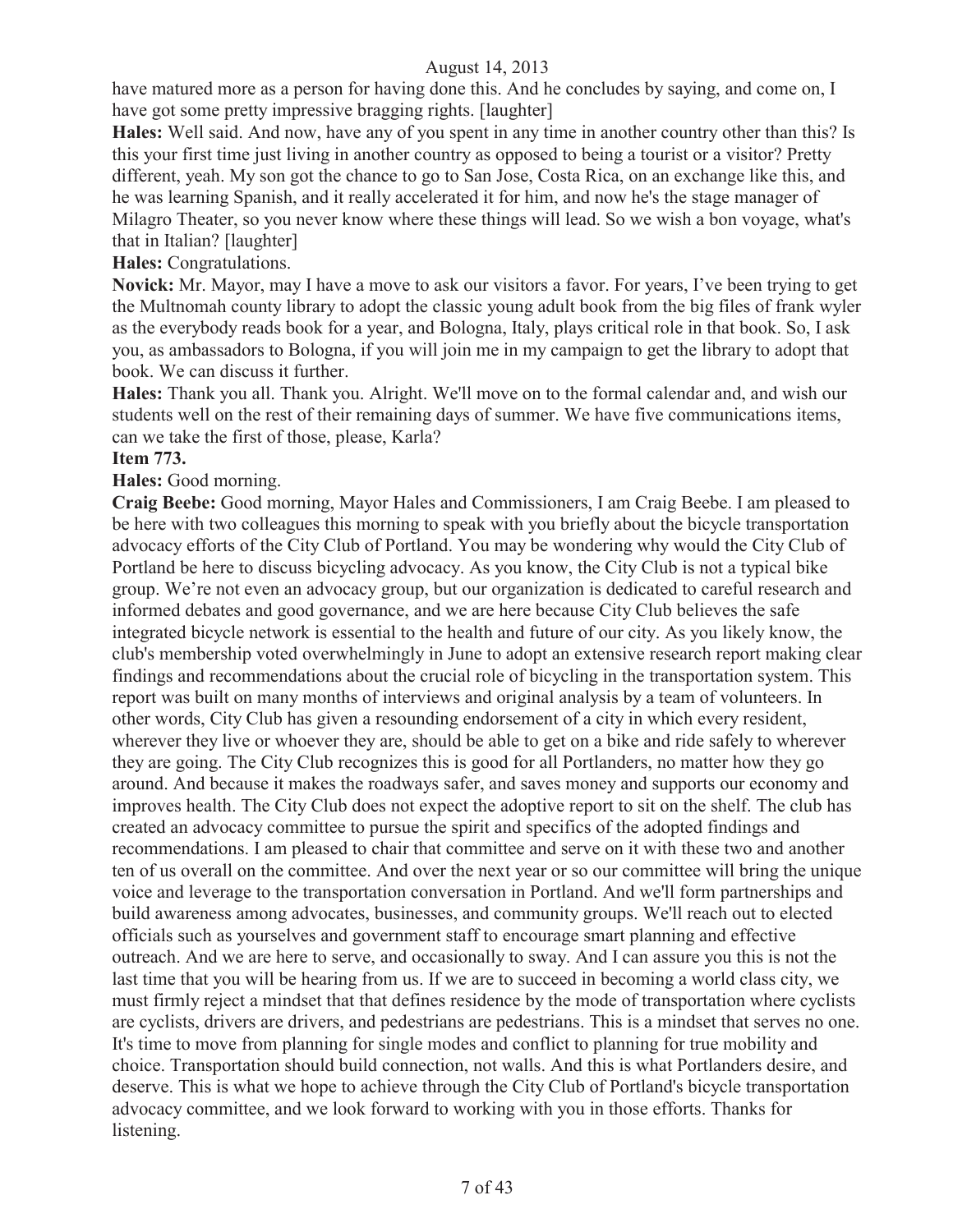**Item 774.**

**Hales:** Good morning.

**Henry Leineweber:** Thank you, mayor and commissioners, I am Henry Leineweber. I'm member of the committee. As Craig said, and I am sure that you are aware of, morning commute bicycling is a pillar of the transportation system in Portland. And not only does it define the character of the city, but provides residents with a cost effective, healthy, and efficient way of getting around. We made outstanding progress in promoting bicycling, but there is still a lot of work to be done. The City Club has identified safety as the primary concern, and this includes both the creation of safe infrastructure for bicyclists as well as safe behavior among the road users. We found that a safer bicycling environment will dramatically increase the diversity of bicyclists. Women, senior citizens, and communities of color all commonly identify real or perceived lack of safety as reasons why they choose not to ride a bicycle. There is also a need to improve the diversity of citizens consulted when planning new projects and this issue of diversity is something that we have all struggled with as well on how we be more inclusive. The City Club also identified the need to include more comprehensive data collection. Reliable data on bicycle traffic patterns and needs will go a long way towards efficiently and effectively and fairly allocating resources throughout the city. And finally, the City Club believes that there are opportunities for better integration of bicycles and Tri-Met with the goal of increasing ridership of both. Portland has emerged as a leader not with just with sustainable transportation but living as well. Bicycling has an important role in moving Portland forward, and the City Club looks forward to working with you.

**Fish:** Henry, I have to ask you, are you related to tony?

Leineweber: I am, it's my dad's cousin.

**Fish:** A great family.

**Hales:** There are a couple of longstanding Portland names in this panel here.

**Beebe:** I have no relation to the other Beebe family on my part.

#### **Item 775.**

**Alex Tinker:** Good morning, Mayor Hales and Commissioners Saltzman, Fish, Fritz, and Novick and thanks for the opportunity to speak to you. I am Alex Tinker and also member of the City Club's bike transportation advocacy committee. And by adopting the report and recommendations that Craig and Henry discussed, the City Club members committed to engaging actively in Portland's transportation discussion. Moreover the City Club members overwhelmingly agreed that bicycling is central to our transportation challenges and to our transportation opportunities. We're not here simply to advocate for cycling for cyclists or for a bicycle transportation. We don't have a client whose revenues would be boosted as a result of pro bike policies, we're here to advocate for the city of Portland and for all of the citizens, present and future. And Portlanders are fortunate to live in a forward-looking city. And City Club exists in part to keep citizens involved in our collective look forward. And based on the research process Craig described, our report recommends both big picture strategies and tangible discrete steps for Portland to take to integrate and promote multimodal transportation. Our goal is to help those recommendations come to fruition. Portland is off to an impressive start. Might say it has a city where we're in the saddle, it is cranking in high gear. But we have a long ways yet to go. While this era of scarce public resources increasingly seems like the new normal, our city remains rich with good citizens and thoughtful leaders. Over the next year or so, the bike advocacy committee hopes to serve as a resource for decision makers and planners, and as a repository for the information and knowledge that we continue to gather and process, and occasionally, as a prod for action. We look forward to engaging in the transportation system plan, and the comprehensive plan processes, and to supporting your efforts to continue to make Portland a truly great city. And I encourage you to read the report available on the City Club website, and I'm certain that even esteemed council members will learn a thing or two about bike transportation when you do. We'll leave you each with a pamphlet outlining the advocacy committee's priority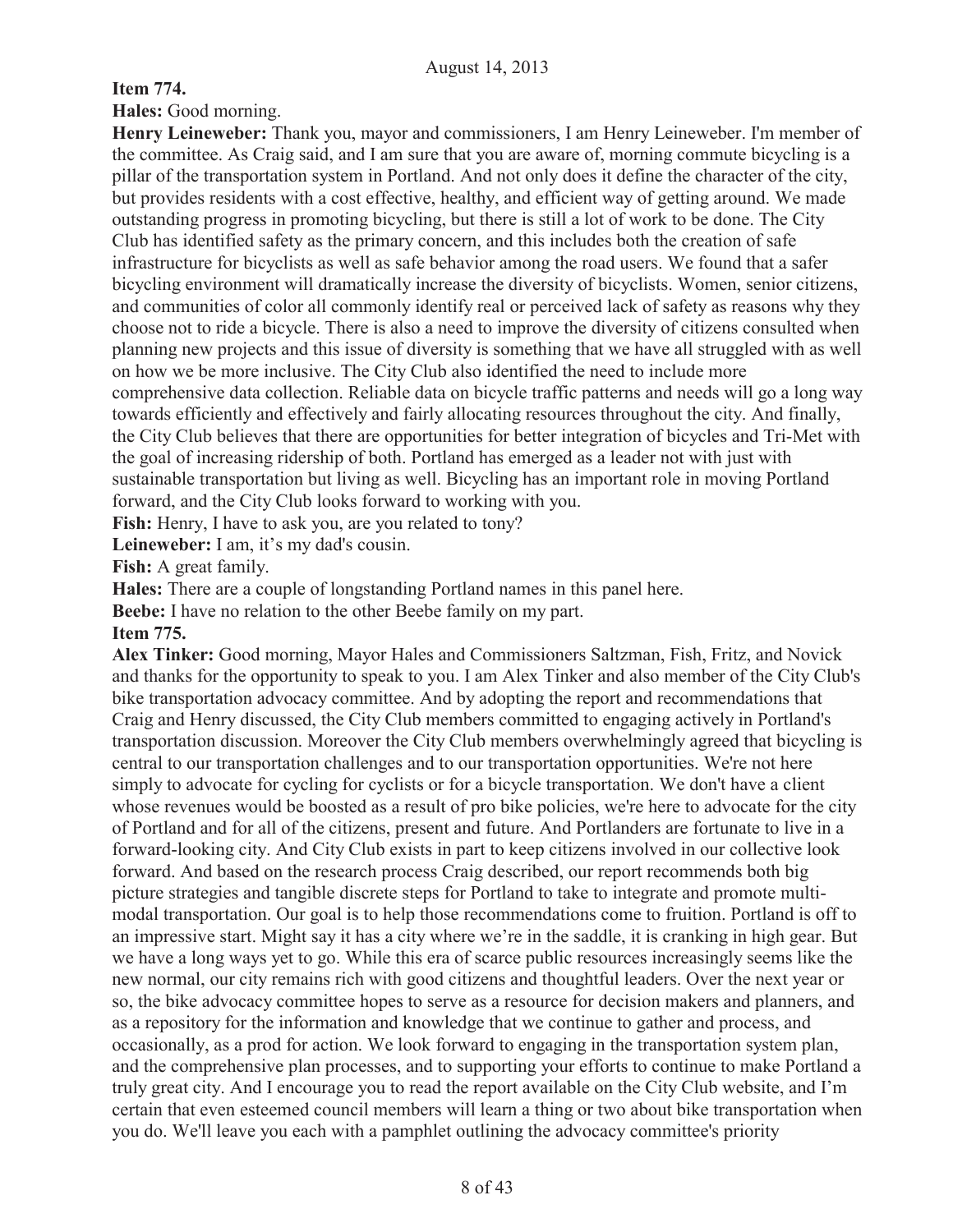recommendations, and a copy of Craig and Rob of BTA's op-ed describing a new paradigm for transportation planning. Thanks again for your time this Morning.

**Fritz:** I have a question and a comment. I believe that the city is doing its part in promoting bicycling and safe infrastructure for bicycling. Just today we have a 1.3 million dollar grant for the Williams intersection project, and almost half a million dollars for safe rides to school in east Portland. And multiple other examples of having, continuing, to do our part. The piece that I'm particularly interested in is your advice and assistance in promoting safe behavior by bicyclists. I agree that all modes need to be safe. However, unsafe behavior like cycling on downtown sidewalks, which is illegal, and running stop signs which other things which indeed pedestrians and motorists do as well, but we have more effective strategies to address the illegal behavior by drivers and pedestrians. So, I would be very interested to review your report and to seek your partnership in that education and in brainstorming how one does enforcement on a vehicle that is faster than person can run.

**Tinker:** Absolutely, Commissioner Fritz. Please count us as an ally in that effort.

**Hales:** Thank you.

**Fish:** Thank you.

**Hales:** Do you have a comment?

**Fish:** No, I just want to say thank you for taking the team to brief us. I don't remember the last time a City Club issued a report and we got three leaders of that effort coming and briefing us in this way and engaging us. And I think it reflects, perhaps, also the vision of the new executive director of engaging the City Club more with local decision makers, and I compliment you for reaching out to us and getting us your recommendations early.

**Beebe:** Thank you.

**Hales:** I want to second that and encourage this discipline of, actually, committee members coming to the city council, or -- and the county board commissioners when it's appropriate there, as well, and doing what you are doing, just to highlight the report, summarize it and -- you know, other cities don't have anything like the City Club. And it's independent. It's citizen-based. It's topical, and it's a real resource for the whole community. Obviously, for the members, themselves, happy to be one, proud to be one, and it's a great organization. But, I think as a community resource, you know, it's been underappreciated. So, doing this is a good way to highlight the work of the club. To give the members who invest a lot of volunteer time as you have a chance to make sure the community knows about it, and I think that it's very helpful for us, it is a reminder, go and get the report off the website. Read it. And I will. So, the fact that you are here doing this I think is not only helpful in this instance, but I hope it does become something close to standard practice for the club's committees.

**Beebe:** Absolutely. We'll take that feedback back to the club, and expect to see us here again. **Hales:** Good**.**

**Fritz:** And I think that Commissioner Fish may have been on the east coast on city business because we did have the report on the air quality. And so I just want to let my colleagues on the Council know that I will be convening a follow-up group to talk about those issues. So I think that it is incumbent on us when you take the time to give us your research, to then follow up and engage you ongoing.

Fish: Can I clarify something? It was less city business. I was seeking asylum. [laughter] **Hales:** Obviously you did not find it. You are here. [laughter] We're glad the club is doing this now. It really is helpful to us and appreciate your work on an important topic, and again I want to stress the safety issue raised. We, you know, our crime rate is down 9% from last year to this year in major crime. Blessedly, we have not had homicide in the city in more than a month. We can't say that about a traffic death. We have had several in the last month. Fortunately, for bicyclists, it's not always the bicyclists but unfortunately for all of us it has been more than two dozen Portlanders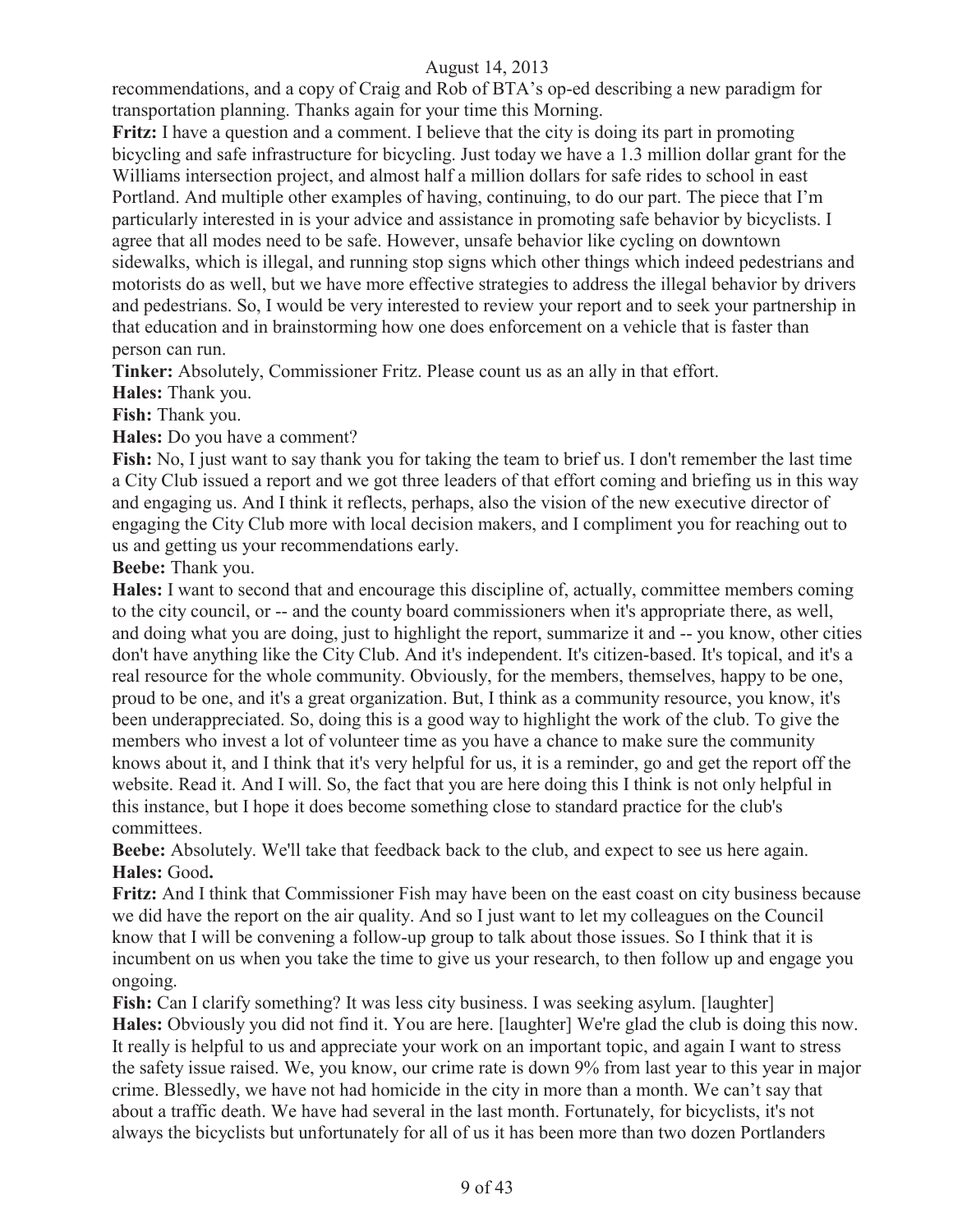killed in the public right-of-way by one or another kind of collision this year, so the safety issue is really serious. It's our number one cause of traumatic death in our community right now. Unfortunately, you know, it has risen to that level of prominence. So, this is a safety topic is one that we have all got a lot of work to do on, and engineering and planning work and Commissioner Novick's bureau and enforcement work in my bureau, and work for all of us to do in policy and planning.

**Beebe:** Absolutely.

**Novick:** We appreciate your pointing out that a city that's safe for bicyclists is also safer for everybody. Because although we have had a rough summer, as the mayor indicated, the trend over the past 25 years is as Portland has become more hospitable to various modes of transportation, we have actually outstripped the nation in terms of improvement of overall traffic safety. And so, the point played is right, a city that is safer for bicyclist and pedestrians is also safer for drivers because when drivers are not just sort of a car monoculture, they pay more attention overall.

**Beebe:** Absolutely. And also, when they feel empowered to bike and walk and take transit sometimes, too, they know what to look for, and safer behavior results. Absolutely.

**Hales:** Thank you very much, appreciate coming in this morning and thanks for the report. **Novick:** Thank you.

# **Item 776.**

**Hales:** Are you here? Markcus? We'll see if he comes before we get through the communications. Do you have one other? Kirsten Everett.

**Item 777.**

**Hales:** Kirsten, are you here? All right. Then, let's move on to time certain, number 778.

**Moore-Love:** Do you want to do the consent agenda first?

**Hales:** Oh, sorry, I did it again. I believe we have no request for items to come off the consent calendar in roll call on the consent calendar, please.

#### **Consent calendar roll call.**

**Saltzman:** Aye. **Novick:** Aye. **Fritz:** Aye. **Fish:** Aye. **Hales:** Aye.

**Hales**: All right. The next item, please.

#### **Item 778.**

**Hales:** This is a momentous anniversary, and we have some community leaders here to talk to us about this proclamation. It looks like JoAnn Hardesty is getting them queued up to come up with her. If you need to pull up an extra chair or so we can take people in groups, but, Pastor and Rabbi, come on up. Welcome.

#### **Hales:** Good morning and welcome.

**Rev. Dr. Leroy Haynes:** Yes, good morning, Mayor. My name is Reverend Dr. Leroy Haynes. I am one of the co-chairpersons of the 50th anniversary of the March on Washington that we are planning on holding August 24th. To our honorable and distinguished Mayor, Charlie Hales, and distinguished and illustrious members of the City Council, the 1963 March on Washington was a defining, historical moment in the history of our nation. It was the visible embodiment of a nonviolent and social revolution in America for freedom, justice, and equality that radically changed the face of America. Consequently, it led to the passage of the 1964 public accommodation, civil rights bill, and in the 1965 Voters Rights bill. The cornerstone of the modern day civil rights movement, started in 1955, with the Montgomery bus boycott. In 1963, the March on Washington and continuing continuity with the birth of our nation stands as a historical and living symbol and testimony of both human and divine spirit within America to create a more perfect union, to right the horrendous wrongs of our city, state, and nation, and to fulfill the Declaration of Independence call for equality and for citizenship. The 1963 March on Washington represents the best of our democratic republic and continuity with the American Revolution. And therefore, we thank our mayor and members of the Portland City Council for acknowledging this historical and living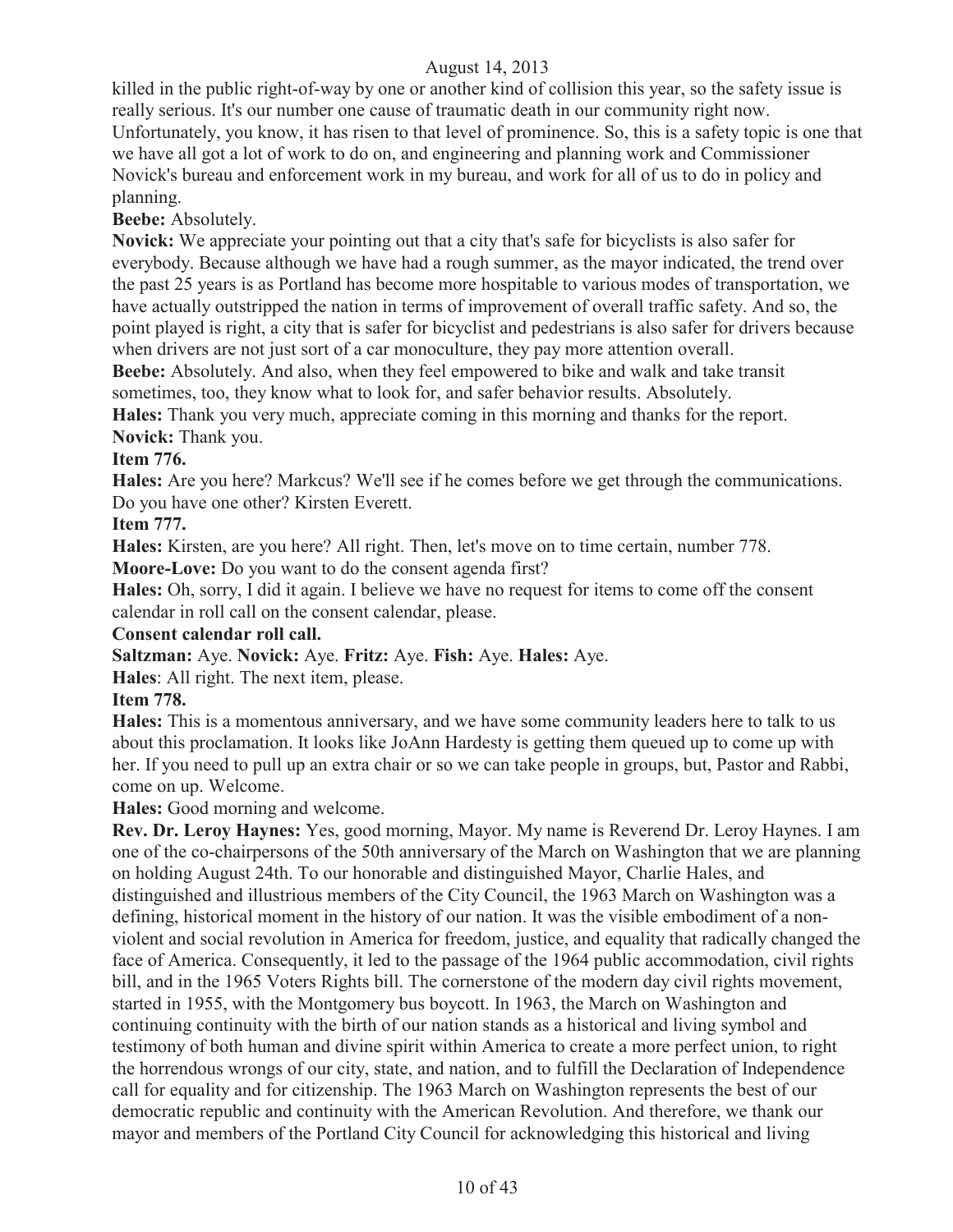hallmark, as well as the great and many sacrifices of lives that were made to create a more perfect union for our people and our nation. Thank you very much.

**Hales:** Thank you. Thank you very much.

**Rabbi Joseph Wolfe:** Good morning, Commissioners and Mayor Hales. I am Rabbi Joseph Wolfe from havurah shalom. It is a privilege for me to be here this morning at this 50th year of commemorating the March on Washington in 1963. You know, every morning during this month, Jews all around the world blows the shofar. Everybody thinks is a ram's horn, everybody thinks this is simply a symbol of that you believe things should get better in the future. But, it's during this month that we blow this ram's horn in order to wake up, to recognize who we really are, and who we could be at our best as we come towards the Jewish observance of the high holidays. In thinking about this tremendous moment back in 1963, I myself, recall how, as a Jewish white outsider, through the civil rights' movement, I was drawn in in a very compelling way in that period of time. Someone who grew up in Boston, I experienced with a sense I might say of shame, when my parents took me south. South for us meant Maryland to the Chesapeake Bay ferry. And my father pointed out me separate bathrooms and separate water fountains. That shame, that sense of quandary, how could a society that purported to be democratic have two sets of standards? How could there be insiders and outsiders, stuck with me. And it was in 1963, that a number of young Jews came back from the south. And they started to explain how -- how texts for me that were powerfully ancient could be contemporary and prophetic, and it changed my life. Honest to god, from that moment on, in the early 1963s and into 1965, when Rabbi Abraham Joshua Heschel marched with Martin Luther King, in Selma. A whole generation of Jews became alerted to the fact that we have work to do. That work is with us 50 years later. Powerfully, compellingly, we all have to embrace this commemoration to get with the work that needs to be done to honor and enfranchise people in our community, African Americans who still feel marginalized, whose voter capacity is questioned by a Supreme Court, whose sense of connection to the community is tormented by events like the Trayvon Martin event this summer. And we have work to do in America, and I am proud to be part of this morning's commemoration in Portland, and want to take the work forward. Thank you. **Hales:** Thank you.

#### **Aubrey Harrison:** Hi, everybody.

#### **Hales:** Good morning.

**Harrison:** I am Aubrey Harrison, the deputy director of Basic Rights Oregon, and my voice usually carries, so I'm not super worried about this. You should let me know if I should be. At Basic Rights Oregon, we strongly support the proclamation in front of you on the 50th anniversary of the March on Washington and civil rights week in the city of Portland. And as Oregon's largest gay and transgender advocacy organization dedicated to making sure all Oregonians experience equality regardless of gender identity and sexual orientation, we applaud the Council for highlighting the groundbreaking March on Washington and the work for racial justice that continues today. Too often gay and transgender communities and communities of color are discussed as separate communities with no intersection. Those characterizations render lesbian, gay, bisexual, and transgender people of color invisible, and sideline their needs when we know that gay and transgender people of color experience multiple struggles of homophobia, transphobia, and racism all at once. And 50 years ago, Bayard Rustin led the organizing of the March on Washington. And as a black gay man, the intersections of racial justice, and justice for gay and transgender communities were borne out through his work. Today, gay and transgender people of color continue to fight for visibility and equality. And many gay and transgender Oregonians know the sting of discrimination and that's how we know justice means justice for everyone. We know that our commitment to justice must be realized through proclamations and marches and also beyond them. The movement for racial justice happens every day in the slow and critical work to address the ongoing disparities in employment, housing, education, and economic opportunity. We support the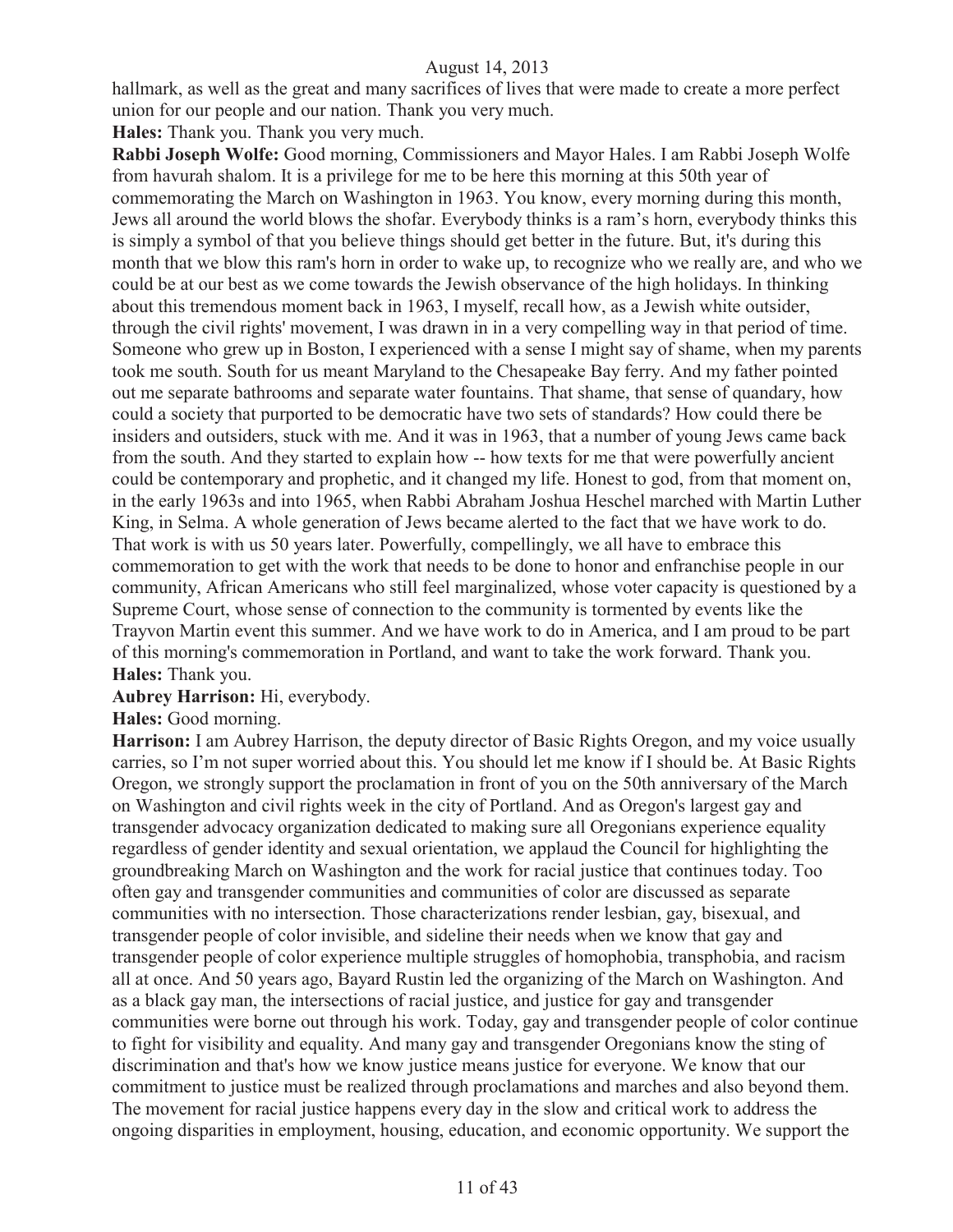proclamation before the council today and support the day-to-day work to realize justice for African American communities and all communities of color in Oregon. Basic Rights Oregon supports the proclamation on the 50th anniversary of the March on Washington and civil rights week and we are proud to support the Albina Ministerial Alliance and the community groups and leaders working to commemorate this historic anniversary. Thank you.

# **Hales:** Thank you.

**Jo Ann Hardesty:** Good morning, Mayor and City Council members. For the record, I am Jo Ann Hardesty. And I want to add my profound thanks for the proclamation that is before you today. I also want to say that it's with heavy heart that I sit here today. As we read the proclamation, and as we rethink about what was going on in August of 1963, I can't help but have a heavy heart when I realize that if we look at every social indicator of health in a community, we find Native Americans and African Americans still on the bottom. And so, as we sit here and we applaud the work of those visionary leaders that pulled together on that march 50 years ago, I want to take a moment to really applaud the work of the two cultures of this committee. Dr. Leroy Haynes, and Dr. T. Allen Bethel. As you well know, they have been a little busy working on police accountability issues. The fact that they knew that this was so important that they took the time to convene a group to make this happen, I think, is really remarkable. When we talk about civil rights heroes, many people immediately mention Dr. Martin Luther King, who was a great man. But, we have many, many heroes right here in this community who every day are working for justice. And I want to say that part our planning committee, we've have had some internal discussions about the appropriate role of politicians in the march that we're going to have on August 24, 2013. And whether or not their role really should be one of listening to the community, rather than implying that they have a message of, we fixed this. Because the reality is we have not fixed this. And we have got a lot of work to do, and not a lot of political courage to make it happen. And so, I'm looking forward to the next 50 years, so that the children who come to the march on August 24, 2013, at south waterfront park will say, I know the people that fixed this. They were there at the march with me. Thank you.

**Hales:** Thank you all. All right.

**Hardesty:** We have another panel, sir.

**Hales:** Please. I see some other community leaders here. Thank you very much. [applause] **Hales:** Joyce, would you like to start?

**Joyce Harris:** Sure. Well, good morning, my name is Joyce Harris, I'm on the steering committee of the Albina Ministerial Alliance Coalition for Justice and Police Reform. I'm also the co-chair of the African American Alliance and a couple other little things in the community. But, I'm here this morning as a member of the planning committee for this march, and I need it echo JoAnn's affirmation of Dr. Haynes and Dr. Bethel, for stepping up and saying we need to do something here in Portland because many of us were thinking about going to Washington D.C, but I have always been of the opinion that it's more powerful to work in your community with the people that you struggle with every day, who you work with, and to share that historic moment with them. So, the question has been asked, why do we need a march? And I think there are many compelling reasons for why we need a march. And I tend to study history. I teach history. And the 1963 March on Washington was not the first attempt to do a March on Washington. In 1941, A. Philip Randolph and Bayard Rustin challenged President Roosevelt to address discrimination in the military. And they threatened to have a march. And the only thing that stopped the march was that President Roosevelt issued executive order 8802, which barred the discrimination in defense industries and in the federal bureaus, resulting in the fair employment act. And then we look at -- we have to look at the March on Washington as not just an event in and of itself. It was part of a continuum of activism by everyday people to ensure that there was fair treatment and access for all citizens. And so, we look in 1954, we had the Supreme Court ruling Brown vs. the Board of Education, determining that separate education was inherently unequal. We are still fighting that battle. All these many years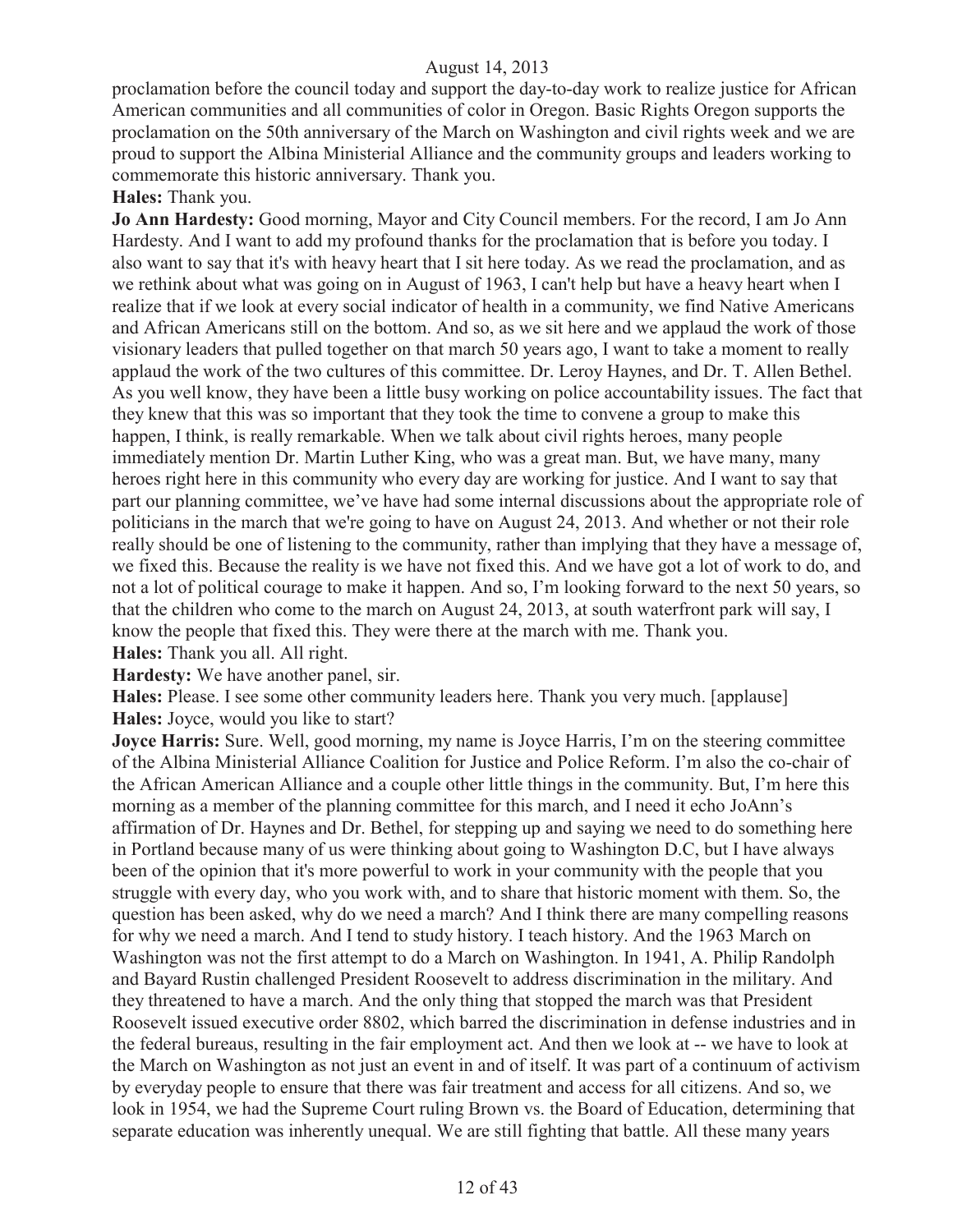later. And we look at the activism in Birmingham, Alabama in 1963, the children's march, where the children of that city -- many of us saw the pictures of dogs attacking people. That was the result of the children's march. We had young people, and as young as four years old, who went to jail. Because they were sick and tired of what they were seeing in their community. And then in 1963, in Jackson, Mississippi, where Medgar Evers was shot and killed in his driveway for trying to organize voters in Jackson, Mississippi. As a member -- he was the head of the NAACP in Jackson. And then who could forget September 1963, when four little girls were blown up in a church, the 16th avenue Baptist church. So, all these things kind of happened before and after the March on Washington. Now, let's fast forward, and the other things that came out of this in 1964, Civil Rights Act, 1965, Voting Rights Act. And who would have thought that back then, that in 2013, we would have to be dealing with the reversal of the Voting Rights Act? So, why do we need a march? Because things change, situations change, people who are in power change, and we often have to revisit the very reasons why we needed a Voting Rights Act. That's not gone away. We need a march because the struggle for jobs, freedom, and justice, equal education, and equality continues. And as this proclamation is issued, it should be a reminder to all of us, politicians, community members, that we still have much work to do. And any time we make a decision, we need to look at this proclamation, and not look at it as something that we're signed off on August 14, 2013 and it's a done deal. The week will be over on August 30. This is something that should guide every decision that you make. Every time that you get ready to sign off on something, and you need to ask yourself, does this further the goal that we proclaim on August 14? So, I thank you so much, and I'm looking forward to us breathing life into this proclamation, and making sure that we address the needs of all of our citizens. Thank you.

#### **Hales:** Thank you.

**Linda McKim-Bell:** I am Linda McKim-Bell, and I am a citizen of Portland. And I am volunteering with the community outreach and civic engagement committee -- subcommittee -- for this event. I'm member of the human rights commission, and our chairperson, Kyle Busse, has urged us to volunteer to make this commemorative event a big success. And I think that it's very important today with new threats to the Voting Rights Act. And we should all be embracing this commemorative event. And as a member of the First Unitarian Church, we are a strong supporter and enthusiastic supporters of this proclamation and this march event. The Unitarian church sent 200 clergy to the march from Selma to Montgomery and two were martyred there, so I urge the city council to enthusiastically support this effort.

**Tony Funchess:** Good morning, Mayor and Commissioners, my name is Tony Funchess and I am the first vice president of the National Association for the Advancement of Colored People. 1963, the NAACP was prominent then, and in 2013, we are prominent today. We existed then because there were injustices that needed to be addressed. And as Dr. Joyce has indicated, we're talking about jobs, inequality, racism, police brutality. The message and the purpose has not changed. So, it is our hope that with this proclamation, this declaration that this commemorative march is important, that this week is about civil rights, and that it does not end there. 50 years later, someone has forgotten. And so this proclamation is a call, as the rabbi indicated, to wake up and remember the struggles that we've been through, the fights that we have had, the accomplishments that we have had and the work that is still to be done. The NAACP was present then and present now. We are here for the fight, and we are here for the journey. And we are here to serve the community. And we hope that is your charge, as well. To serve the community that has put you in the place to dictate, to lead, and to guide. Thank you.

**Hales:** Thank you. Thanks for being here.

**Calvin Hall:** Mayor, city commissioners and before I say my very brief words, I made commitment to my wife, who is Japanese, and she said when you come before leaders, you bow not one time but to each leader. I want to stand with these wonderful folks and thank you for this proclamation for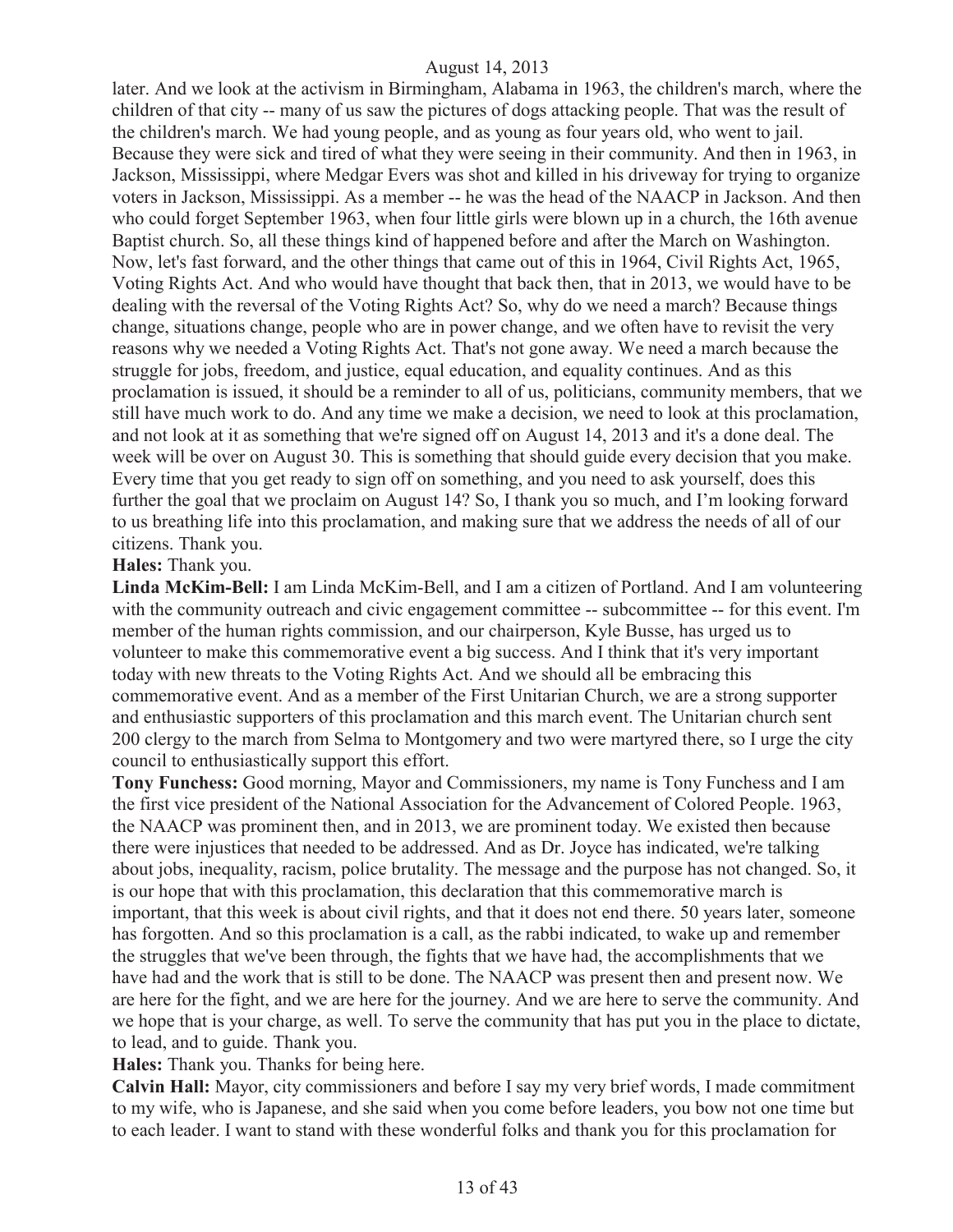this event. I want to also salute you as leaders because no one understands if they have not been in the hot seat what it means to be criticized on every front unless you've been there. And those of us who have been on the front line fighting for a long time in our small way understand what you have gone through in the leadership that you provide. I remember, and I want to make this reference when I had the opportunity to come under the leadership of a person by the name of Harold Williams. And Mr. Williams identified two things that he wanted me to do. He said, Calvin Hall, I want to know that it is your obligation to stand up no matter what anyone says or no matter what type of attack is manufactured against you, and if you do that, then my time will have been well-served. And so, in that spirit of that commitment, I want to give two suggestions to the city council. In the coming months, there will be a group of folks that will meet and request that you consider single membered districts in the city of Portland. This charge is going to be a way to finally address equitable opportunities for those folks who can't afford to pay for an expensive campaign or cannot take what I call and what Mr. Williams called the iceberg attack. You see the attack at the top of the iceberg but you don't see and understand that deep attack that comes underneath the deeper iceberg under the water. It is this group's position that single membered districts will give ample opportunity for folks, black and white, gay and straight, and republicans and democrats, to have a district drawn on the same lines as the county lines, to be able to say, we want to have equal representation. And I would hope that you would be one for that view and that consideration. Because this city is long overdue for single membered districts, and I know that the powers, the millionaire folks, and the political entrenched folks attack the Gresham group as they try to create single membered districts, so you can let them know that you can continue to attack because we're going to push for single membered districts despite your manufactured attacks about how it waters down candidates. Because it does not, it gives equal opportunity to all folks. And secondly, I appreciate the time. My wife told me to stick to my notes. And so, I apologize because she's watching on television. I want to say this, that while we have come a long way, we have a long way to go. And when Trayvon's verdict came down, manufactured intelligence used as material fact to justify an exoneration of someone that should have been -- went to jail. But, while everyone is paying attention to that verdict, they missed the critical piece. And there were two. It was aggravated assault that was levied as a second verdict, which means he was the aggressor. To add insult to injury. Why do I cite this case? Because it seems to me that the folks have forgotten Lord Byron. the 17th century poet who filed the first defamation case in court and won. If we look at the Lord Byron case, we see that all we have to do is stick to the constitution. Which leads me to your equity of -- leads me to the equity of office. Mr. Williams applied for that job and did not get it, so I would ask humbly that you clearly define the Office of Equity and what the purpose is going to be because it is clear that it can make a difference in the city's 95 neighborhoods not behind closed doors talking to bureaucrats, but out in the city serving as mediators and addressing issues and serving as a recorder of facts. At a recent meeting someone came, not part of the group, and said why are you complaining? And so I want to clearly answer that person publicly, dissent is the greatest form of loyalty. Thank you very much for this proclamation and thank you very much for your leadership and, I am done. **Hales:** Thank you very much.

**Rev. Mark Knudsen:** Reverend Mark Knudsen, pastor of the Augustan Lutheran church in Portland, member of the Albina Ministerial Alliance and part of the planning committee for this march. It's always nice to come before the Mayor Hales and the Council and I know you are going to pass something we're asking to pass, and you're all ready to do that. It's important that this proclamation be made, and declaring August 23 through 30 civil rights week in Portland. We know it's more than a week. And as we do this together, and as my colleagues have spoken so eloquently before me, just a few words from me. 1963, I was an 11-year-old at Glencoe grade school. My wife was a five-year-old on northeast 14th and Wygant. And having moved there when she was born, basically. And in 1963, we could not have been married in many states. Just as many can't be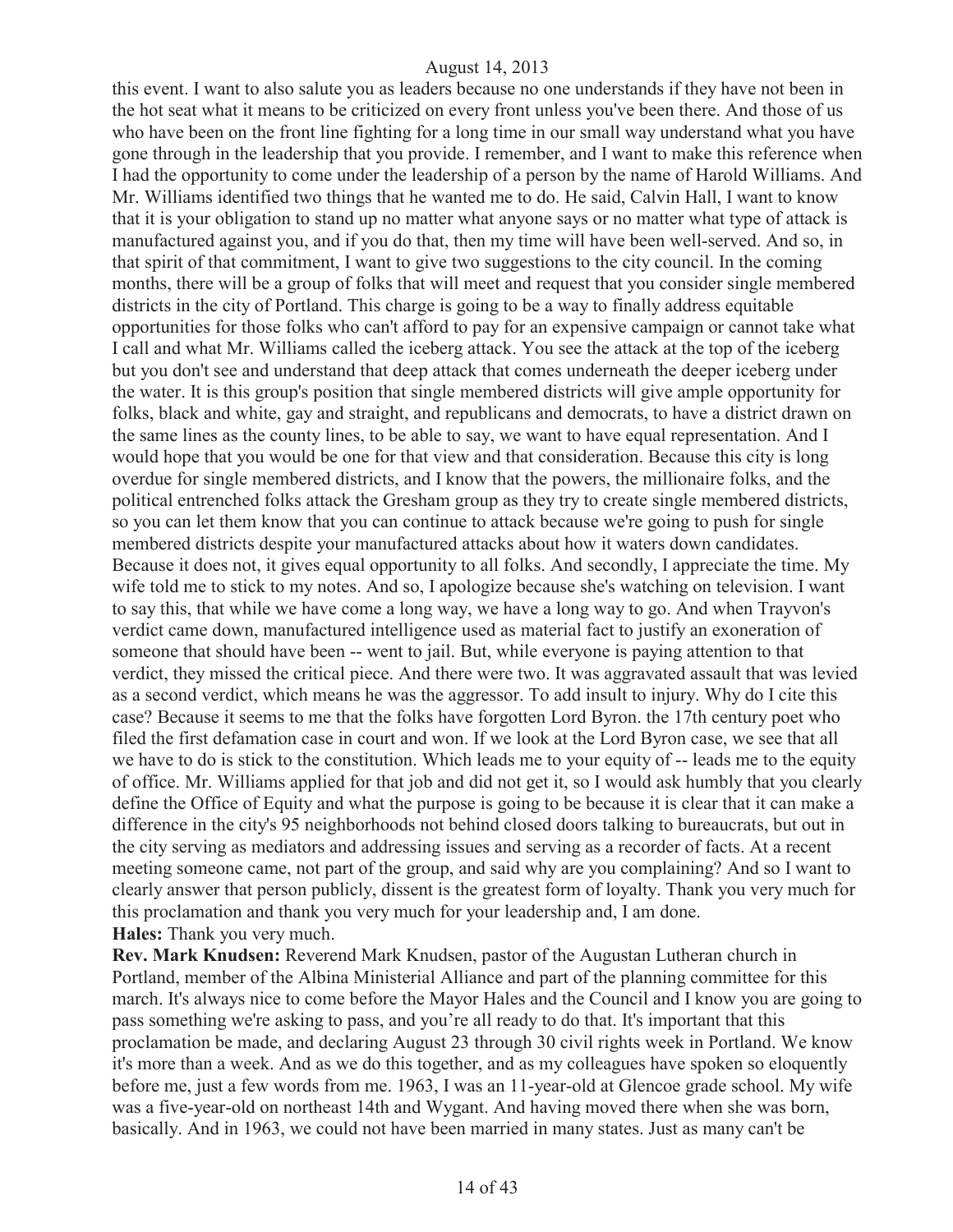married today. And that march on 1963 was a signal moment of hundreds of years of struggle. And it made the impression on me as an 11-year-old and a family growing up committed to civil rights the moments that culminate like we pray next week will for a whole other generation coming up to see the issues afresh and anew and be ready to take a stand and move forward. And in 1991, we were in Ebenezer Baptist church for the King celebration. First Monday, the 15th of January, actually happened on Monday, which is a holiday, and one of those great moments in Ebenezer, one of those great preach-offs of the leaders of the civil rights' movement. The last to speak was reverend Otis Moss, and he gave the closing sermon. And he ended it by saying he went back to small town where he grew up and asked one of his elders in her 90s by then how far have we come. That was the theme of the day, and he says Mrs. Walker, how far have we come? And she said Otis, somewhere between oh lord and thank you Jesus. [laughter] I'm an interfaith leader for my colleagues and the Buddhist, Jewish, Hindu, Muslim communities and so many people of good wills -- there is a different ways to phrase that. The -- it works in every setting. But when we think of how important it is for every generation to recommit itself, to take on issues of racism, poverty, war, homophobia, sexism, ageism, and you can go down that list. Every generation has to recommit itself to educate our young to educate ourselves, and to weave that beloved community. This is an opportunity in this city to name those wrongs that are still there, and still present, and to recommit ourselves as a community to say yes, we have come a ways but we have so much farther to go, but trusting in the divine and gifts of many, we can take on the challenges today. So I thank you for making this proclamation, and may we all march next week together, and recommit ourselves to the generations that are yet to come. Thank you.

**Hales:** Thank you all. Thanks very much. Are there other folks that are here to speak? **Hardesty:** Yes, sir, there are two more if that's okay.

**Hales:** Yes. Anyone else that would like to speak come on up. Good morning. If there is anybody else that would like to speak on this, come up, as well. Good morning and welcome.

**Bruce Feathers:** I will be very brief because I just recently have gotten the note and I will -- I want to be respectful. I am Bruce Feathers, and I am the chairman and CEO of FeatherLite, a minorityowned business I owned for the past 16 years. I just say this in relationship to the proclamation, one of the things that we sometimes miss is minority business development is another arm of the civil rights movement and development. Because so often, before being an entrepreneur, and a minority business owner in the city certified by the state of Oregon, I spent 20 years in corporate America in management, and when I did that, I lived in suburbs. When I became an entrepreneur, and my business was located on MLK, I was able to serve on the Urban League Board. And I lived in suburbs, and did not engage in the community, but later on, when I became an entrepreneur, I was in the community and able to serve seven years on the board of friends of the children. And I can go on. The point is, oftentimes, minority businesses will be allowed to stay in the community, and therefore, engage in some of the nonprofit efforts and the community efforts and the civil rights efforts. We need minority talent to not be usurped to the suburb like I was, but to be able to prosper and grow and develop within urban boundaries so that talent can be used, in fact, to do the kinds of things that we want to do in civil rights. And I will stop there, and I have more to say on another matter regarding our parking situation, which by the way, I, as a minority business owner, in the whole Ellis McCoy thing got caught in the middle. And now, I'm about to lose my business. But out of respect I will save that for another time.

**Hales:** Thank you, Bruce. Good morning, Dan.

**Dan Handelman:** Good morning, Mayor Hales and commissioners, and I am Dan Handelman with peace and justice works in Portland Copwatch, and we are supporters of the march that's happening on the 24th and the proclamation today, and we are -- I'm also a member of the steering committee of the AMA Coalition for Justice and Police Reform. And it hasn't been explicitly stated that the march in 1963 was explicitly a march for jobs and equality. And in addition to the faith leaders you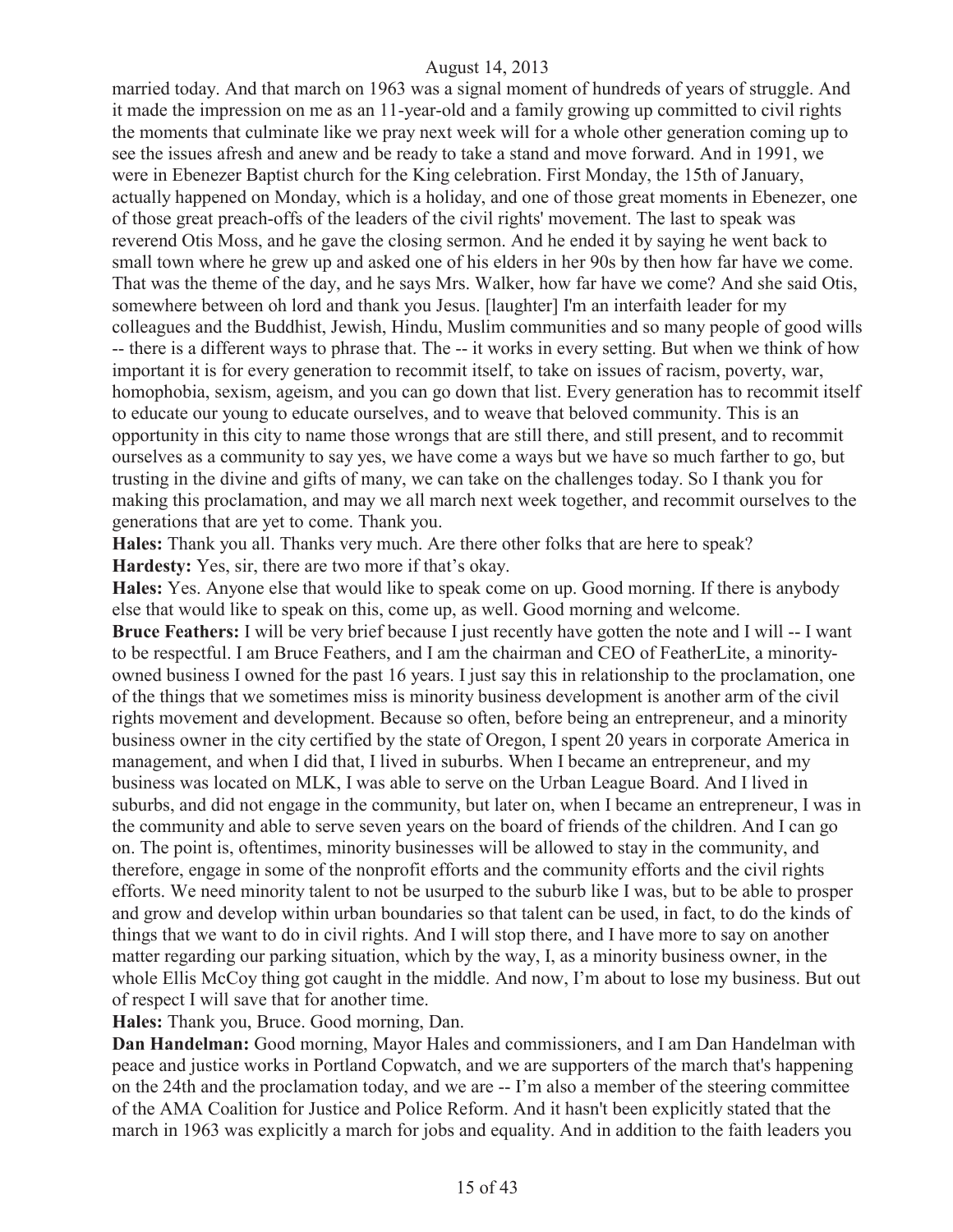have heard from civil and human rights leaders heard from today, labor is supporting the march that's happening on the 24th. Job with Justice is one of the big supporters and many individual unions are supporting it. I think that's very significant, and I think it's -- this is a tremendous moment for Portland. And Martin Luther King, in his speech, on that day, mentioned police brutality that people had suffered in the struggles and in his later years he became a vocal opponent of the Vietnam War. So if you are wondering why we are on board it's because in the spirit of Dr. King and of the entire march for equality and rights, that peace and justice and police accountability are part of the same equation. So, thank you for your time.

**Hales:** Thank you. Good morning.

**Joe Walsh:** I am Joe Walsh, and I represent the individuals for justice. We also support the proclamation, and congratulate you on that. However, we are aware that those are words. If John Lewis, a representative in the house, was to come to your house, he would have to walk over people that are sleeping in the streets that you kicked off the curb. So, when you do this proclamation and you read the words. The words are fantastic, they talk about equality. They talk about jobs. They talk about we are committed to do all these things. Well, you have three things that you could do now. You could do something about the people sleeping on the streets. You could really work and meet with them and try to figure out some solution to the problem so that those people like John Lewis would tell you, they need equality. They come to you every week, and ask you to stop the fines. You won't do that. And so, when you do these proclamations, it really is confusing to me because I will march on this. I will support this. But when you read the proclamation I have trouble with that. Because I don't know if you understand the words. And there is a concept that I thought about a long time ago called verbal reality. That you don't go past the words. You don't do anything. You justify what you do by saying, we spend millions of dollars on these -- on people -- and we still can't solve it, but if we do too much, we'll be a magnet. So, where is the answer in that? As soon as make that last statement, you violate the very proclamation that you are going to read today. Because John Lewis and Martin Luther King and the rest of the big six would tell you, straight out, there's something wrong with people sleeping on the street. That's not rocket science. Fix it. You could do simple things like figuring out how to take their belongings and check them in so that it's not all over the street so your business alliance people would be a little more happier because it's nice and neat. You could do that. It would be so cheap, you could rent trailers. Those pods that the people rent all the time and have the homeless check the stuff in. And you could do all of that. And you have -- your employees are going to protest today because they have been without a contract since July. But, you are going to read the proclamation today about jobs. But, you are screwing the unions that you represent. And I don't think that many of you know. You just leave it to other people so when you do the proclamation. Please listen to the words, damn it. Thank you. **Hales:** Thank you. Anyone else want to speak on this morning? Then let me read the proclamation, and I know that there's going to be council comments, as well. But, very pleased to add our words and our commitment to the eloquent words and commitment that we have heard from these community leaders this morning. I appreciate you being here and organizing this commemoration and commitment. And to all the work that we're doing together. Proclamation says, whereas 50 years ago African American and other civil rights leaders organized a quarter million people who marched on Washington DC, our nation's capitol, to demand justice from the United States government, and whereas Jim Crow, segregation, voter discrimination and the second class

citizenship were laws of the land, and whereas the critical issues for the 1963 marchers were access to jobs, housing, police, education, and economic opportunity amid profound and legally sanctioned discrimination based on the color one's skin. Whereas people of all colors joined the effort to ensure that the U.S. Constitution and the protections it offered would apply equally to blacks and others denied basic human rights. And whereas the August 1963 March on Washington was a pivotal moment in the movement towards justice and the struggle for the full human rights of all. And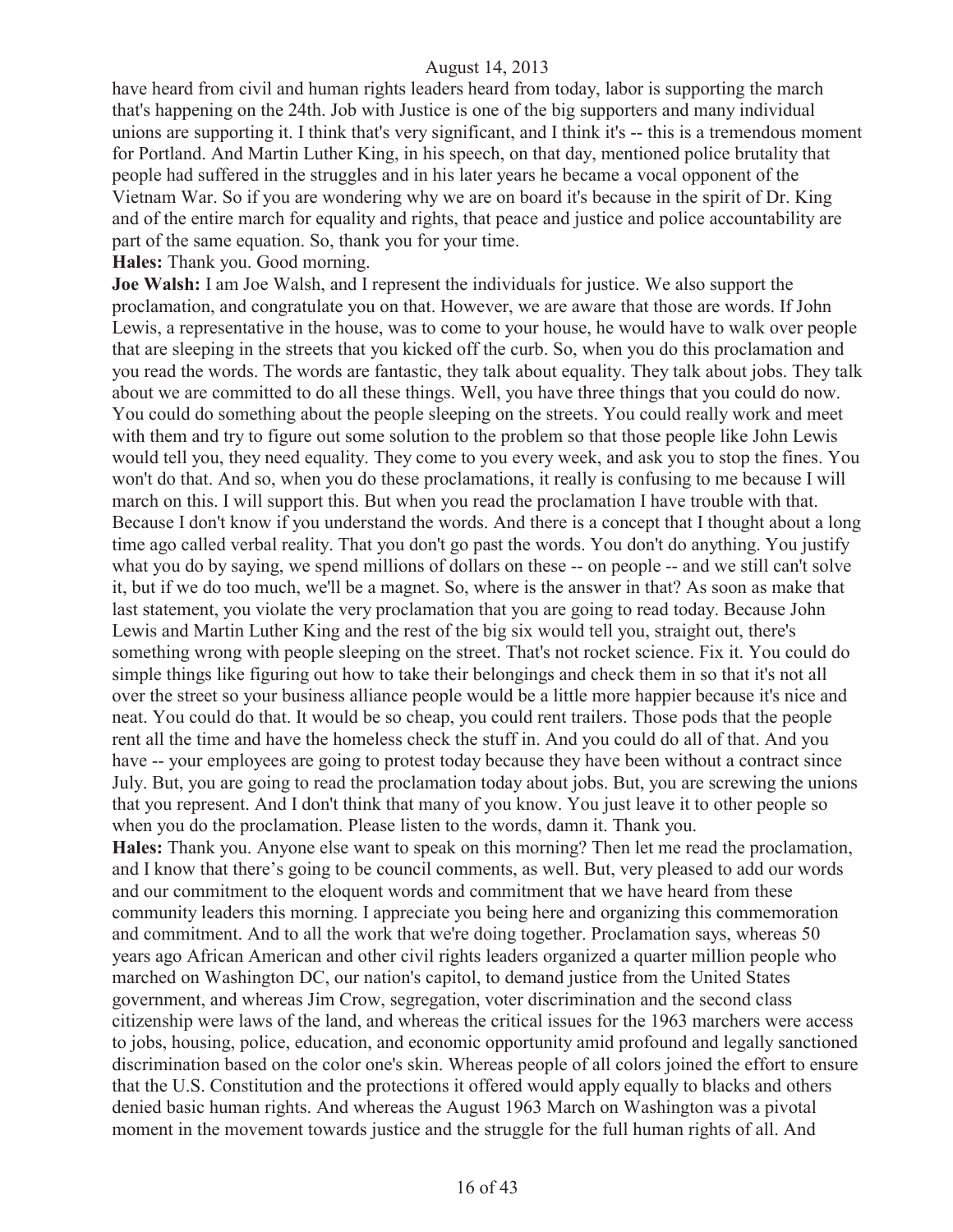whereas while we as a nation have made significant gains through legislation, voting rights and other measures over the last 50 years, these efforts have not eliminated discriminatory practices and outcomes within our governments and institutions, where racism continues to this day. And whereas we recognize that injustice and discrimination of all forms are still with us, and that our march towards justice is thus not finished. And whereas a recent U.S.. Supreme Court decision that gutted a key provision of the landmark 1965 Voting Rights Act, the consistent, overrepresentation of people of color in the criminal justice system, and the shredding of the safety net for many low income households and communities lets us know that we have much more work to do as a nation to achieve the dream that Dr. Martin Luther King Jr. shared that day in Washington 50 years ago. And whereas the issues of jobs, housing, police, and education and economic opportunities are just as critical today as they were 50 years ago. And whereas we honor the work of the civil rights leaders of 50 years ago and recommit ourselves to continue to work for equality for all and the elimination of the last vestiges of the discrimination within our midst, and now, therefore, I, Charlie Hales, mayor of the city of Portland, the city of roses, proclaim the week of August 23 through August 30 to be civil rights week in Portland, and in so doing, affirm support for the events and commemoration of the 50th anniversary of the March on Washington, including support for Portland's march on Saturday, August 4, 2013, and call on all people of Portland to affirm and support the human rights of all. Thank you all for your work in this cause. [applause] **Hales:** Council members? Comments, thoughts?

**Fish:** Thank you, mayor, first I want to thank our mayor for not only bringing this proclamation forward, but typically in this body proclamations are heard at the beginning of council, but not as a time certain. So, I thank you for not only bringing it forward, mayor, but scheduling it as a time certain and bringing forward our honored guests. Today. And I want to thank our honored guests from the civil rights community, from the faith community, from the community, and thank you for your eloquent testimony. This morning marks the 50th year anniversary of the March on Washington, an event that has shaped the next 50 years of American history. And many of us remember parts of Dr. King's words on that August day, 50 years ago. But today I want to acknowledge a lesser known figure from that event, Cleveland Lowellyn Robinson. I first met him over 25 years ago. He's a great American story. He immigrated to the United States from Jamaica in 1944. In Manhattan, he unionized a dry goods store where he worked. And a few years later, he joined the staff of district 65 which later became affiliated with the great progressive union, the United Auto Workers. And for the next 50 years until his retirement in 1992, Cleve was a great leader in the labor movement. So, who is Cleve Robinson? He was the administrative chairman of the historic March on Washington on August 28, 1963. In fact, if you watched Dr. King's speech, you will see that sitting right behind him was Cleve Robinson, who shared his dream of a greater America. Cleve was a leader in the struggle to mobilize American opposition to apartheid in South Africa, he organized the council of black trade unionists, and he supported movements for labor and human rights in many African countries. And he spent his whole life working to ensure that Dr. King's birthday would be celebrated as a national holiday. Reflecting on this historic anniversary, mayor, and on Cleve Robinson's life, I, too, am proud of the progress that we have made as a country over the past 50 years. But as our guests have stated so eloquently, we still have so much work to do. I was in Washington a couple of weeks ago, when the Supreme Court struck down section 4 of the Voting Rights Act, an enormous step backwards for civil rights. But the next day the Supreme Court struck down DOMA, the Defense of Marriage Act, a great step forward for marriage equality. And one step forward, and one step backward. And today, over 30 states have voter ID laws which make it more difficult for some Americans, especially communities of color, to exercise their fundamental right to vote. Dr. King said in his memorable speech, their destiny is tied up with our destiny. And he said of the march, we cannot and must not walk alone. So today, at this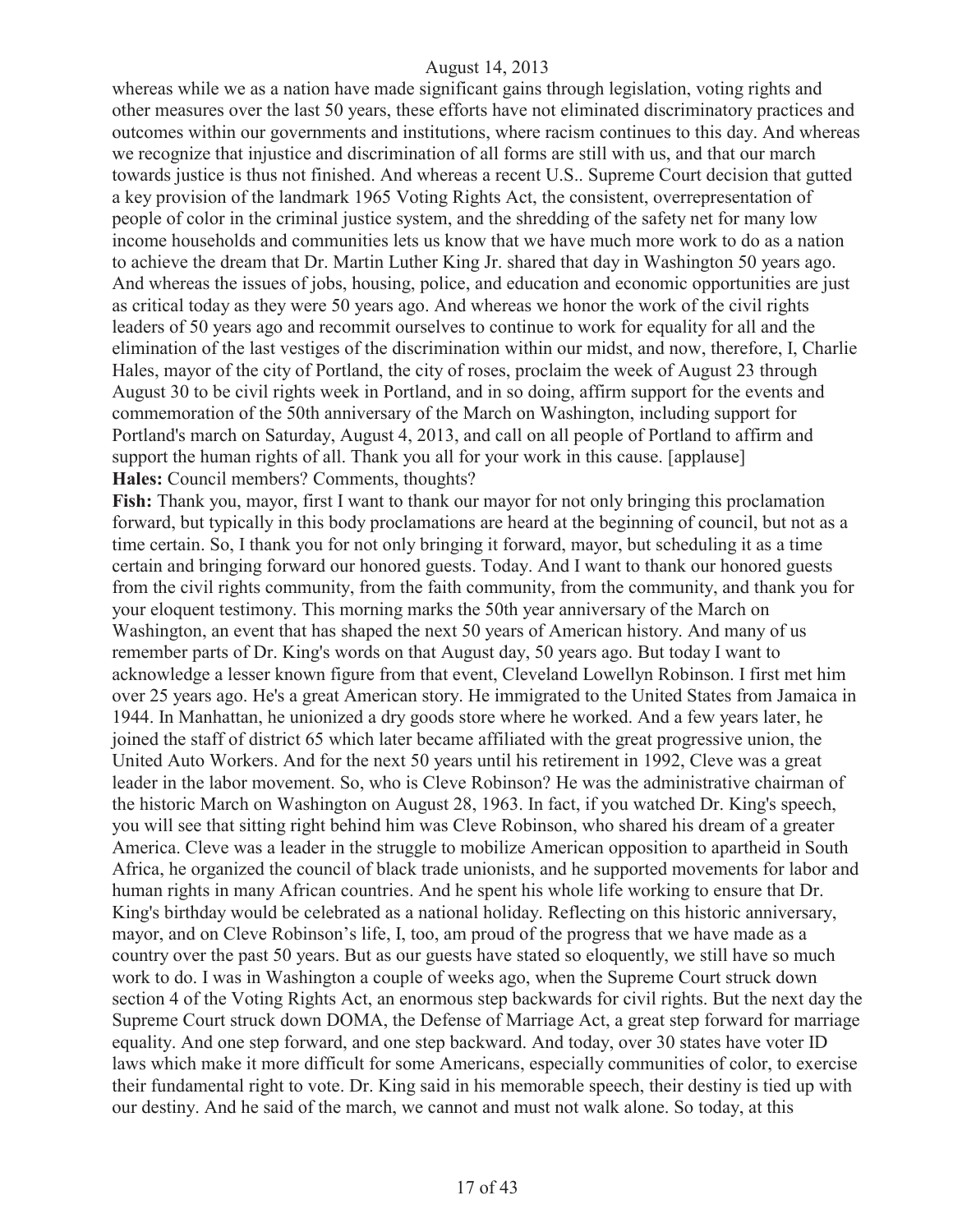occasion, mayor, and in the company of a broad spectrum of community leadership, let us recommit that as we walk, we must make the pledge that we shall always march ahead. Thank you. **Hales:** Thank you, commissioner. Other comments? Dan? Please.

**Saltzman:** I was on a business trip two weeks ago in Atlanta. And during some free time, I had the opportunity to visit the Martin Luther King Jr. National historic site which contains the tomb of Dr. King and Coretta Scott King, the old Ebenezer Baptist church. The house where he was born, they actually preserved a fire station, which although had nothing to do with Dr. King other than it existed at the same time when he was a child, they preserved the fire station to commemorate the fact that it was not until 1963 that black firefighters became part of Atlanta's fire department. And, they also have the national visitor's center there. And I do have to say that it was an incredibly moving experience for me to visit the historic site. Some of the pictures that stood out in my memory, in the visitor's center, were the first picture of Dr. King being arrested. I think that he was arrested some 15 times, the caption indicated, and you could by looking at the expression on his face that Dr. King came from a fine upstanding family, and getting arrested is getting arrested. Nobody wants to go through that experience. Especially somebody who comes from fine family like Dr. King did, and you could see the discomfort on his face during his first of 15 arrests. And the exhibits and the movies and the video clips highlighted to me what incredible courage and bravery it took to fight for civil rights in the 1950s and the 1960s. Incredible courage. And I always, when I find myself looking at history like that, or thinking, visiting a war memorial or anything like that, I always ask myself, would I have that courage, would I have the courage to stand up? Would I have the courage to get out of the trench? I can't answer those questions, I think that I would but I honestly don't know. But, it took tremendous courage and tremendous bravery. And I just really - my hat's off to that. You can also imagine the 50th anniversary march was well displayed at the historic center. And I had a chance to look at the program of that day. And there were maybe 14 or 15 speakers. Dr. King probably, you know, stands out as the speaker, but, you know, I am pleased to say as a member of the Jewish faith that there were only two people not African American, one was the head of the united auto workers and the other was a rabbi representing my faith, so I am privileged to say that I believe people of the Jewish faith have been in this game from the start and have stood arm in arm with our African American brothers and sisters. So, I recommit myself -- I recommitted myself two Sundays ago at the Dr. King historic site and I recommit myself. It took us -- you know, the civil war ended in 1865, it took us 100 years to get the Voting Rights Act. And, you know, we need to accomplish a progress at a lot more rapid pace so it won't take another 100 years that we see full equality in this country. So, thank you all for this presentation, and thank you for the proclamation, mayor.

**Fritz:** Thank you for bringing this proclamation and to everybody who is here this to tell your stories and to speak your truth and to challenge all of us. We have made some progress over the last 50 years, we still have long way to go to address the injustice and discrimination that disparage so many of our men and women, people who live in the city, and I appreciate Dr. Harris mentioning it's here, it's not only in Washington, it's right here, and that we need to address the challenges in our city. The proclamation states we're still dealing with crucial issues such as housing, jobs, education, and police, and opportunities for participation. I particularly appreciate Mr. Hall bringing to mind his mentor, and mine, Mr. Williams, and the opportunities for participation in a whole realm of situations, and I want to take this moment to recognize both Mr. Harold Williams and Mr. Charles Washington, two great leaders in the community who taught me so much and were so gracious to me and understanding that I didn't know what I didn't know, and being willing to help me understand a little more. The [inaudible] of equity and human rights is one step forward, was one step forward, the creation of it is one thing. How it continues to challenge all of us in the city government, initially, on how we address issues of equity for people of color and for people with disabilities. I will say that not everything that is in the media is real and not everything that is in the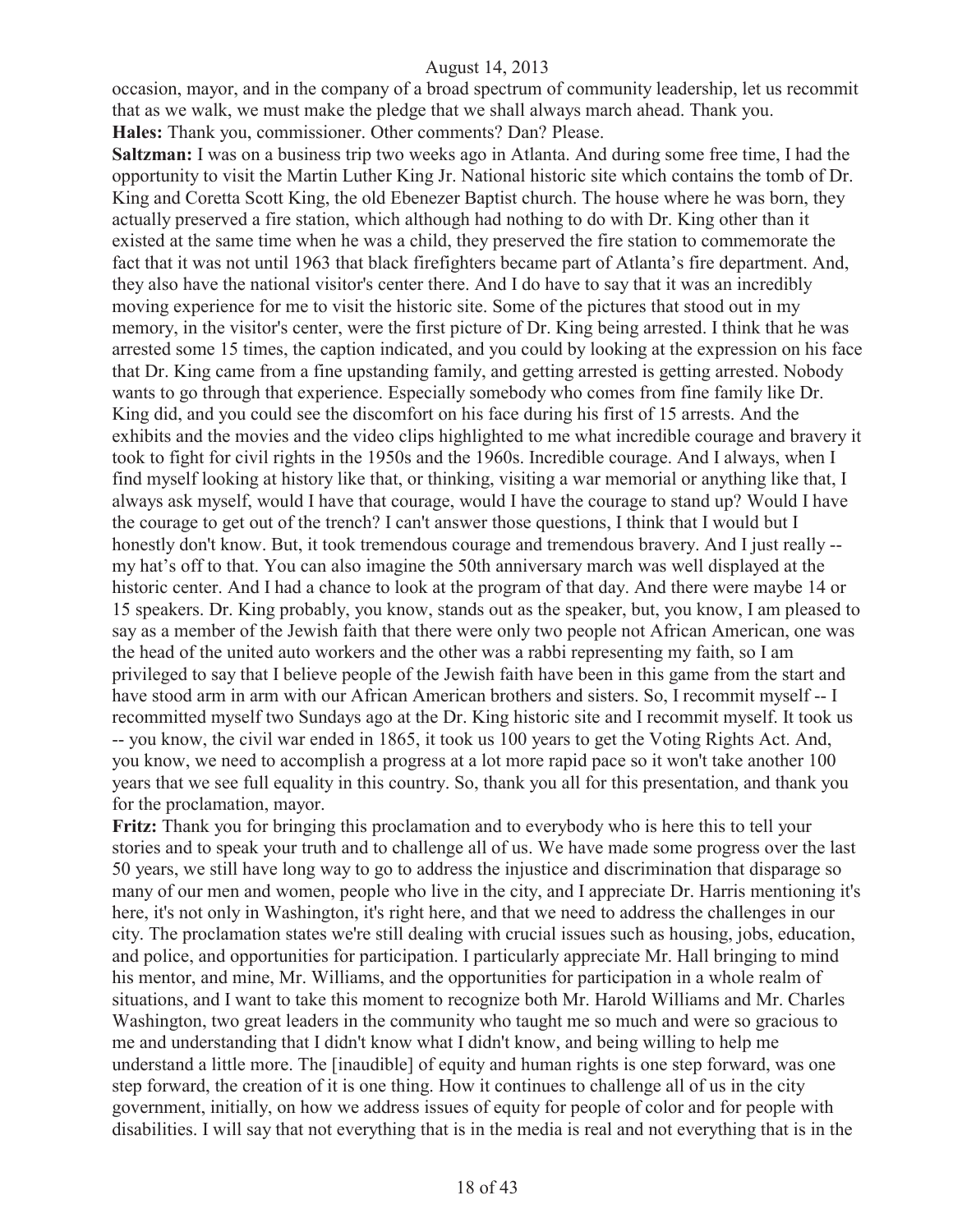media that is real is in the media. So, for instance, one thing that was in the consent agenda today was a resolution on captioning, so that from now on all, all videos that are posted on Portland online will have captioning so that people who have difficulty hearing will be able to access the same information. We, a couple of months ago, we passed the title 2 and title 6 transition report looking at how are we going to go about specifically, not just in general and principle, but this proclamation sets the principle, we now need to make sure that in every step of the way, we enact those principles and those laws because they are the law, and we need to also go beyond the law to do the right thing. So I have offered my current assignment of Bureau of Development Services and the Bureau of Parks and Portland Parks & Recreation to be pilot bureaus that will work with the human rights' commission, the commission on disability, the office of equity and human rights, and the team in the mayor's Office of Management and Finance, to make sure that in every step of the way, we are making changes that reduce barriers and provide increased opportunities. I particularly appreciate Basic Rights Oregon presenting here today. I was privileged to attend a pride northwest showing of a film about the life of Bayard Rustin, and learning about his contribution in the marches, and it takes organizers, it takes orators and leaders such as Dr. Martin Luther King. It also takes somebody who is making sure that somebody is answering the phones. And so thank you both to Dr. Leroy Haynes and Dr. T. Allan Bethel for your leadership, and also to JoAnn Hardesty and Joyce Harris and everybody who is here today who is helping with the mechanics. I agree with JoAnn Hardesty's comment, that sometimes we need to talk and often we need to listen. We need to make sure that we are listening to every voice in our community and including inviting people to participate in the ways that we change hearts and minds as well as the way that we do business in the way that we operate the city, and the way that we relate to each other as participants in this community, which is great, and can be so much greater for so many more people. Thank you very much, Mayor, for bringing this proclamation.

**Novick:** When I think of the March on Washington, I think of it as in part, a reminder of a time when although activists knew that government rarely asked to address injustice without activism, it was a time when activists believed that government would respond to what the activists had to say. And I think that Bayard Rustin and A. Philip Randolph and Martin Luther King Jr. believed that a government that had won the Second World War and had established the right to organize the unions and passed the Social Security Act could also rise to the occasion and pass a Civil Rights Act and Voting Rights Act as it did. In 1964, there was a Gallup poll that showed that 70% of Americans trust the federal government to do what was right all or most of the time. And that faith in government bred activism directed towards getting government to do more things. And we have seen a very unfortunate phenomenon over the past, I guess you could date it to, perhaps, 1966, as the federal government got more deeply involved in Vietnam and it became clearer that the government was lying about Vietnam, and you move onto Watergate, and to the political party declaring government the enemy, and when the number of activists diminishes because their faith that government will respond to activism diminishes, and I know that everybody in this room, by virtue of the fact that you are here, continue to believe that activism will get government to act. It is my hope that this year we will begin to see a change. Under the leadership of President Obama, Nancy Pelosi and others, the federal government passed the Affordable Care Act, which I see as far from the best solution to health care problems in this country, and I am a single payer guy myself. But, it's going to be far better than a lot my friends on the left believe. A massive expansion of Medicaid where everybody below 100% of poverty will be eligible for Medicaid in those states that have accepted that, including Oregon, and there will be subsidies for those who will still have to buy their own insurance. And you see the anti-government party in desperation trying to make sure that the people don't take advantage of the Affordable Care Act because the Affordable Care Act might actually demonstrate the government do something good. And so, it is my hope that over the next year, we will do our best to let people know of the benefits available under the Affordable Care Act,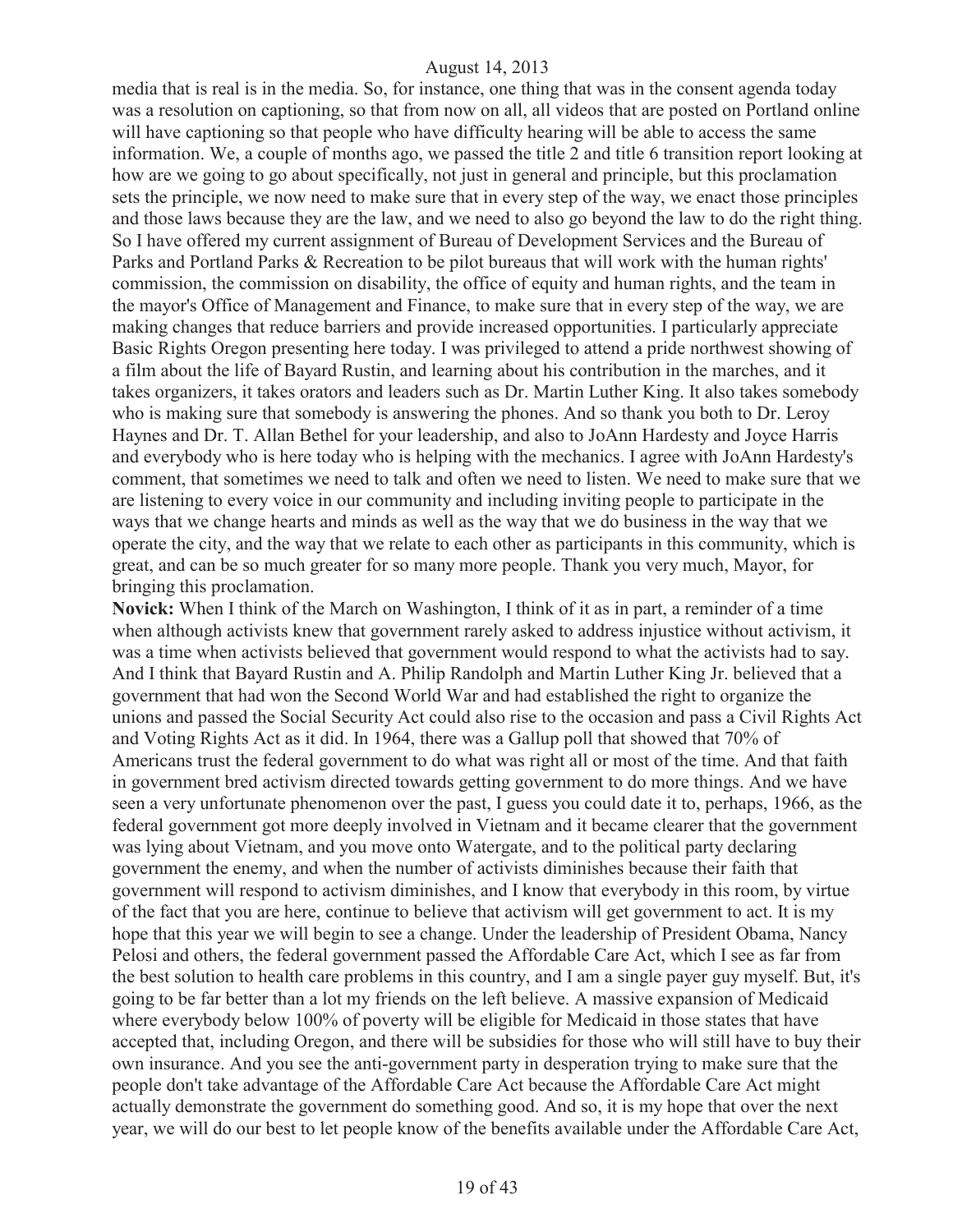and we'll see that be a success, and we'll see people get health care, and we'll see, for example, governments see the money freed up -- particular to the county -- will have to spend less on health care for the uninsured and maybe that means they will be able to spend more on homelessness, for example. So, I think that one thing that we can all do to honor the memory of the civil rights movement. To honor the 50th anniversary is to encourage people over the next your to take advantage of and recognize the greatest achievement of our first African American president. So, I thank you all so much for your words today, and look forward to us working together in the next year. Thank you.

**Hales:** Thank you all for these excellent comments, and as we close out this session, I will give you copies of the proclamation for all of the community leaders that came here this morning. And as we look backwards and forwards, back in history at accomplishments of the past and forward at the challenges we have talked about, I do want to note that there is an amazing local businessman who has been collecting historic documents for a long time, and they are on display at the Oregon Historical Society. And they have got curiosities and wonders like the speech that Teddy Roosevelt was giving when he was shot and there is a bullet hole in the document. But, the most amazing document of all is that the 13th amendment to the Constitution is there. I don't mean one of the copies, I mean the one that Congress passed. It's here in Portland. Thanks to him, and thanks to pete mark, and it's on display for everyone to see, and in terms of the each of us having teachable moments about the work behind us that others have done, and the shoulders that we stand on, and the work ahead, for me, seeing that document, that's the one -- was one of those inspiring moments along with the great words we have heard from all the leaders this morning. So again, thank you all, well done. Move forward. Thank you.

**Saltzman:** JoAnn, so you want to give the details about the 24th?

**Hardesty:** I would be happy to. [applause]

**Hardesty**: Mayor and Commissioner Saltzman, we will convene at Terry Schrunk plaza at 10:00 a.m. on Saturday, August 24, and we will then march to south waterfront park where the official program will start at 1:00 p.m. And so, for people who will be unable to march, we're encouraging them to just show up at south waterfront park. But for all able bodies, we want to see them at Terry Schrunk plaza starting at 10:00 a.m.

**Saltzman:** Thank you very much.

**Hales:** Thank you. Thank you all. Thanks for being here this morning. [applause] All right, we have other time certain items. Lavonne is our guest here and, and I might take them out of order if our students are willing, and if you don't really need 15 minutes, I don't think, to swear our new member in. So let's please take item 780 first, and then we'll go from there to 779.

#### **Item 780.**

**Hales:** Good morning and welcome.

Lavonne Griffin-Valade, Office of the City Auditor: Good morning. Lavonne Griffin Valade, city auditor. We were here before you two months ago, for the appointment of three new CRC members -- the Citizen Review Committee -- who were part of the pool of applicants from a very successful recruitment, thanks to our wonderful outreach director -- coordinator -- Irene Konev. And I just wanted to acknowledge her very hard work. And that particular pool is richly diverse, a pool of 53 applicants. In the past, we have had difficulty recruiting women to be part of the Citizen Review Committee, and we had 29 women on that pool. So, due to a resignation from the committee -- on today's -- on seeking another appointment from that cabinet of that successful recruitment, Roberto Rivera. He has been an Oregon resident for over 11 years. He is a graduate of Concordia University in Portland, where he earned his Bachelor's degree in health care administration. Has six years of experience working in nonprofit organizations serving at-risk populations, and including 2-1-1 Info where he performed community outreach, gave presentations to the public, and assisted with resource database management. Roberto currently manages the in-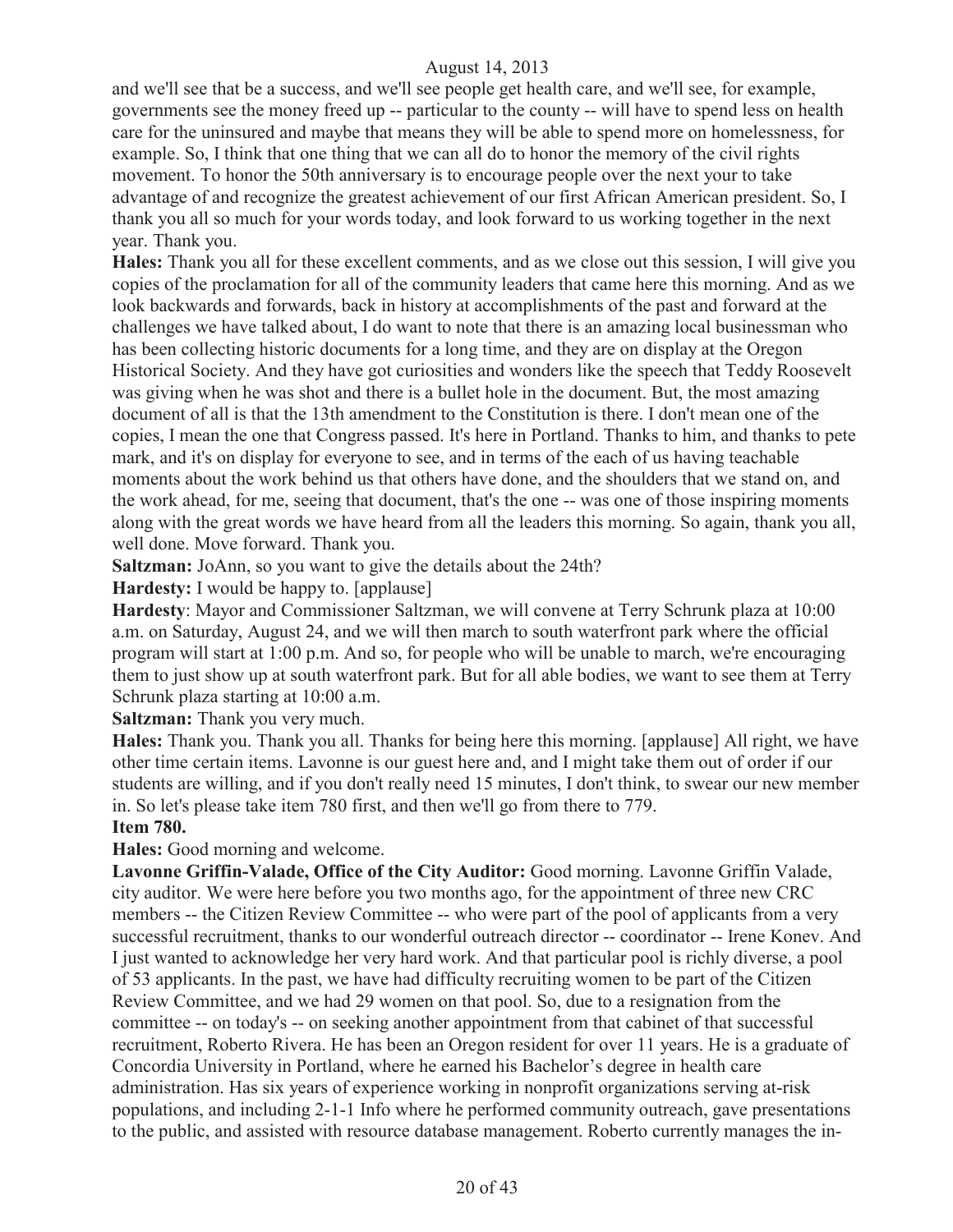home service department for community energy project, which provides home repair services to low income, older adults and adults with disabilities. We're very honored that he was interested in being part of the citizen review committee, and very honored to have him onboard. So --

**Hales:** Good morning.

**Griffin-Valade:** I turn it over to questions from you.

**Hales:** Welcome, Mr. Rivera. Pleased you are taking on this community service. I don't know if anything in particular to add but we are happy to have you here.

**Roberto Rivera:** Thank you. I just want to say thank you. This is a great opportunity to serve Portland and my community, and represent especially those wonderful populations, and making them aware of the process, and helping them understand, as well as developing policies and trainings that can enable the police to better serve those vulnerable populations.

**Hales:** Thank you. Questions from the council? We have resolution before us, and then do you actually swear him in here?

**Griffin-Valade:** I am going to do that elsewhere.

**Hales:** So we'll, we'll see if there is anyone else who wants to testify on the resolution. If, if not-- **Moore-Love:** We have one person.

**Hales:** Okay, please.

**Moore-Love:** Dan Handelman.

**Hales:** Would you like to speak? Come on up.

**Dan Handelman:** Good morning again Mayor and members of Council, I am Dan Handelman with the Portland Copwatch, and we're not here to support or oppose Mr. Rivera's appointment to the Citizen Review Committee. We just -- as I know, all you read through his resume, and noticed certain things that I'm assuming his job would -- 211 Information changed between the time of the application happened and the time now, because it was written in the present tense that he was working there then. And it is good to have somebody that worked with the community, and it's interesting, of course, we may note that he was once public safety officer at the University of Portland. And we're not holding that against him because we have had michael bigham, who just resigned from the committee, was public safety officer for the Port of Portland and brought insight to the committee that was helpful over the years. So, we're looking forward to his service, and I didn't check the records but I'm sure that Mr. Rivera will be the first Latino appointed to the Citizen Review Committee since 2005, which is a long gap without representation from that community. So, this is a good step forward. And unfortunately, just as Mr. Rivera is stepping in, steve yarrish who made some passionate speeches about police and racial profiling because there are two cases that have come before the Citizen Review Committee, has stepped down. That's why Mr. Rivera is stepping up. And I think you know but I will say it again that last Wednesday, the Citizen Review Committee voted to fine a police officer out of policy for treating an African American man disrespectfully, and unfortunately, there was never a full investigation into what the officer was thinking, whether race played part in it, because IPR separated out the racial profiling allegation from the others. The other cases before the CRC, that allegation is being looked into now. So, we look forward to that. And last week, the IPR brought forward a list of ideas that they want to put into the ordinance to the changes made because of the DOJ agreement. That list that they had, I'm not sure if it was meant to be a complete list but it did not include the expansion of the CRC to 11 members, which is part of the agreement. It did not include CRC's ability to send cases back and insist there be more investigation. Where -- the cases I just talked about, the bureau at first and the IPR refused to do more investigation. I am hoping those will be among the other changes that are made, and I think that there are other outstanding community concerns about IPR that we can add when that comes up. So thank you very much.

**Hales:** Thank you. Anyone else? Let's take roll call on the resolution, please. **Saltzman:** Thank you, Mr. Rivera, for your willingness to serve. Aye.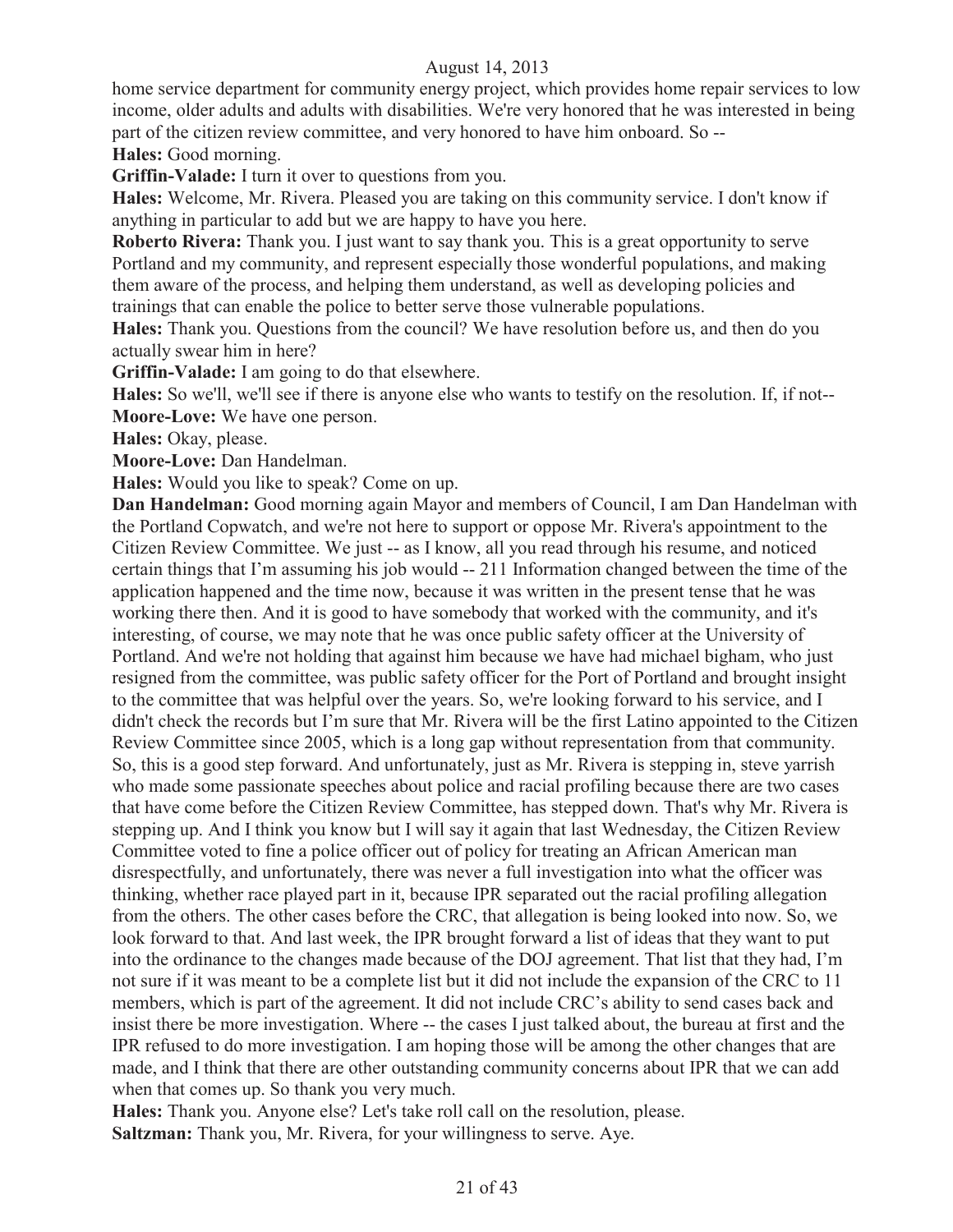**Novick:** Thank you very much. Aye.

**Fritz:** This is a huge time commitment and a significant citizen participation role so thank you very much, and congratulations to the auditor and thank you Irene Konev for an excellent outreach process to get so many good candidates. Aye.

**Fish:** Thank you for accepting, stepping up and being willing to serve. And I was delighted in fact that you had experience with 211 Info, which is the local and statewide network that connects people to services and has been so vitally important during this great recession. So, thank you and welcome. Aye.

**Hales:** Good process. Good result. And thank you very much. And we look forward to hearing your clear-eyed view of what we should do to do the right thing. Thank you. Aye. [gavel pounded] **Hales:** Thanks very much. Congratulations, Roberto.

**Rivera:** Thank you.

**Item 779.**

**Hales:** This is an unusual item for the council, I realize. But, we have some talented filmmakers here this morning. And their sponsor. So welcome.

**Phil Busse:** Good morning, mayor and council members. I am Phil Busse, the director of the media institute for social change, and each summer we bring out a select group of very smart, very engaged students. Over two months, broadly and in the context of the resolution just passed, the students take their social interests and their social passions and they mature that into professional skills. More specifically, they learn to make documentaries about the things that Portland is doing right. Seven years ago when we started the program, then mayor Tom Potter requested that the students show the films, and we continued that tradition, and it is a fantastic opportunity for them. To share, and I also think it's a great opportunity for council members and the mayor to see some of the great things that Portland is doing.

**Laci Dent:** I am Laci Dent, and I am a college student at Vassar College in New York, and I am part of the summer documentary program. And it's really a great opportunity to be able to come here from different state and try to enact change through film, and me and the other girls have been working on three separate documentaries. And particularly, me and my partner found a really inspiring story. We focus on this woman who struggled with homelessness, which seems to be topical issue in Portland now, and we created this film, we told her story, and it was great to be able to give a voice to her through our project, which is why this type of program is really important. **Hales:** Good morning.

**Laura Houlberg** Good morning. My name is Laura Houlberg, and I am also a student with the program, and I go to Lewis and Clark College here in Portland. It's great to be working with seven women from all around the world from, from Vassar in New York all the way to someone who came from London, England. So we have three films to show you. So the first one is the film that my partner and I did about the Independent Publishing Resource Center in southeast Portland. I think it used to be downtown and then recently moved over to the east side. But it focuses on adult creativity and zine culture and resource sharing that exist in Portland. The tool library and the bike co-op are some other examples of resource sharing like this. So without further ado I will play that one first.

**\*\*\*\*\*:** With slight ado.

**Houlberg:** With slight ado.

**Hales:** I think you are queued up. Yeah, there you go.

**Busse**: Just to give more context while this is -- the students will also share the films with other cities and other decision makers hopefully to forward some of the inspiration, and the, the good things that Portland doing here. They have had good success in the past, actually.

**Houlberg:** Sorry for the delay.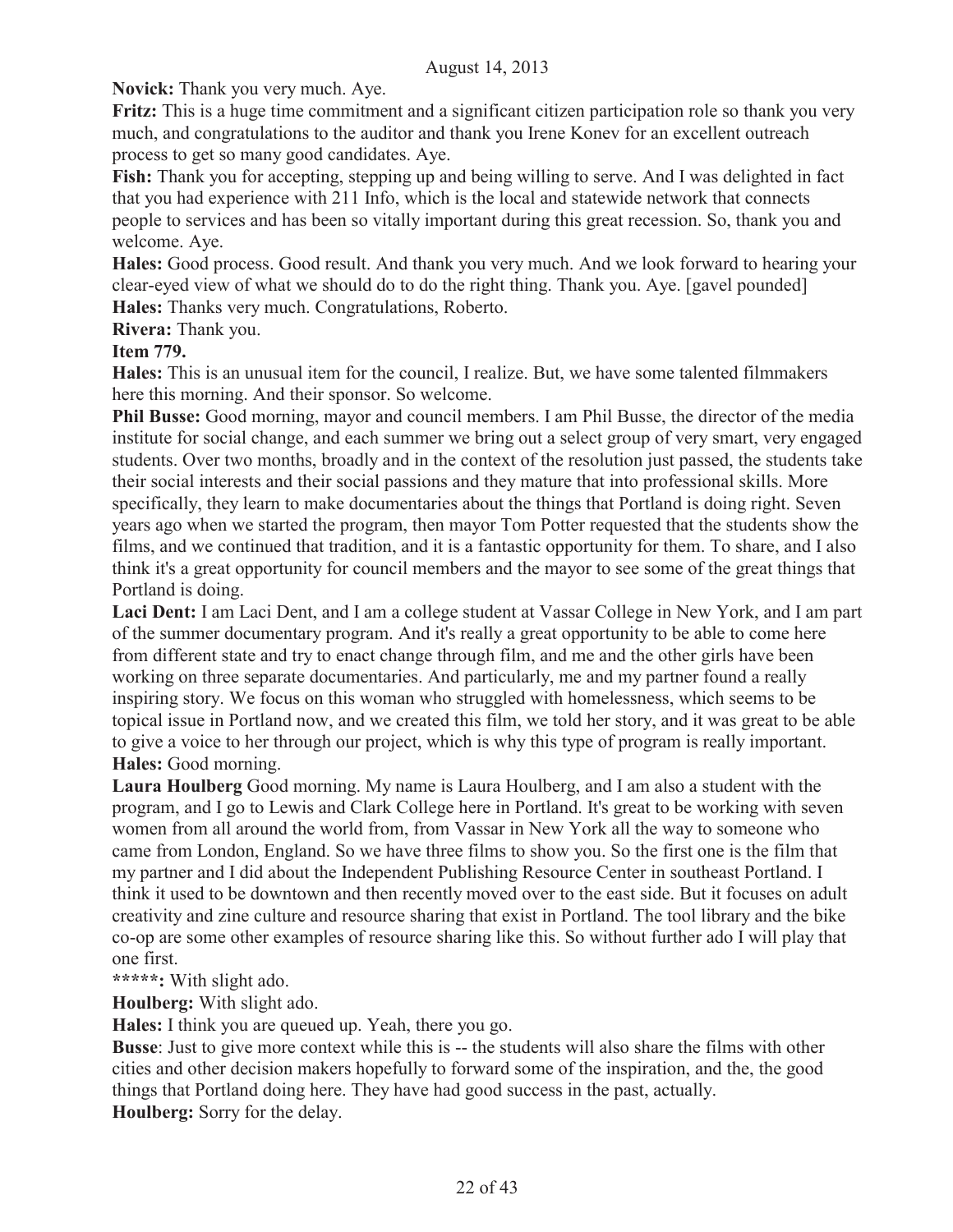**Hales:** Karla wants the next student project to be rebooting our PA system in this room, which is always a challenge.

**Fritz:** This is always the hardest part of the presentation.

**Moore-Love**: It was working this morning.

**Hales:** There we go.

[video]

\*\*\*\*\*: I am kind of a Luddite. I don't like reading things online, things online are too fleeting. It's like when you finish a really good book and you close it and it has an energy to it or you have a feeling associated with it, and I never have a feeling associated with the screen or a blog, I never think, like, I remember the first time I clicked on Gawker, it was so magical. [music]

**\*\*\*\*\*:** We're not this scrappy, one-room, you know, typewriter, copy machine letterpress place we were in the 1990s. We are a public space. People who are not members come in and use the space, and they have computer labs and a printer and copy machines. And we have a production room that is full of materials for -- that are appropriate for making a publication.

**\*\*\*\*\*:** The IPRC enables people to make their own books, zines, and comics. The idea is sort of like a gym membership for creative people, where for really only \$55 a year, you have access to a lot of stuff that you probably don't have space for in your house and you don't have money for. **\*\*\*\*\*:** The way that we are special or unique is that we empower our students to learn all of the

tools of publishing, so they learn how to do letter press, screen printing, book binding. How to think about design. And then give them support in their manuscripts, too. We leave people to their own devices quite a bit, which I think helps in the creative process. [music]

**\*\*\*\*\***: My advice would be to just come to the center and get to work, that's a great first step, take a class, ask the volunteer what a zine is.

**\*\*\*\*\***: If you do a zine and it sucks, it doesn't matter. Just -- your computer, paste it down, take it to a Kinkos or the IPRC, somewhere there is a photocopier, your parents' work, somewhere, make 50 copies of it. Anyone can get rid of 50 copies.

\*\*\*\*\*: You can't shop-drop a blog. Shop dropping is where you leave your zine on a magazine rack or on a bus seat for someone to find. You can't do that digitally.

**\*\*\*\*\*:** The strangest thing -- I was the outreach coordinator for the IPRC for a really long time, so I would give zine-making workshops to little kids and I found they're on board. They're like great, yeah, of course. Another way to express myself, great. But the time that I saw the people that were the most freaked out: middle-aged adults. They came in, they were in this writing program. I came in as a guest, I did a presentation. Okay. Here's what we're going to do. You did all of this writing, we're going to publish it. They freaked out. They want to have someone else come and tell them, this is good enough. Or, you're good enough. I like to tell them, if you don't see yourself represented in media, if you don't see someone else telling your story, don't wait, tell it yourself. **\*\*\*\*\***: I ask groups of teens all the time, raise your hand if you feel totally represented by the mainstream media. No one raises their hand. It's not the culture we live in and these stories need to be told. [music] [end of video] [applause]

**Busse:** There's two other films.

**Houlberg**: I forgot to mention that all of the music in the film were local Portland acts, who contacted directly and gave us permission. There is a lot of talent here we tried to tap into. **Hales:** Excellent. Can we see the next?

**Busse:** The next film is about a very unique and new tavern in Portland.

**Houlberg:** Apologies for the delay.

**Busse:** Move it forward.

[video] [music]

**\*\*\*\*\*:** The idea for the Oregon Public house comes directly from Portland. It's like an idea birthed out of the identity of our city. Nothing more Portland than breweries than pubs and nothing more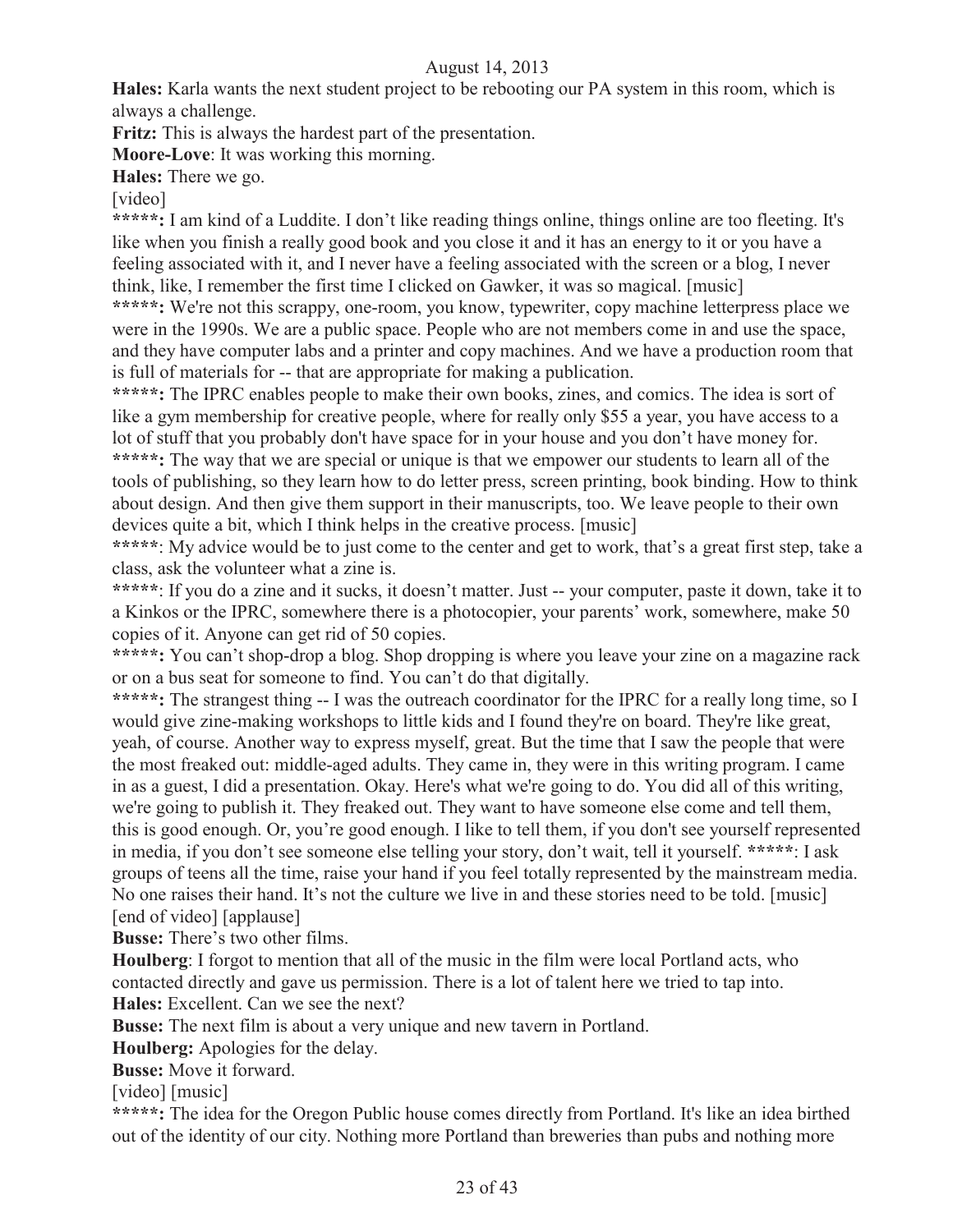Portland than nonprofits. So merging those two ideas we thought was really a perfect idea. About four years ago or so, some friends of mine were -- and I were sitting in my back yard talking about starting up a nonprofit, doing something for our city. So, we thought, well, what if we came alongside and said let's start a business that exists solely to fund and source these nonprofits and what they're doing. We bounced around a couple of ideas of what kind of business we could start up and we were having beers. And I was like what about a pub? [music] The Oregon Public House, created by and for, you know, the community. Portland proper and our neighborhood particularly, Woodlawn. We did this to -- about 100, 200 volunteers that came in, spent time in the remodeling process. Came in and helped donate money, donate items, kitchen items, utensils, plates, glassware all of these things were provided by the community. Now that we're up and running, community members come in and volunteer regularly helping to serve, host, bus tables, things like that. **\*\*\*\*\*:** Long story short, out on a run one day. I heard worship music coming from upstairs. And I thought that is kind of strange. I saw the sign, got on the web site, got wrapped up Ryan's church, with the Oregon community, and from there on out, they were like hey, we're starting a pub. I'm like wait, wait, wait. Church -- like helping to start a pub, just amazing. And so from there on out, I was on board. Any time that I can mix anything in with the pub I'm on board.

**\*\*\*\*\*:** I'm a pastor of a church, called Oregon community. That's my job. That's what I actually do for a living. And so, that's for me, that's part of my motivation of why I'm involved in what we're doing here. It is a big part of my understanding of life and the world and the leader of all things. **\*\*\*\*\*:** Jesus thank you for our faith community and thank you for what you're doing. In us, through us, help us -- to love our city, to love our neighborhood, and to love one another today. We choose to worship you through our acts of service this morning, instead of a more traditional way, we choose honor you through the care for our neighborhood and for one another. I pray that as we go out, you allow us to connect with one another, share life, and to open up in some way, and I pray you open our eyes to our neighbors and give us opportunities to care for what's around us. In any way possible. In your name we pray.

**\*\*\*\*\*:** Amen.

\*\*\*\*\*: Alright. We can't lose. The same price for a beer, but some of the proceeds are going to something good rather than just towards the manager or the owner.

**\*\*\*\*\*:** And it's family friendly, too.

**\*\*\*\*\*:** And plus when I come home to my wife, I've been in charity all day. [laughs] Cheers to that. **\*\*\*\*\*:** There is nothing more oxymoron than have a pint, change the world. But that's the beauty of the Oregon Public House, it's taking something that seems to be not selfless or something that has traditionally been hedonistic, but using that thing to give back and to care for others. So, the idea of the Oregon Public House is that it is supporting organizations that are indeed changing the world by simply going out and having a pint, having a meal, and hanging out with friends. [music] [end of video]

**Busse:** So our final film. Portland is a remarkable place for us to have this program. There's a wealth of successful projects like these. It's also an incredible way for film makers that donate their time. Portland community media provides us with equipment. This next story is a little bit more poignant. Laci and her partner, Katherine [spelling?] from St. Olaf College did a fantastic job with it. Do you want to say anything about it, Laci?

**Dent:** I was proud to have filmed this and have worked with an incredible woman that I met here and got to know if such a short time. And I think my partner Katherine feels the same way. She inspires us personally. I hope she inspires you as well. [music]

[video]

**\*\*\*\*\*:** This is all of my writing. That and then that on the bed, too. And then some new stuff in my phone. I'm a writing junky. I was actually the first person in my family to go to college, and everybody in my family is really smart. They just never went to college. But after that, I basically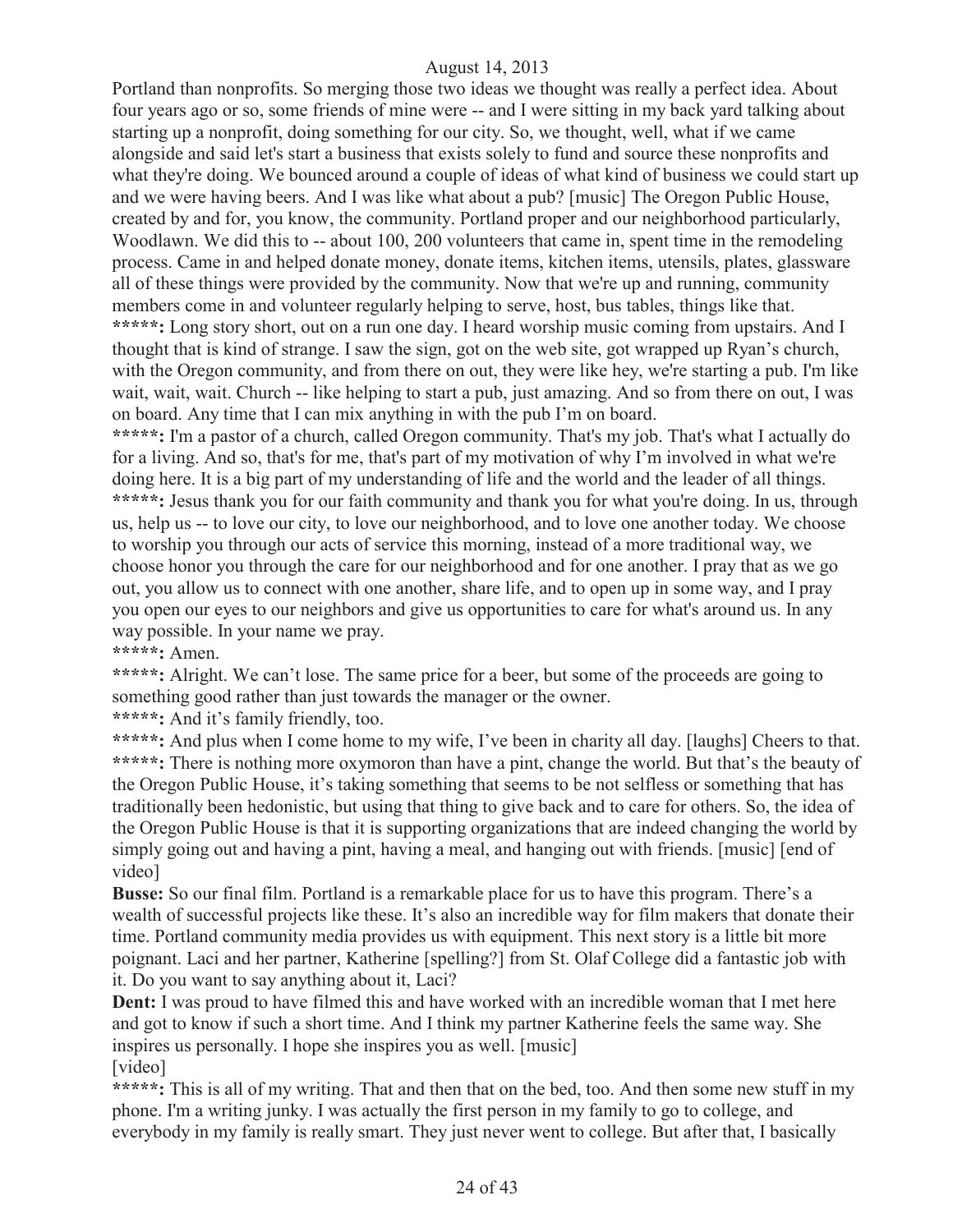married the wrong person. The worst thing about being homeless was just feeling powerless. You just felt like you were going to be there forever and there was nothing that anybody could do or say that would change your path. As a woman, it's really hard to be on the street. You know, I've seen some women do horrible things just to fend off male attackers. I mean they don't shower and things like that, and it is just horrible. Like, we really need to protect our women on the street. I always felt like, since third grade, very blessed to just have the talent and gift of poetry. And to have a mom and dad that kind of fostered my talent from a very young age. And I always felt like it definitely conquered everything and was my rock through many storms in my life. When I first got diagnosed with the multiple sclerosis symptoms, I -- so basically, I was in the women's shelter. I was getting this backache that never went away and stabbing pains up and down my legs. It's very painful. There's times where I'll take a two-hour nap, and I will wake up on my bed and I literally cannot get up. And I will slide out of bed and I will crawl to get my cane, and it's very painful. And nobody sees that but me. Yeah. [music] [crying] It's really embarrassing I have to crawl across the floor. It gives me partial paralysis. Think about waking up and just not being able to move.

**\*\*\*\*\*:** Her infirmities make it hard to get by sometimes. She does a pretty good job with that, and especially with, I don't know, whatever kind of disease she has she rises to the occasion. She's got a really big heart and she's a really nice girl. She's also very good poet.

**\*\*\*\*\*:** I learned to take joy in the little things and that you can really count on people during hard times, and I've also learned that it's very important to surround yourself with positivity. Finding a job when you're homeless is almost near impossible. I did it, so, I mean, homeless people, most of them, are not lazy. Sometimes I didn't have any storage room for my things, so I had to -- I was interviewing for a preschool job at Vermont family learning, and I had to stash my big suitcase behind a garbage can, and just hope no one took it. You know, you go home with dirty hair and, yeah, it was just horrible. It's almost near impossible to find a job when you're homeless. **\*\*\*\*\*:** I would not believe that anybody could be that cheerful, you know. I had to meet her to realize that she is genuinely a happy person and shares that. I know she has her pain, but she overcomes that and shares her happiness.

**\*\*\*\*\*:** You know, the sad part is I go downtown and I see some of the same women and they're still homeless and I'm not. So I kind of have homeless survivor's guilt, it's really weird. I mean, I can sit here and say the most average of people and talented people, you can find right out on the street. Blue butterfly crush with immovable arms, she tries to fly above. She is always stuck on the ground. She wants to be invisible. She is too powerful, too vulnerable, too beautiful to remain invisible. She clenches her jaw and stares at the world with both eyes open. A blue gaze that could tear your heart apart in mere minutes. She is composed of beauty and light [inaudible]. She is a woman. She may not have a home. But she has a name. She has a purpose. She has dreams. And you want to get to know her because she is the best thing that will ever happen to you. [music] [end of video] [applause]

**Hales:** Excellent. Well done, all of them. Phil, thank you for being the guide for this great program. How long have you been involved in this?

**Busse:** Seven summers now.

**Hales:** You've been there the whole time.

**Busse:** Yeah. We've had 100 students come through and 70% going into public interest, which is great.

**Hales:** That's great.

**Busse:** Thank you for the opportunity to share the stories.

**Hales:** Thanks for putting these before the community today. I know some of us would probably like to help publicize this work further. It's possible for us to post these films on web sites and such. Some of us, I bet, would be interested in doing that.

**Busse:** Fantastic.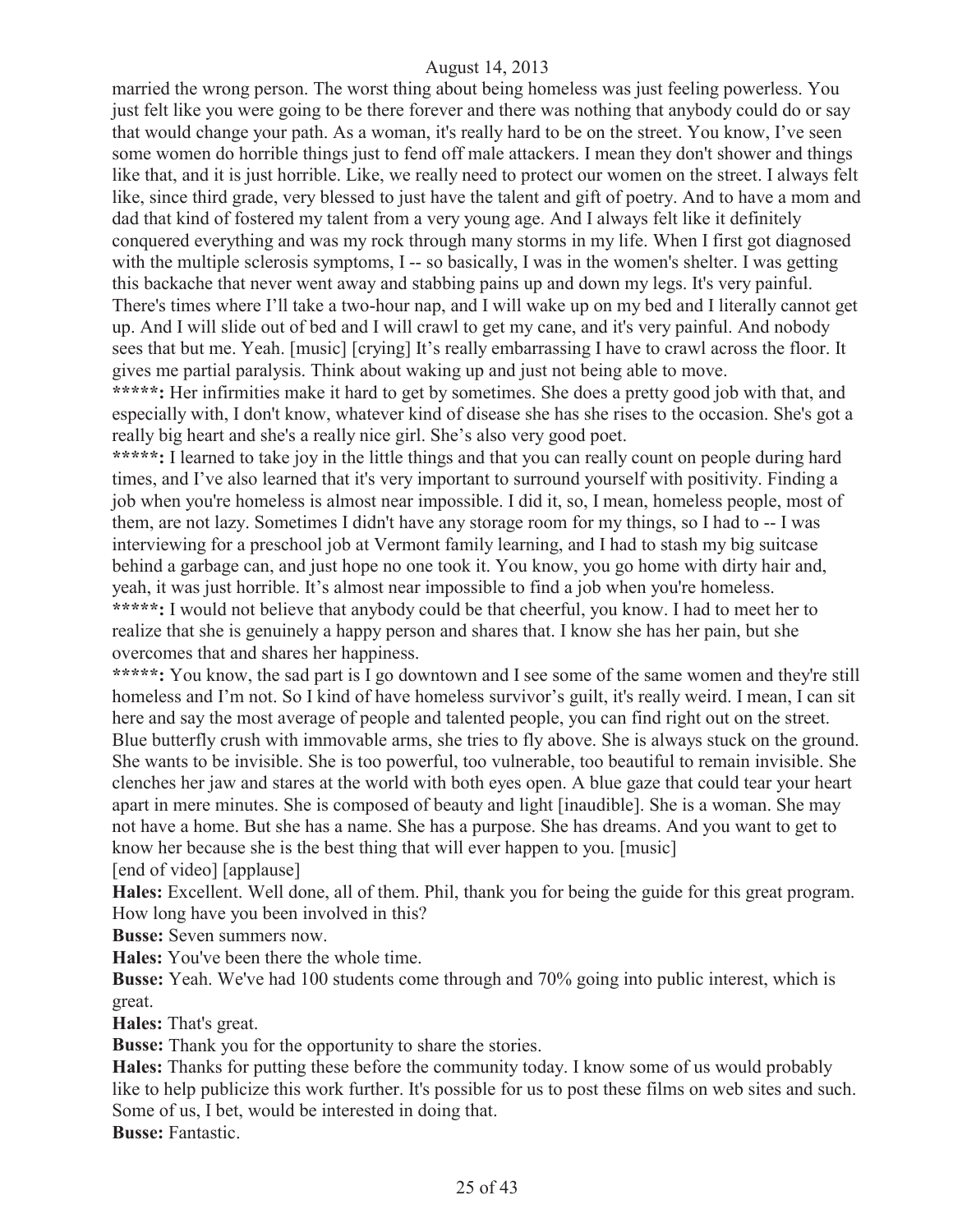**Hales:** Good. Let our office know if you can. We would like to do that.

**Busse:** We will. Thanks, Mayor Hales.

**Hales:** Thank you, and good luck. Appreciate it. Let's hear it for our students. [applause] All right. Let's move on to the remaining couple of regular agenda items that we have today. Karla. **Item 795.**

**Hales:** Chief Crebs is here. Come on up and explain this item for us.

**Mike Crebs, Portland Police Bureau:** Good morning, Mayor. I'm Mike Crebs, I am the assistant chief of the Portland Police Bureau, assigned to the services branch. I'm here to talk about this ordinance. It gives the chief the authority to enter into agreements with private and public entities to use their property for training. Some examples might be where a gentleman that has a property developer, he may find a property that is dilapidated and plans on destroying it. He will then allow us to come train on that property for a week or so with the SWAT team. Or there may be a school district asking us to come in and do training inside the school in case there is a problem in the future. These properties are given to us free of cost. But we might be able to use them for one day or two weeks. And this allows the chief to -- someone calls up and say, hey, I've got this property for two weeks. The chief can enter into an agreement with the city attorney's approval, and we can go and train. It holds the property owner harmless if something happens to our officers. It's good for the city, it shortens the process, and part of the ordinance is if the property costs any money at all, he has to go through the regular process. So, this places no burden financially on the city.

**Hales:** And we have to do this by ordinance because we have to formally delegate the authority -- **Crebs:** Correct. Delegate to the chief and he is allowed to sign it rather than coming through city council and the other process, he can just execute these quickly. Sometimes they're only here for us for a couple of weeks. And they're also very -- they don't cost the city a dime. **Hales:** Questions?

**Fritz:** I don't recall any or many of these coming to council in the past four years. Do you know how many have been before council?

**Crebs:** I don't know that for sure. I don't have that answer. I talked with our SWAT team today. We do about six a year. I don't know if there has been some confusion there or not, but they have not been coming here, is that what you're --

**Fritz:** Yes, I don't recall something like this before. So then I'm wondering why the -- we're now saying yes, you can do this.

**Crebs:** I don't have that answer. Someone must have found a situation where this is required to be done. I'm not sure. I don't have the answer for that. I can get that and get back with you folks. **Hales:** This isn't an emergency item, so--

**Crebs:** I'll get back to you. How many of these have come before the city council in the last four years? Okay. I can do that.

**Fritz:** Thank you.

**Hales:** Other questions. Thank you. Anyone signed up to testify?

**Moore-Love**: Yes, three people. Mark Hofheins, I believe is his last name, Joe Walsh, and Dan Handelman.

**Hales:** Come on up.

**Mark Hofheins:** Hearing his testimony, I wanted to stand on that. It was beautiful.

**Hales:** Thanks. Good morning, Dan.

**Handelman**: Hello. I'm still Dan Handelman with Portland Copwatch. And I appreciate that this ordinance restricts the delegation of authority to the chief to only things that won't cost the city money, but I think Commissioner Fritz started leaning towards what I'm concerned about which is that there should be some kind of reporting system set up so that we know what's going on so that there's more accountability. I'm sure it would not look good for the city -- I'm not accusing of the chief of doing this, but if it turned out that a white supremacist militia, say, donated their property,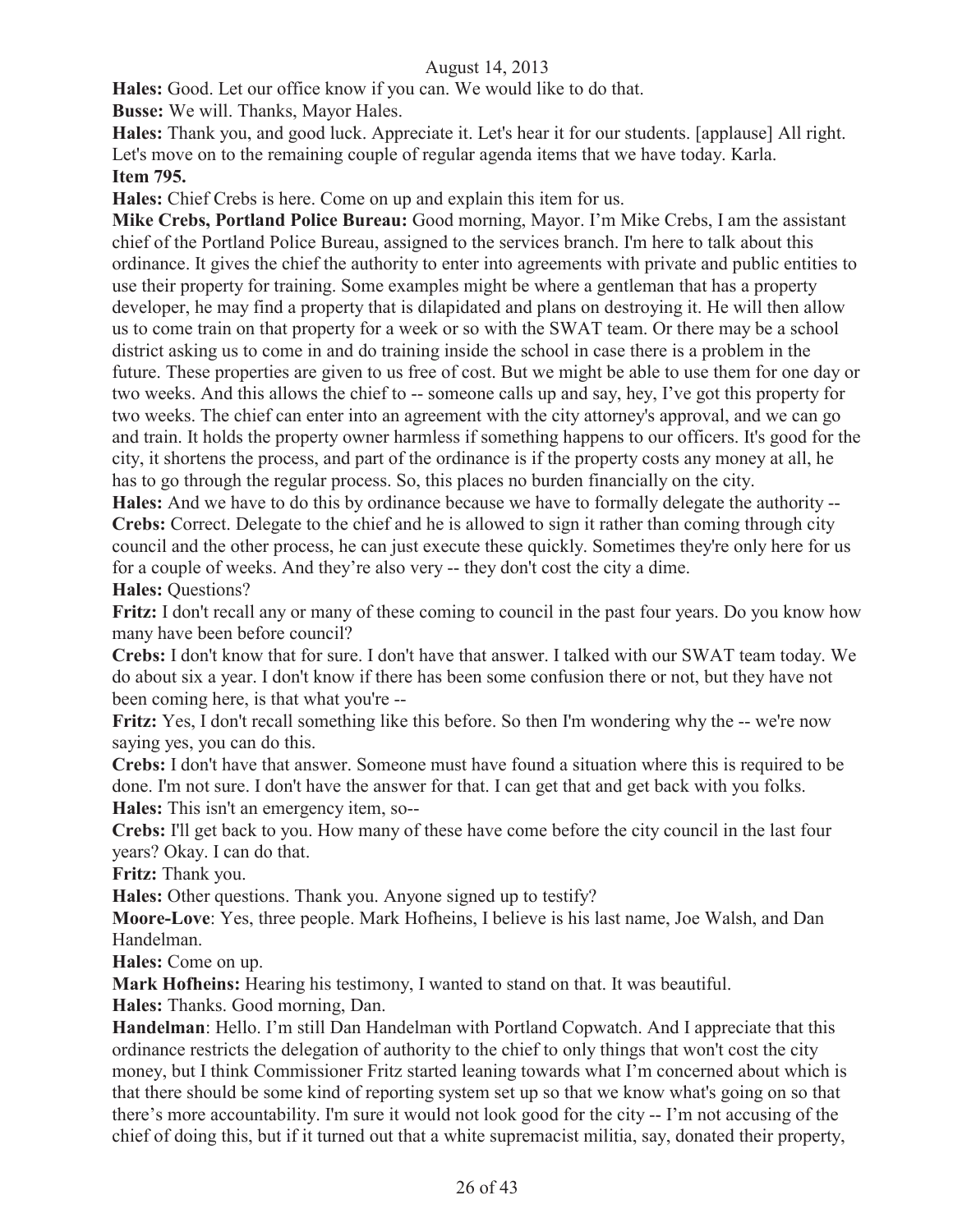or their weapons, police were trained, that wouldn't end up looking good for the city. That's like a worst case scenario. You don't want to have union-busting corporations donating their facilities to the police. That would cause some concern among members of the community. So, it would be great if there were some at least quarterly reporting or something so that the council doesn't have to pass every single one of these agreements, that there is a form of reporting back and you can look over the shoulder and make corrections if something is askew, as it were. This reminds me of when we had the discussion about the camera placement on businesses, there were some businesses that were offering to the police, you can put your cameras up on our property, and there is going to be a delegation of authority for the chief to set those up. But I believe there was some kind of mechanism put in place so that at least the city would be kept abreast of where the cameras were going to go. We were hoping for the public to find that out, too. But I don't remember what ended up happening with that. So, accountability is part of our mission. I want to keep in mind that any time you delegate the authority to an unelected official, it would be great that the community has some way to make sure that that is being done responsibly.

**Hales:** Point taken. Thank you. Joe, good morning.

**Walsh:** Good morning. My name is Joe Walsh. I represent individuals for justice. We have the same question that Commissioner Fritz had. Which doesn't surprise me. Any time you take an elected official's authority and you give it to the police department, it makes me very nervous. I don't think that the police department has risen to the level that we can start moving our responsibility into the police department and let them handle it. Now, when we read this, we had the same reaction as Commissioner Fritz had. This seems so simple, yet you would have training on private property and why would you have to go before the council to do that? But then the argument was made, look, if it is only six or eight times a year, then what is the problem of having the mayor have oversight. And we like that idea. No matter who the Mayor is. We like that idea, that concept. So, when we start moving the responsibilities from our elected officials to the police department, on almost any level, we get very, very nervous. And it could be abused and I think Dan was right. There is a lot of stuff to think about on this. It sounds simple on the surface. But it could get complicated and there is enough going on right now with the police department and this council. You don't need this stuff. Just leave it the way it is. And it's only six, eight times a year. And I don't think the Mayor is that busy where the chief of police can't pick up the phone and say can we do this? I don't think they should have to come before the council and get authorization, but the Mayor should have the oversight. Thank you.

**Hales:** Let's -- obviously this is going to come back on second reading in three weeks. In the meantime we get answers to that question. Also the question of what should the commissioner in charge be doing. We all sign off on a number of things, ministerially, for example, every single discipline case requires the commissioner in charge's signature and that's true in the police bureau as well. And the police bureau case, when we are using forfeited funds to purchase something, I sign off on that individually. Let's take another look that those questions as well as the questions Commissioner Fritz raised in the meantime between now and when this comes back to council. This is carried over to second reading.

#### **Item 796.**

#### **Hales:** Good morning. Commissioner, please.

**Saltzman:** Thank you, Mayor. Pleasure to have the chief procurement officer's report to council on Station 21, as it has been a long time in the making. Station 21 is on the eastern shore of the Willamette river, right across the Hawthorne bridge, and it's Portland's last remaining fire house that is not seismically upgraded in able to withstand a major earthquake. Obviously this is not acceptable. Increased efforts around the marine rescue and the aquatic resources in the fire bureau means Station 21 must has become a safe effective station to run both on land and on water. Before us is the guaranteed maximum price that Skanska USA will charge the city for the demolition of the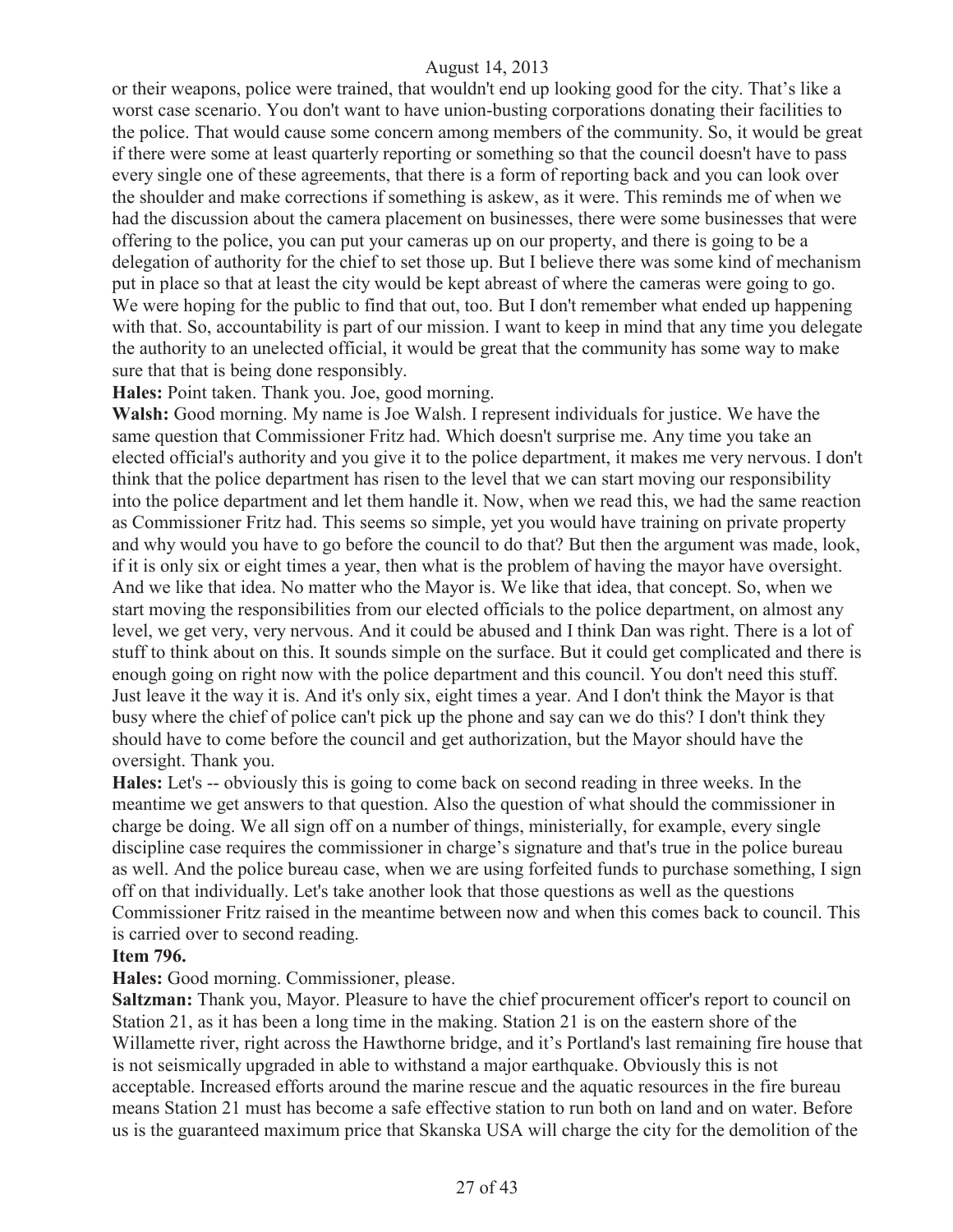old structure, site stabilization, and construction of the new station. I believe that all due diligence has been pursued. And that this was the best price for this vital piece of infrastructure. OMF's facility services, Portland Fire & Rescue, purchasing, and our private architects and engineering consultants have poured over these plans time and time again looking for any savings and efficiencies that they can find. This guaranteed maximum price is substantially larger than the low confidence estimate at the start of this project, it remains within the budgeted resources identified for this effort. Chief procurement officer Christine Moody, project manager Connie Johnson, and Portland Fire & Rescue Chief Erin Janssens are here to make brief remarks and more importantly answer any questions that council members may have.

**Christine Moody, Chief Procurement Officer:** Christine Moody, procurement services. In April of 2012, city council authorized the use of a construction manager general contractor process for the construction of Portland Fire & Rescue, Fire Station 21 project. Through this process, an RFP was issued and four responses were received. The responses were evaluated by a five-person selection committee, which included representatives from Portland fire and facilities services, water bureau, and the minority evaluator program. Skanska USA was the highest scoring proposal and was issued a notice of intent to award a contract. The city then entered into contract negotiations and now you have before you the procurement report recommending a contract award for a guaranteed maximum price of \$6,010,828. The city and Skanska jointly worked on a minority, women and small business and supplier construction plan in which Skanska has committed to achieve the aspirational goal of 35% MWESB subcontracting, or equal to \$1,340,000. Skanska will comply with the city work force training and hiring programs requirements, 20% apprentices, 18% minority, and 9% female work hours on the project. I will turn this over to the fire chief Janssens to discuss the importance of moving forward with this project, and as the commissioner stated, Connie Johnson is here from facilities services to answer any technical questions that you may have. **Hales:** Thank you.

**Erin Janssens, Portland Fire & Rescue:** Good morning. Erin Janssens, Portland Fire & Rescue. Just a little history on Station 21. The original station at the east end of the Hawthorne Bridge was built in 1960 and operated until 1991. The 2009 tragedy of two children being thrown from the Sellwood Bridge, along with our increasing demands for river response on the Willamette River, prompted council to support reopening the station. So, in January of 2010, Portland Fire & Rescue relocated personnel from station 23 from the station at 13th and Gideon, southeast Portland, to what we now know as station 21 along the Hawthorne Bridge. And those personnel have been crossstaffed both the fire engine and a rescue craft, soon to be a fire boat, to provide both land and marine response. We would like to thank council for supporting this strategic move. From Station 21, firefighters respond to over 2,300 emergency calls, approximately 10% of those calls are marinebased. And they save approximately one person a month every month from a near drowning incident. During construction, station 21 will continue to operate from this site from temporary quarters directly adjacent to the station. And we expect from the beginning of demolition to occupancy of the finished station to be approximately 14 months. As you know, this is the final fire and rescue station to be seismically upgraded and a team of people have done their best to thoroughly review and contain costs. I'd like to take 30 seconds to thank now retired division chief glen eisner, deputy chief marco benetti who has taken over that position, our partners at bds, christine moody, and special thanks to connie johnson who has done a phenomenal job overseeing the project and managing costs. It has been a real chore. I'd also like to thank and get credit to welton architecture for what I think is going to be a beautiful station that enhances our downtown core and very practical and efficient station that has the ability to add an rrv in the future if demands increase in the future. And also given its proximity from downtown from the Hawthorne Bridge and the esplanade, it has an educational display area in the station along the esplanade and a meeting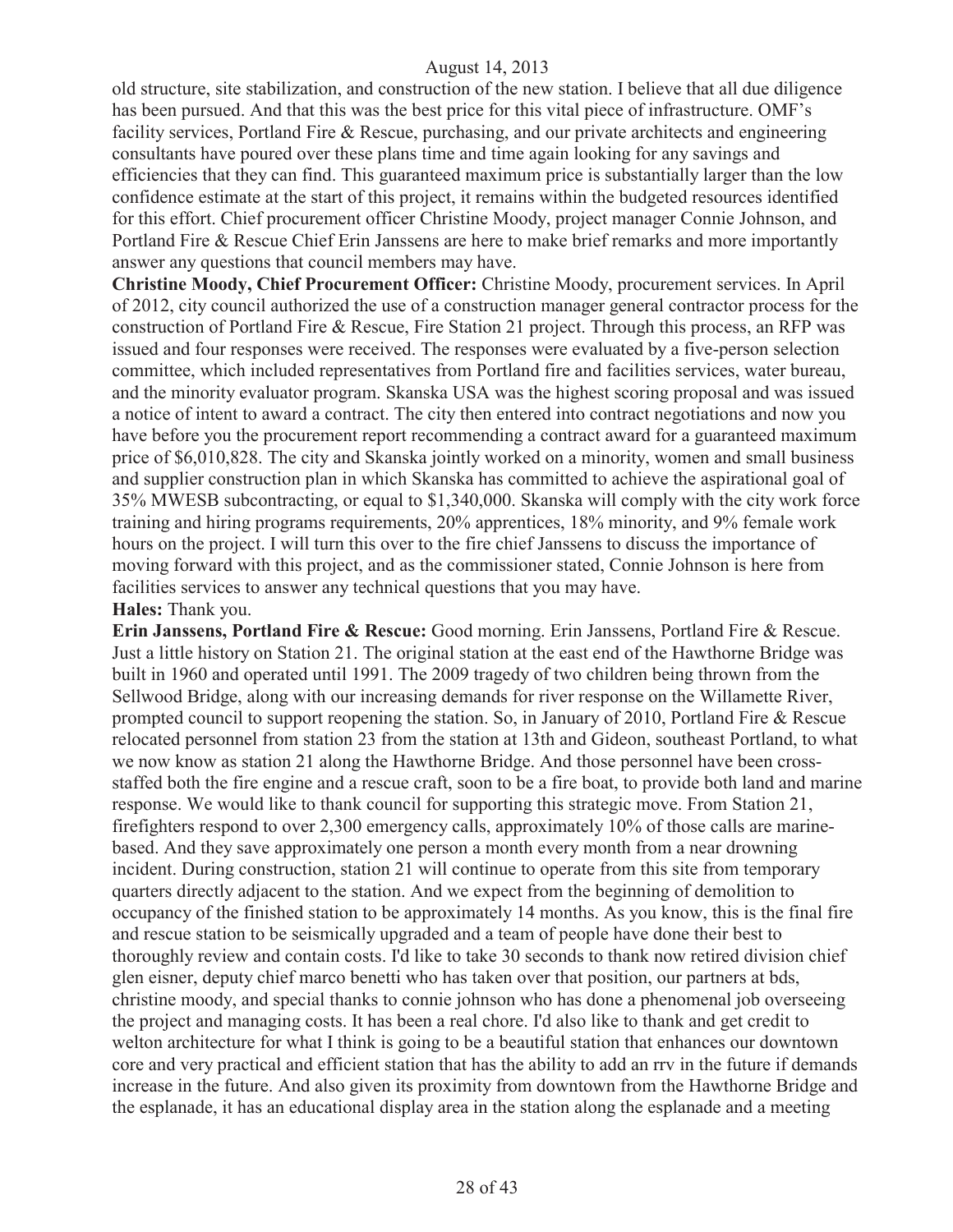room to share with community and city partners, which I think is key for the future of the station. So I believe this is going to be a solid long-term investment in the safety of our community. **Hales:** Is that everybody?

**Connie Johnson, Office of Management and Finance:** Good morning, Connie Johnson, project manager, facility services. I'll anticipate that you're interested in some of the green strategy. We're on track for LEED gold certification. We'll have a solar ray on the roof that will generate almost 10 kilowatts of energy. We're using certified wood, recycled content materials, and we are instituting a measurement in verification effort to actually measure, post occupancy, what kind of energy we're getting and making sure that we're on track with what was designed into the project. We'll also have a storm water planter that runs between the fire station and the esplanade. On the construction schedule, Skanska plans to mobilize and reroute the esplanade traffic the 26th of August. Two weeks after that, they begin demolition. And then another two weeks after that they will begin the structural piles in the ground for the station and the soil stabilization effort and that's going to last about three months. You probably won't see anything come out of the ground significantly at the station until January of 2014. And then we expect substantial completion in October of 2014, and emergency responders can move back in.

**Hales:** Questions for the team? Thank you all.

**Saltzman:** Move adoption of the procurement report --

**Hales:** Anybody want to testify on this item?

**Moore-Love:** We have one person signed up. Lightning?

**Hales:** Thank you. Good morning.

**Lightning:** My name is Lightning. First of all, I have a problem with that seismic upgrade. It's my understanding that that is a single-level building and that is not required to be seismically upgraded unless of course you do major renovations and/or demolish the property. To do that seismic upgrade, there is a cost involved in that. Nowhere close to \$6 million. Again, fire station 21 located at 5 southeast Madison overlooking the Willamette river should not be demolished. Fire station 21 is a historic waterfront property in my opinion. Some day could be turned into a fire department maritime museum. Fire station 21 has a vast city of Portland history, dating many years back and is currently being used as a fire station. If it was a building there was a building in this city of Portland to be preserved for its historic significance, this would definitely be a prime candidate. An example to follow would be the efforts being made by Jordan Schnitzer to preserve Centennial Mills property. Centennial Mills is a long-standing history within Portland, and he is making every attempt to preserve this historic property. Fire station 21 should go through the same rigorous process, like Centennial Mills, with public input to determine if it should be demolished or preserved. I would like to think that the same attempt had been made to preserve fire station 21. I ask, can fire station 21 be preserved? Can it continue to be operated like it has been previously, for many years? This is not about the construction project amount of \$6 million being proposed. This is about a historic building being preserved because of its historic significance to the city of Portland. Save fire station 21, do not allow it to be demolished. Thank you.

**Hales:** Thank you very much. Anyone else? Okay. We have a motion to accept the report. Council discussion. Roll call.

#### **Item 796 roll call.**

#### **Saltzman:** Aye. **Novick:** Aye.

**Fritz:** In the past, you've had questions about this, Commissioner Saltzman. I appreciate knowing that you have delved into all of those in thorough detail ahead of time, and also to the chief and others coming to brief me beforehand. Aye.

**Fish:** Aye. **Hales:** Aye.

**Item 797.**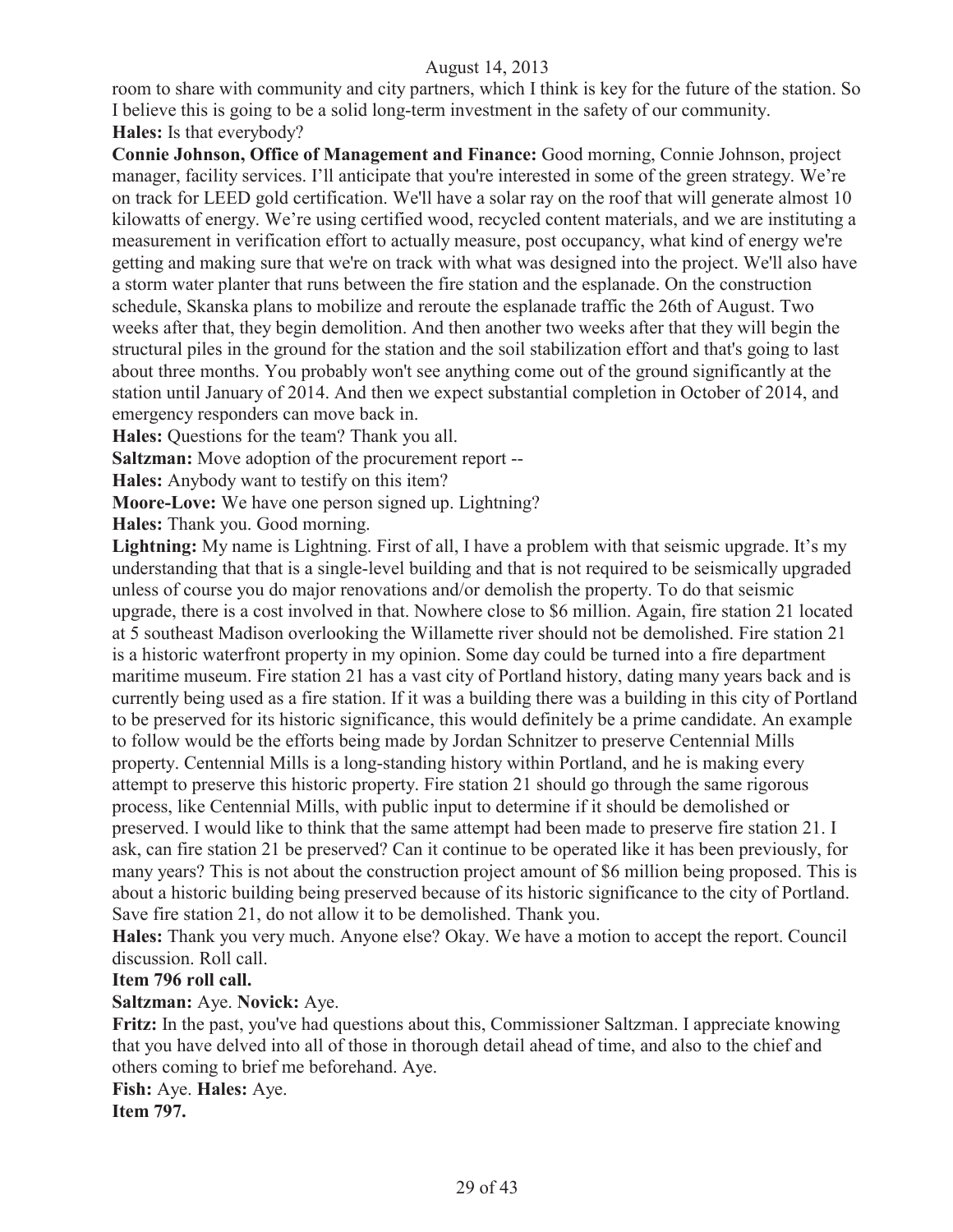**Novick:** Mr. Mayor, colleagues, I actually apologize. One of a couple of items that could have gone the consent agenda. We're still working to see how we're going to separate the consent agenda items to regular agenda items and should have a more rational process for that soon. This item relates to Peabody having received a grant from ODOT to purchase the right of way for continues sidewalk corridor for southeast 122nd from Holgate to Ramona. The purchase of the right of way will allow for a separated sidewalk with a planter strip where most parts of  $SE 122<sup>nd</sup>$  where sidewalks are missing. The sidewalk also supports two crossings and curb ramps up to ADA standards. High rates of foreclosure activity during recent periods of economic difficulty resulted in a longer right of way phase which is because when a house is in foreclosure, the city needed to work with large banks to procure the right of way needed for the project, and this affected the timeline significantly in the case of four houses involved. So, this ordinance makes a technical adjustment extending the right of way phase to September 30, 2013.

**Hales:** Thanks for that explanation. Anyone signed up?

**Moore-Love:** No one signed up.

Hales: Okay, then roll call on the emergency ordinance.

#### **Roll call for emergency ordinance.**

**Saltzman:** Aye. **Novick:** Aye. **Fritz:** Aye. **Fish:** Aye.

**Hales:** This and the next item may be technical in nature but it's nice to see the city sidewalk projects getting done. Aye.

#### **Item 798.**

**Novick:** This item isn't very controversial either, however, I don't ever want to ever to have a safe routes to school project on the consent agenda because I think we should miss no opportunity to brag about safe routes to school, which, as you know, is our extremely successful program which has resulted in Portland having about 40% of students in many schools that participate, walking, or biking to school, compared to a national average of about 12%. Here we are accepting a grant of nearly \$500,000 that will allow us to invest in critical safety improvements for pedestrians at four elementary schools: Harvey Scott, Lent K8, Prescott Elementary, Mill Park Elementary. And we have Gabe Graff here to give us a few more details.

Gabe Graff, Bureau of Transportation: I am the safety and operations manager in the bureau of transportation in our active transportation division. And I'm here at Commissioner Novick's request to give you a brief overview of our safe routes to school program in light of this grant in front of you today. The Portland safe routes to school program is a partnership between the bureau of transportation, police, school districts, neighborhoods, community organizations and agencies that implement programs and projects that make walking, biking, and rolling to school easier, safer, and more accessible to more Portland families. We started the program in 2005 with eight partner schools. We now serve 35,000 students at over 80 schools across five school districts. We have partnerships with almost every elementary school in the city. We provide bicycle safety education, pedestrian safety education, encourage walking to school buses, and bike trains, partner with police on enforcement and safety issues, and identify projects around schools with a community that improves safety for young walkers and bikers. We have consistently evaluated our progress since the program began and have grown walking and biking rates as commissioner Novick mentioned to elementary schools by 35%. Today, 42% of trips to Portland elementary schools are active ones, a significantly higher rate than the national average of 12%. Equitable service is core to this program and we developed a policy in 2012 to guide our work in this regard. The policy helps us steer limited resources to the schools and students most in need. This is a tool that we use to identify the four schools shown here, which will receive much-needed grant funds to build pedestrian crossing improvement. Thanks for the opportunity to show the program to you today and I'm happy to answer any questions.

**Hales:** Questions? Good work. Thank you. Anyone signed up?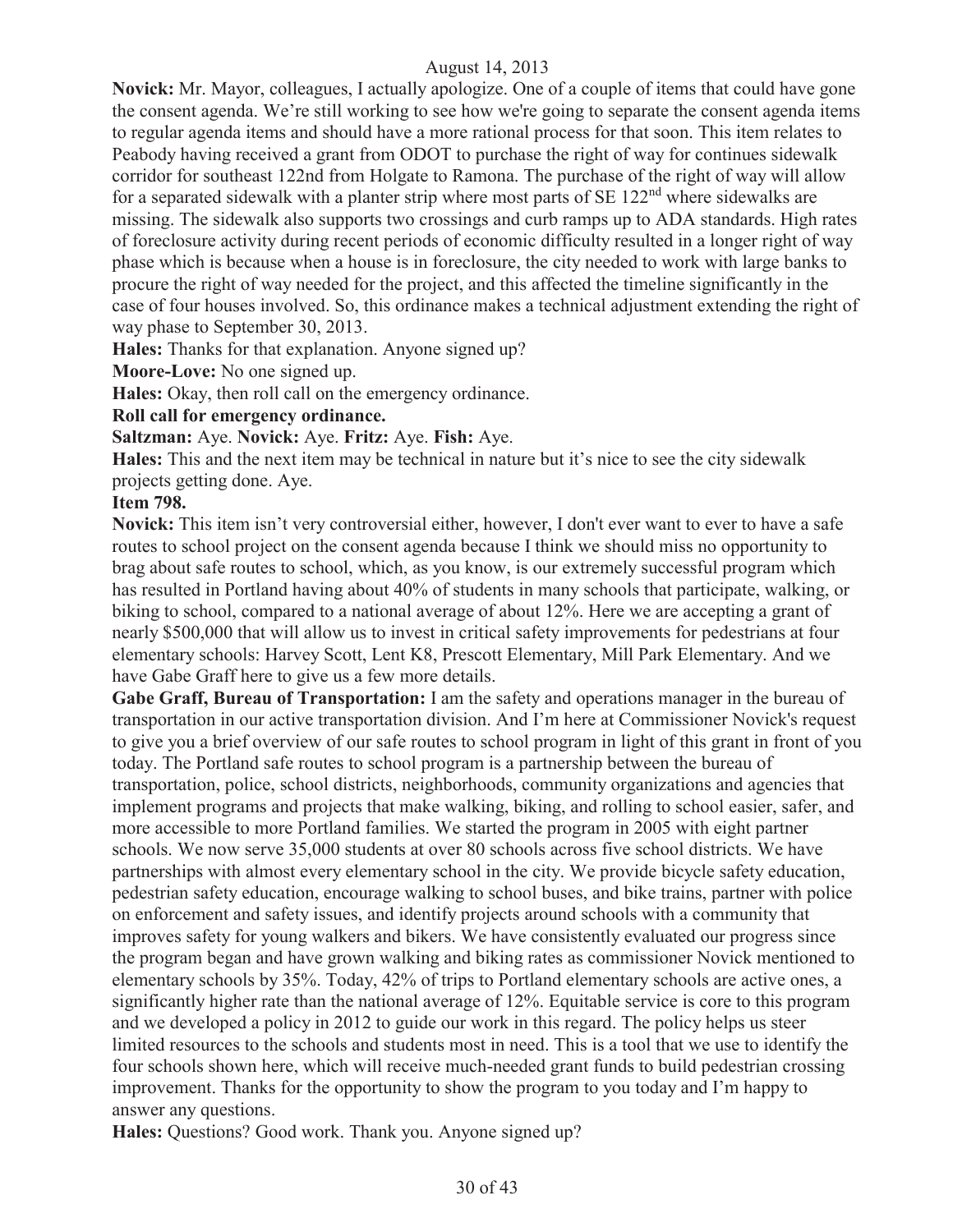**Moore-Love:** No one else signed up.

**Hales:** Then roll call, please.

# **Item 798 roll call.**

**Saltzman:** This is indeed really great and important work. Thank you for giving us this brief overview. Aye.

**Novick:** I'd like mention where these schools are, Harvey Scott k-8 is located at 67th and Prescott. Lent k-8 is at 97th and Holgate. Prescott elementary is part of the Parkrose district located at northeast 104<sup>th</sup> and Prescott. And Mill Park Elementary is in the David Douglas district, 117th and Lincoln. I'm particularly pleased that schools in these areas are getting that kind of support. Aye. **Fritz:** It is indeed good to see that Cully and east Portland are starting to get their long-needed pedestrian improvements. Thank you, Commissioner Novick. Aye.

**Fish:** I think I figured out why you put these on the regular agenda. A rough sketch of the math, and I think if you add up the federal funds and grant money, you are likely to come in in first place this week in the grant and federal funds sweepstakes putting all of the other bureaus to shame. [laughter] And on behalf of the water bureau and the bureau of environmental services, we accept the challenge. Thank you, Commissioner. Aye.

**Hales:** That will be fun to watch. Aye. The next item.

# **Item 799.**

**Novick:** Mr. Mayor, Commissioners, as you know in 2011, the Portland Bureau of Transportation began to develop plan for improving bicycle and pedestrian facilities along North Williams avenue. In June, 2012, the stakeholders advisory committee for the project voted to support the project recommendations which exceeded the original project budget. Appreciate all of the work of the stakeholders. Recommendations included striping of the roadway to improve bicycle capacity and safety, pedestrian crossing safety improvements, and traffic management improvements. PBOT pursued funding to design construction of the project through several grant programs, including the Oregon Department of Transportation's transportation enhancement program, and in March 2013, ODOT's transportation enhancement program notified the award of \$1,360,000 in grant funds. So that's how this comes to us here today.

**Hales:** Staff is here to answer questions if there are any. Or, a presentation if you have one. Any questions? Great. Anyone signed up to testify?

**Moore-Love:** No one signed up.

**Hales:** Let's take a roll call on that one.

# **Item 799 roll call.**

# **Saltzman:** Aye. **Novick:** Aye.

**Fritz:** This is great that we got the grant and also that we were able to come to some consensus in the community on this. The grant itself doesn't tell the story of the concern and community investment in having the discussions on exactly what to do with it. And so I also want to note that the late Lee Pearlman was very involved in this on behalf of the Elliott neighborhood and I recognize his service to our community. Thank you Commissioner Novick for putting this on the regular agenda. It is important to for people to know when they've had difficult discussions in the community, the office of equity and office of neighborhood involvement were very involved in getting to this agreement of what to do. It's important for us to know that the money is coming in and now we can move forward with the project. Aye.

# **Fish:** Aye.

**Hales:** Yeah, sometimes no news is good news. The fact that this room is nearly empty and everyone is smiling about a project that was both technically and politically difficult speaks volumes and I want to thank everyone's work. Some of which has just been acknowledged to getting to yes on a very helpful improvement to the system. So, well done. Thank you. Aye. [gavel pounded] **Item 800.**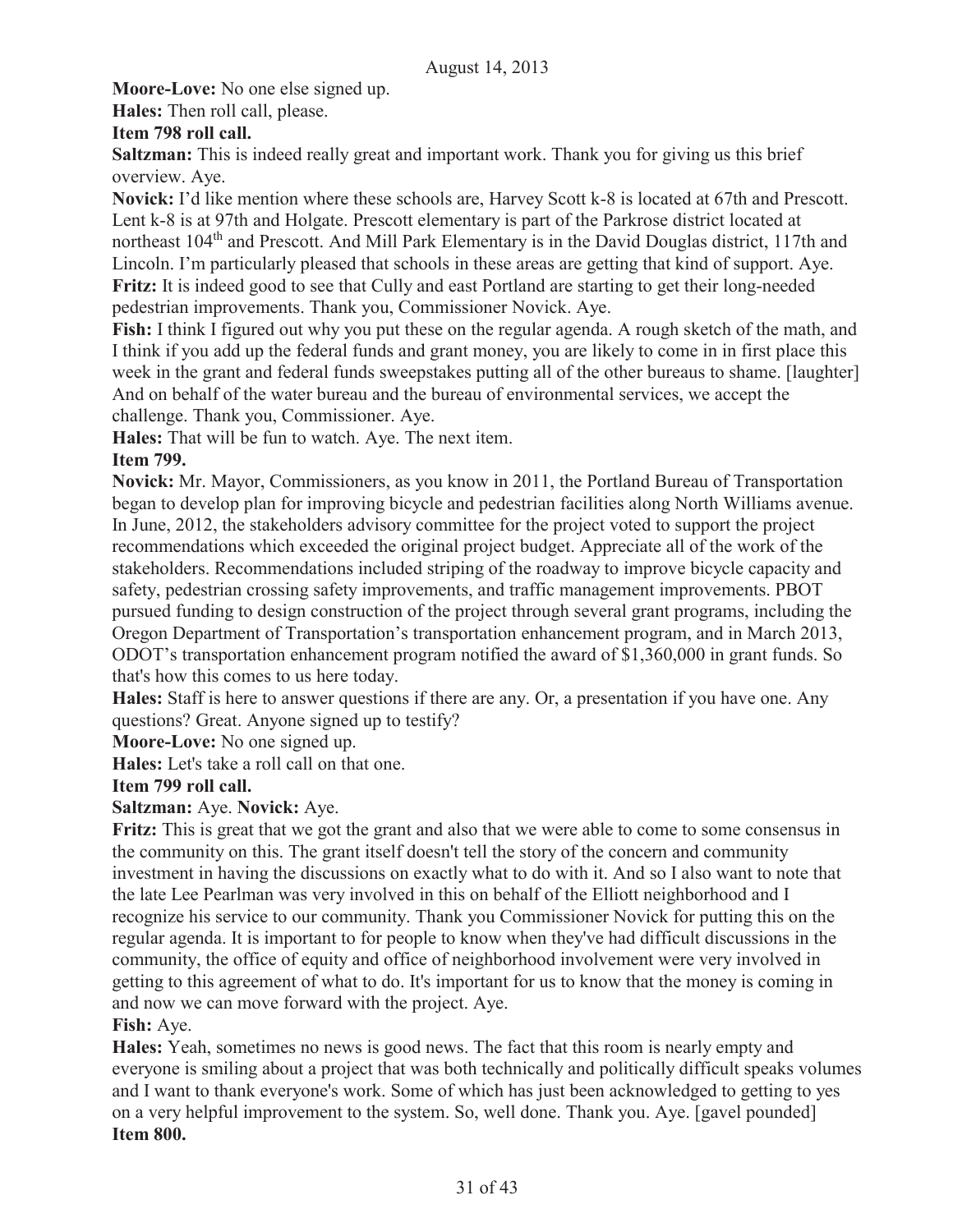**Novick:** Item that could have gone to the consent agenda as far as I'm concerned. Part of the reason it's on our agenda, is because the original IGA had the wrong amount of congestion mitigation and air quality program dollars listed. I don't think there is anything other than technical about this item. **Hales:** Questions or testimony?

**Moore-Love:** No one signed up.

**Fritz:** A comment, response to Commissioner Fish's previous accepting of challenge. It reminds me of David Letterman when commenting on stupid human tricks. This is only an exhibition, not a competition, there is no win. With that in mind, I want to note that the local match is being provided by Portland Parks & Recreation.

**Hales:** Let the record show. [laughter] This passes to second reading. Item 801.

# **Item 801.**

**Fritz:** Mayor, if I may, I would like to move an amendment which I'm passing out a copy of to the city attorney. This has been reviewed by the commissioner in charge of transportation, by the city attorney, and by the attorney for the Portland rowing club. I am moving an amendment to add a sentence to the finding in section 1, part 2, after where it says the consolidation of property will provide for the future development of Portland rowing club's property. The amendment says at the time that Portland rowing club applies for a permit for such future development, the club will be required to grant an easement for the Willamette greenway recreational trail as provided by Chapter 33 point 272 of the city code.

**Hales:** Okay. Is there a second?

**Novick:** Second. This has the concurrence of the commissioner in charge, and does the Portland rowing club have any objection?

**Fritz:** They indicated in an email to city attorney that they're okay with this amendment. It doesn't -the mayor raised at our discussion last week the issue of the Nollan and Dolan takings issue, chapter 33, 272, of the city code does require the trail, and it also acknowledges that there has to be a reasonable nexus according to the Supreme Court decision.

**Fish:** One other question, if we adopt this, do we have a slap an emergency clause on the ordinance? **Fritz:** That will be my next motion.

**Hales:** Does anyone want to testify on the amendment before council takes a vote on that, please come on up.

**Dean Alderman:** I'm the attorney for the Portland Rowing Club. My address is 805, southwest broadway street, 2750, Portland. We don't oppose the amendment. In my discussion with Mr. Auerbach yesterday, he and I concurred that any requirement of a dedication by the city would nevertheless be subject to the principles of Dolan vs. the City of Tigard. Thank you.

**Hales:** Understood. Anyone else? Roll call.

**Item 801 Roll Call.**

**Saltzman:** Aye. **Novick:** Aye.

**Fritz:** Thank you, Mr. Alderman, for puzzling through this and for taking the time to be here today. Aye.

**Hales:** Aye.

**Fritz:** I move that we add an emergency clause for the public purpose.

**Fish:** Second.

**Fritz:** I've got to say why, just so you know, of expediting the public good in this matter because we don't meet again for another three weeks.

**Hales:** Any objection? Roll call on the substitution emergency clause.

#### **Roll call on emergency clause.**

**Saltzman:** Aye. **Novick:** Aye. **Fritz:** Aye. **Fish:** Aye. **Hales:** Aye.

**Hales:** Roll call on the amended emergency ordinance.

**Roll call on amended emergency ordinance.**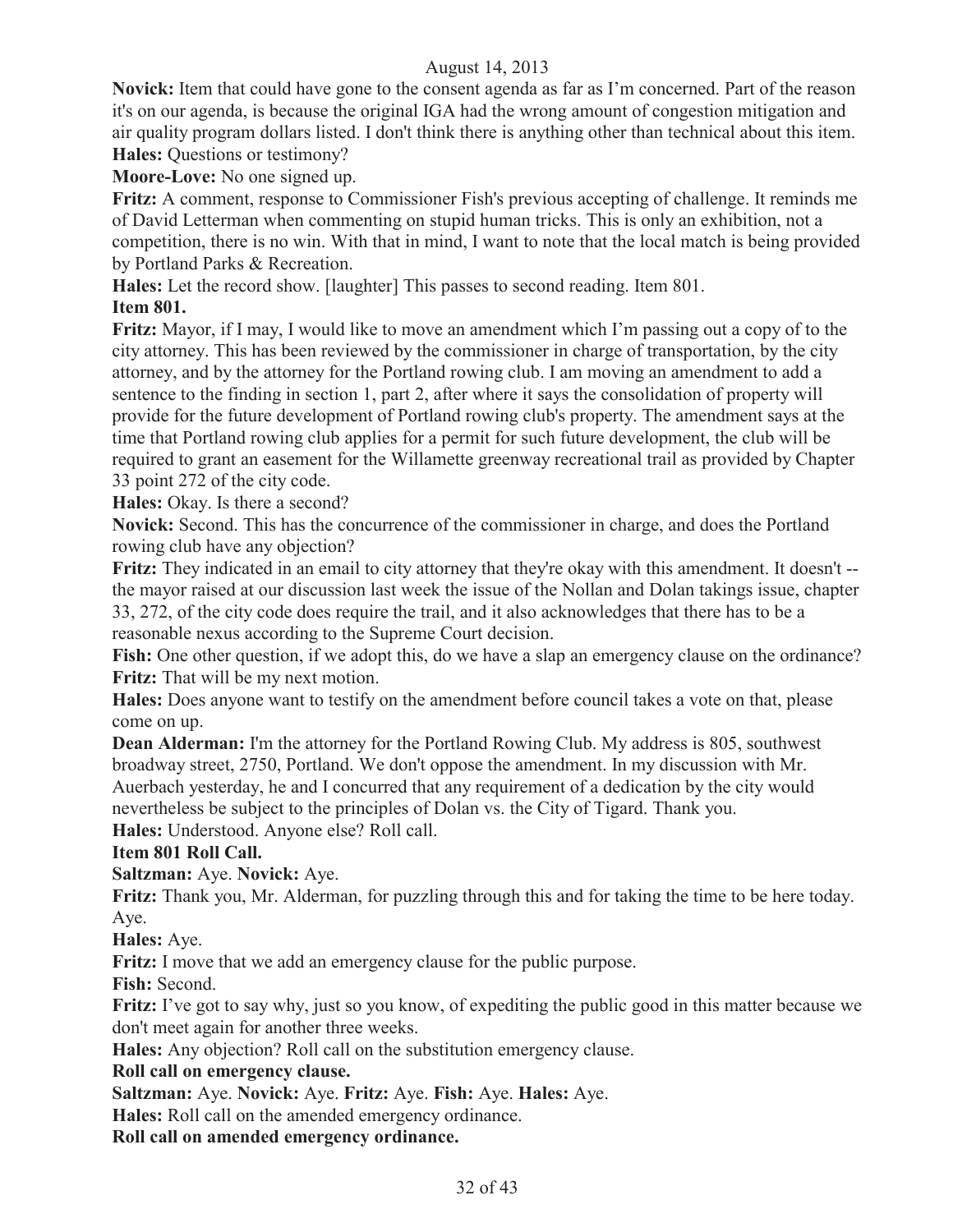# **Saltzman**: Aye.

**Novick:** I appreciate Commissioner Fritz's usual attention to detail, raising issues nobody else raises and then being willing to work hard for the next week to address those issues. Aye.

**Fritz:** Thank you to all of my colleagues for recognizing even when something has taken a long as the street vacation, recognizing the extraordinary effort that that takes, and in particular this case, which has gone through many iterations with the Bureau of Environmental Services. There can sometimes be a tweak at the end which I believe makes it clearer what the intent is. So thanks to the city attorney's office, to all sides. I did hear from neighbors in the community expressing concern about this. And I'm pleased that we are able to be very clear and finally get the settlement on this. Aye.

# **Fish:** Aye.

**Hales:** Aye. And we are recessed until 2:00 p.m. this afternoon. Thanks, everybody.

At 11:51 a.m. Council recessed.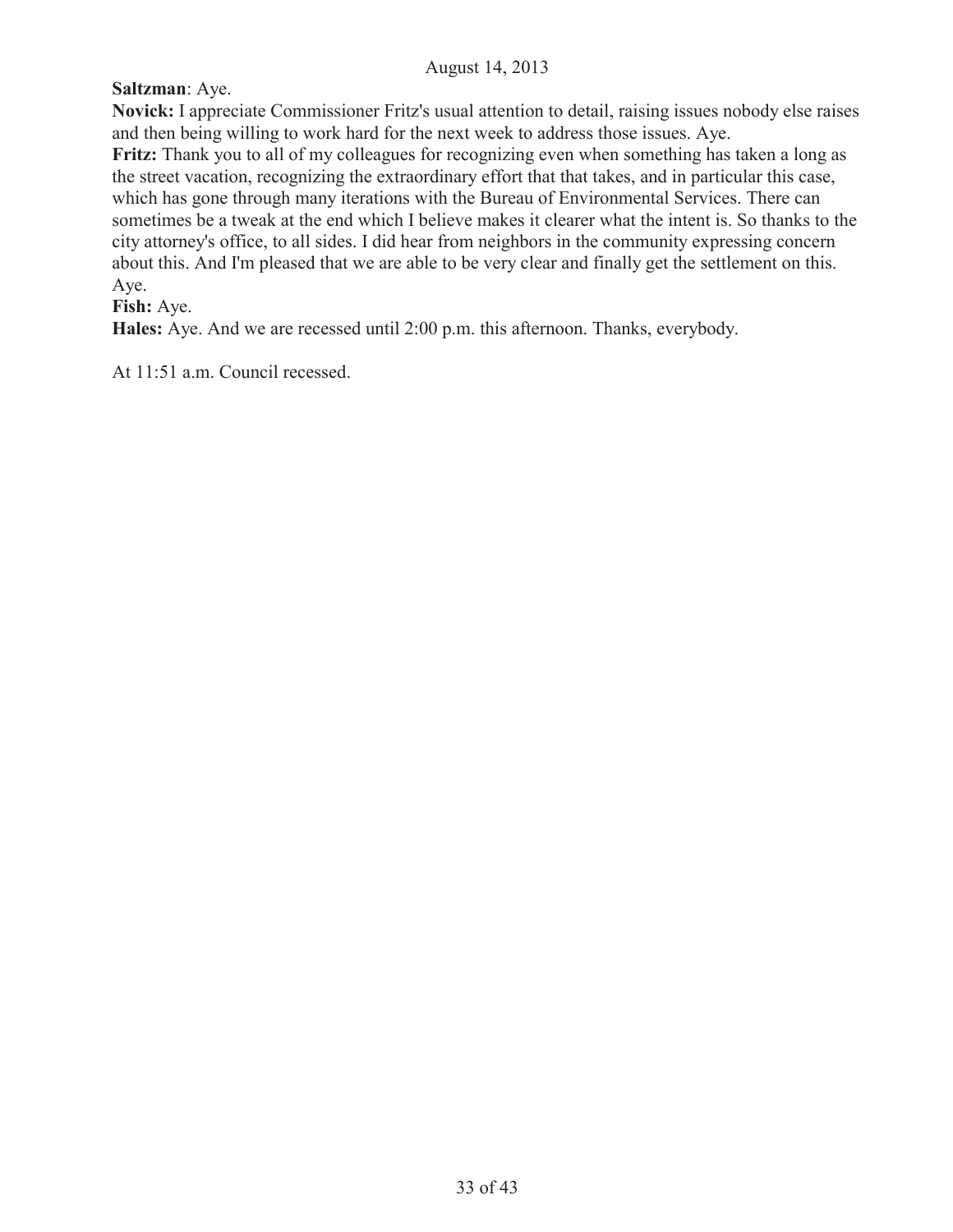# August 14, 2013 **Closed Caption File of Portland City Council Meeting**

This file was produced through the closed captioning process for the televised City Council broadcast and should not be considered a verbatim transcript. Key: **\*\*\*\*\*** means unidentified speaker.

# **AUGUST 14, 2013 2:00 PM**

**Novick:** Are we set? The August 14th afternoon version of the Portland City Council is now in session. Karla, please call the roll.

**Saltzman:** Here. **Novick**: Here. **Fish**: Here.

**Novick**: Could you read the title for the next and only item? **Item 802.**

**Novick:** Commissioner Saltzman, take it away.

**Saltzman:** Thank you, Mr. President. We are here today to celebrate a major accomplishment, the preservation and revitalization of 11 buildings containing more than 700 units of affordable housing. These efforts began in 2008 under the capable leadership of my colleague here on my left, Commissioner Nick Fish, who was then charge of the housing bureau. And then housing director, Will White, who is also with us today. With numerous public, private, public and private partners, including HUD, the state of Oregon, and the network for affordable housing, we have secured tremendous affordable housing assets for the next 60 years. And before I pass it over to Commissioner Fish, I would like to acknowledge and thank him for his championship on the 11 by 13 preservation program, the campaign. Nick, your legacy as housing commissioner will live on with the people and families who will have secure and affordable housing for more than half a century, thanks to you. I'm pleased to hand it over to you.

**Fish:** Wow, thank you very much. Thank you for that gracious introduction and welcome friends and colleagues to this wonderful occasion. For the last five years, I had the privilege of leading the new Portland Housing Bureau. In June, you may have heard, Mayor Hales gave me a new set of assignments, and I passed the baton to Dan Saltzman. It has been a remarkable five years, marked by a number of significant wins we achieved together as a community. Today we celebrate the successful preservation of more than 700 affordable apartments, homes mostly to older adults and the disabled, in 11 formerly at risk buildings. As we all know, and as Susan will remind us later, Portland has a significant shortage of homes affordable to low-income families and adults. And one of the Portland Housing Bureau's top priorities is building new, affordable homes, and preserving existing affordable homes. In 2007, before I had the honor of joining this body, the city worked with Harold Schnitzer, Harsch investment, and Cedar Sinai Park to preserve 235 homes at clay tower near PSU. Once at risk of become a boutique hotel or expensive condominium, Rose Schnitzer tower, as it is now known, is a shining example of the power of innovative public/private partnerships to address our housing crisis. In one of my first meetings with forming housing director Will White in 2008, he briefed me on a looming threat of the existing supply of affordable homes. Federal subsidies in 11 privately-owned Portland buildings were set to expire between 2008 and 2013. Once those section eight contracts expired, the owners could opt out of the program and then they could sell the building, raise the rents, or frankly do whatever they wanted. Over 700 lowincome older adults and people with disabilities faced the prospect of higher rent, displacement, even homelessness. And the City risked losing more than \$120 million in federal subsidies over the next 20 years. In response, we launched the 11 by 13 campaign to preserve all of those building. Three consecutive housing directors led this charge, Will White, Margaret Van Vliet, and Traci Manning. That's a heck of an honor role. The goal was ambitious, work with local apartments to save all 11 buildings by 2013. The odds were against us. But hundreds of vulnerable people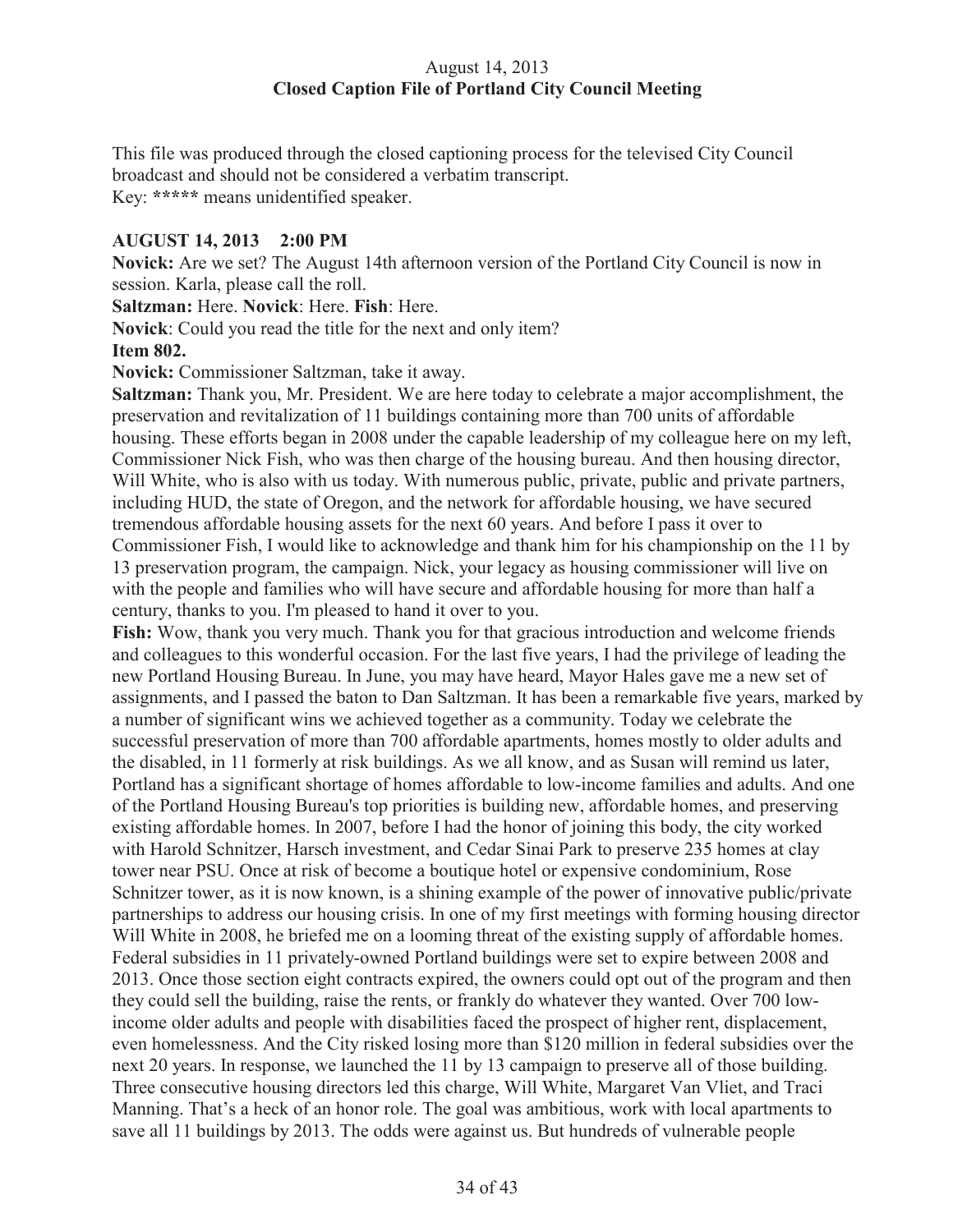deserved our best shot. It took a big team of public and private partners and a lot of hard work and today we get to celebrate. Dan and I have asked three panels to come before council today and share their story. And we'll hear from the many unsung heroes who made this day possible. First up, two of the champions from the public sector. Portland Housing Bureau Director, Traci Manning -- where do I know that name -- who brought this effort home, and Mary McBride, a passionate housing leader, director of region 1 for HUD, and most importantly, an extraordinary partner. Would you please both come forward. And welcome.

**Traci Manning, Director, Portland Housing Bureau**: Thank you, Commissioners. So, I got lucky today. Today is our day to celebrate partnerships, and some of our great partners are in the room. Commissioners asked me to take a moment to recognize some of them. We won't get to all of them in one breath but we will get to more later. So I'd love as I read the names of some of our local partners who made this effort happen, if they would stand. I know there is a few staff members here in the room from REACH community development. Excellent. Thank you. Northwest housing alternatives. Cedar Sinai Park. Union labor retirement association. Guardian management. Winkler development corporation. And harsch investment properties. These are some of the really effective organizations that provide homes in our community for vulnerable people.

**Fish:** Traci let me add to that list, if I could.

# **Manning:** Please do.

Fish: We also have some of our outstanding leaders and supporters in different legislative bodies. State representative Jules Bailey is here. Take a bow, please. Thank you for your great work. State senator Ginny Burdick, Stephanie Phillips from Congressman Blumenauer's office, and Brain Plinksy from Congresswoman Bonamici's office. Let's give them a round of applause and our heart felt thank you. [applause]

**Manning:** So, a few words about some of our development partners that are here today and played a major role in the initiative. Northwest Housing Alternatives is an organization that works statewide. Some places where there wouldn't otherwise be a nonprofit provider has affordable homes. Cedar Sinai Park, an innovative model that leverages public and private money including health care dollars so very low income seniors can age in place. REACH CDC is one of our community's largest and most experienced community development corporations and their headquarter is the grays landing building, which brought the first affordable homes to the south waterfront. All of us at PHB are honored with the people doing this much good and are strong, well-managed organizations that were able to respond quickly in this crisis. Five years ago when the need to preserve these buildings was identified, you recall that we had a real estate market moving at break-neck speed, with buildings being sold and rentals being converted into condos seemingly overnight. Had we not worked with our partners, the residents, more than 700 people could have been swept up in the tide of market forces. These are our city's most vulnerable people, seniors, people with disabilities, and very low income. Our community, one that partners to create a powerful movement, preserved the affordability of these homes for 60 years. We did that efficiently. We leveraged substantial, private, state, and federal dollars. For every dollar the city invested, we leveraged \$4 in private investment and \$5 in federal funds. Specifically the city invested \$22 million in community development block grant, section 108 loans, and urban renewal dollars. That leveraged \$110 million in private investment and more than \$120 million in federal assistance over the next 20 years. To hear more about that, I'll turn it back to Commissioner Fish.

**Fish:** You are? [laughter]

#### **Manning:** Yes.

**Fish:** Before I introduce Terri, I want to thank kevin possi, is that correct -- kevin, where are you? To support will white, we have additional staff people from senator merkley's office. Would you please stand so that we can recognize you? Wow. The a-team. **Saltzman:** The whole office.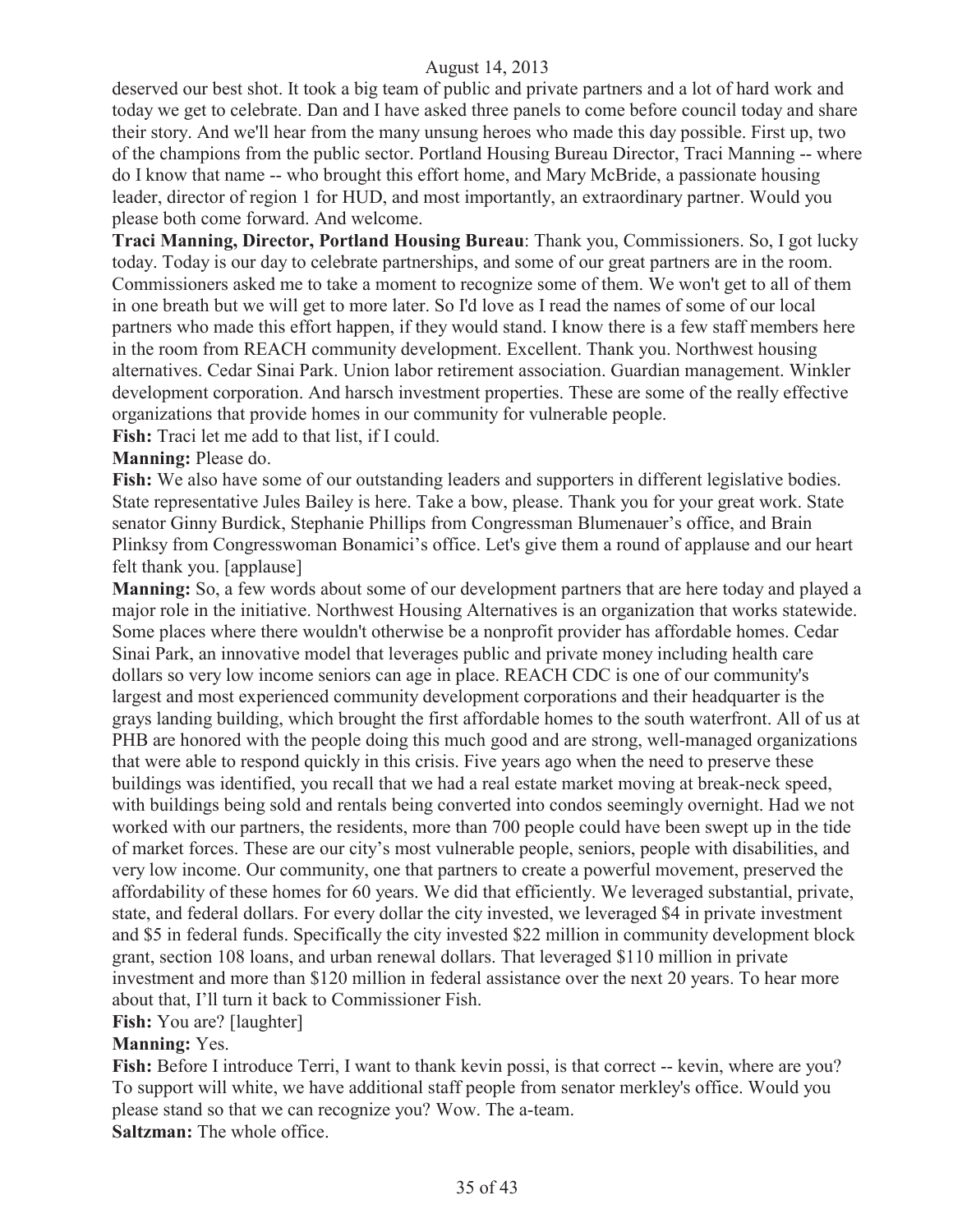**Fish:** If any of you here have a constituent concern we will be meeting -- [laughter] The district director is here and she will be happy to take your name and number. I also, we're going to be thanking other people later. But let's get everybody identified. We have a number of key staff people from the Portland Housing Bureau. And they are some of the best and finest and hardest working public servants in our community. Would the Portland Housing Bureau community please stand. We also have great partners from home forward. Steve Rudman and members of his team are here. Would you please stand? Of course we could not be successful without great leadership and partners at the county. If you're here from the county, would you please -- okay. Well, it's now my honor to introduce Mary McBride. In the way that HUD is organized by regions, mary is -- is the top of the food chain in our region, which means she is the boss of Alaska, Washington, Oregon, Idaho**. Mary McBride:** That's it.

**Fish:** And that's it. She has aspirations of course for more territory.

**McBride:** Exactly. Looking at Montana.

**Fish:** Mary and her wonderful team, who she will acknowledge in a moment, have been with us every step of the way. We're so fortunate not only here in Portland, but in Seattle, to work with a great team from HUD. Mary you honor us today with your presence. Thank you. **McBride:** Thank you, Commissioner Fish. Commissioner Saltzman, you're stepping into some wonderful shoes, and I look forward to working with you in the same way we have with our good friend and colleague Commissioner Fish. Before I get started, I want to take just a moment to recognize members of the HUD team who have worked on this initiative. Not everyone's whose fingerprints that are part of this are here today. If the HUD team would stand up. [applause] You know, we've always looked to Portland and certainly the surrounding area as a place where new ideas merge and where the bar is never high enough. It's a place that challenges yourselves to stretch and look beyond the status quo. A lot of jurisdictions may have been tempted when faced with the challenge that you were faced, in terms of properties who were aging out, may have said that's - that's a really big problem, and hopefully someone will take care of it. But in the true sense of leadership, people stepped up with a vision, a bold vision, and 11 by 13 vision. Not to do it by yourself, but, in fact, to look at how to mobilize partners, how to bring the right people to the table. When we talk about preservation, it is such a critical piece of the continuum of housing. Particularly in terms of affordable housing. And yet in many aspects, preservation is one of the most difficult. It's also one of the pieces where being the only player at the table won't work. Partnerships are an essential part of ensuring that properties are preserved for decades to come. But when we talk about preservation, it's also about more than just bricks and mortar. More than just a building. When we talk about the efforts that have gone on here, it's really about the people who call those facilities home. It's also about community. And ensuring that properties are preserved, not just for today, but frankly for those who are yet to come. You know, when we talk about what took place with this initiative, it took a lot of not just people at the table thinking out of the box, but it really took the courage and the leadership to have actions outside the box. Move them forward. To mix and match. To push the envelope. And I am really proud of the partners here, including the role that HUD played. You know, oftentimes when you think about a federal department, it's easy to say, particularly in this day in age, that federal government can be part of the problem. And in this community, in this state, in this region, it brings me great pleasure to say that not only are we at the table, but we're part of the solution. And in this case, bringing not only our traditional players and our traditional resources, but bringing other types of funds, other types of flexibilities to make this work. And at the end of the day, I can say with great pride that this is the right role of government. Supporting local priorities, levelling the playing field, and being accessible and flexible when we need to be. Commissioners, I look forward to the next initiative that raises the bar higher and being a partner with you, we saw the folks who stood up here representing our HUD office. They are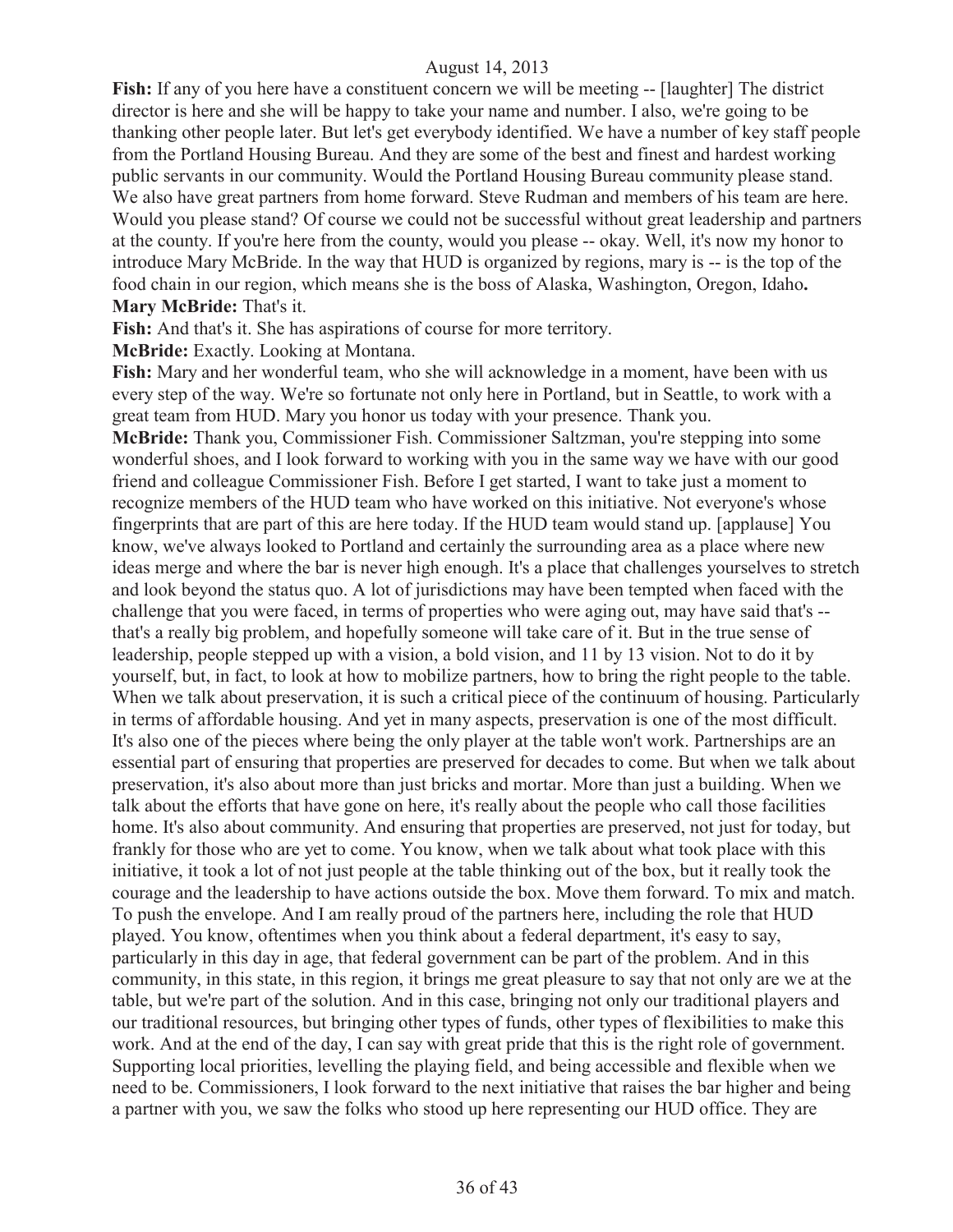among the best of the best. And are eager to walk the next part of the journey with you here in Portland. Thank you. [applause]

**Fish:** Thank you. Thank you Mary. Next our second panel. We will hear from two key partners from the nonprofit sector and a very special guest. Rob Prash, with the Network for Oregon Affordable Housing, or NOAH was part of this team from the very beginning. I believe that we would not have been successful with the innovative, collaborative approach that he and Bill Van Vliet brought to this effort from the beginning. Also joining us is David Fuks, with Cedar Sinai Park. In all, they helped us preserve more than 500 affordable homes and protect over \$100 million in federal subsidy over the next 20 years. And, third, we invite up my friend, Bill Gentile. Bill is the incoming chair of elders in action, and most important for today, a resident of uptown tower. Welcome, gentlemen. Rob.

**Rob Prash:** Thank you, Commissioner Fish. I want to start today by recognizing Commissioner Fish for his dedication to affordable housing and for his efforts to protect the Portland safety net programs. Those have been critical. And under Commissioner Fish's leadership, preservation has been one of the city's highest priorities. As you look around the room, many people here contributed to the success that we're celebrating today. I want -- what some people may not know is that the foundation for this success was set way back in 2007, when a group of housing advocates, property owners, charitable foundations and government agencies all came together to address the very real possibility that Portland might lose some of the 11 incredibly important buildings. People like Will White, who you will hear from shortly, Doug Stamm from Meyer Memorial Trust, and many other community leaders worked together to develop the strategies that were used successfully to preserve these affordable Portland homes. So, the success we're celebrating here today wasn't because of good timing or good luck, but it was a result of good public policy and the joint efforts of many of the folks here today. So, congratulations to everybody involved in this great accomplishment, but let's not forget the need for affordable housing in our community is greater than ever, and let me just finish by saying, as Commissioner Saltzman assumes the responsibility for guiding Portland's housing agenda, as Mary said just a minute ago, the bar has been set high, but I think we can expect to see many great accomplishments in the years to come. Thanks. Thank you.

**Fish:** Thank you Rob. Every time someone says residual receipts, somehow I have a mental image of you.

**Prash:** I don't know if that's a compliment or not, but that's a lot of money. [laughter] **Fish**: Thank you. David?

**David Fuks:** I'm the CEO of Cedar Sinai Park. It is an honor to be here to thank you for the work that the city has done in providing the leadership to make this 11 by 13 dream happen. In the town we praise the man who plants the tree that will bloom in six years beyond his own lifetime, recognizing that he received the fruit of the trees sown by others before them. Our city has done that for the community in a significant way. The vision and willingness to do that was initiated by you and we are so grateful. I want to express gratitude also to so many of the people who provided the leadership and the energy that made it possible for Cedar Sinai Park to step forward into this new role as an organization. Particularly Jim Winkler who is in the room, but also Harold and Arlene Schnitzer, and from Harsch who all made a significant difference. The buildings we bought are beautiful. They could have easily been turned into condominiums and been an asset of another sort in downtown. The vision to preserve these buildings as affordable housing and to renovate them and make them beautiful, and make them sound for the next 60 years, is something that we take great pleasure in and great pride in. I am astounded by the creativity that it took to put these transactions together. The variety of funds, the leveraging that you talked about earlier, it was a remarkable combination of resources and energy and extremely bright minds just to receive the opportunity to pay the tuition, to be in the room with so many great people was well worth it from my perspective. I want to express gratitude to all of those, the banking sector, housing department, the city, the state,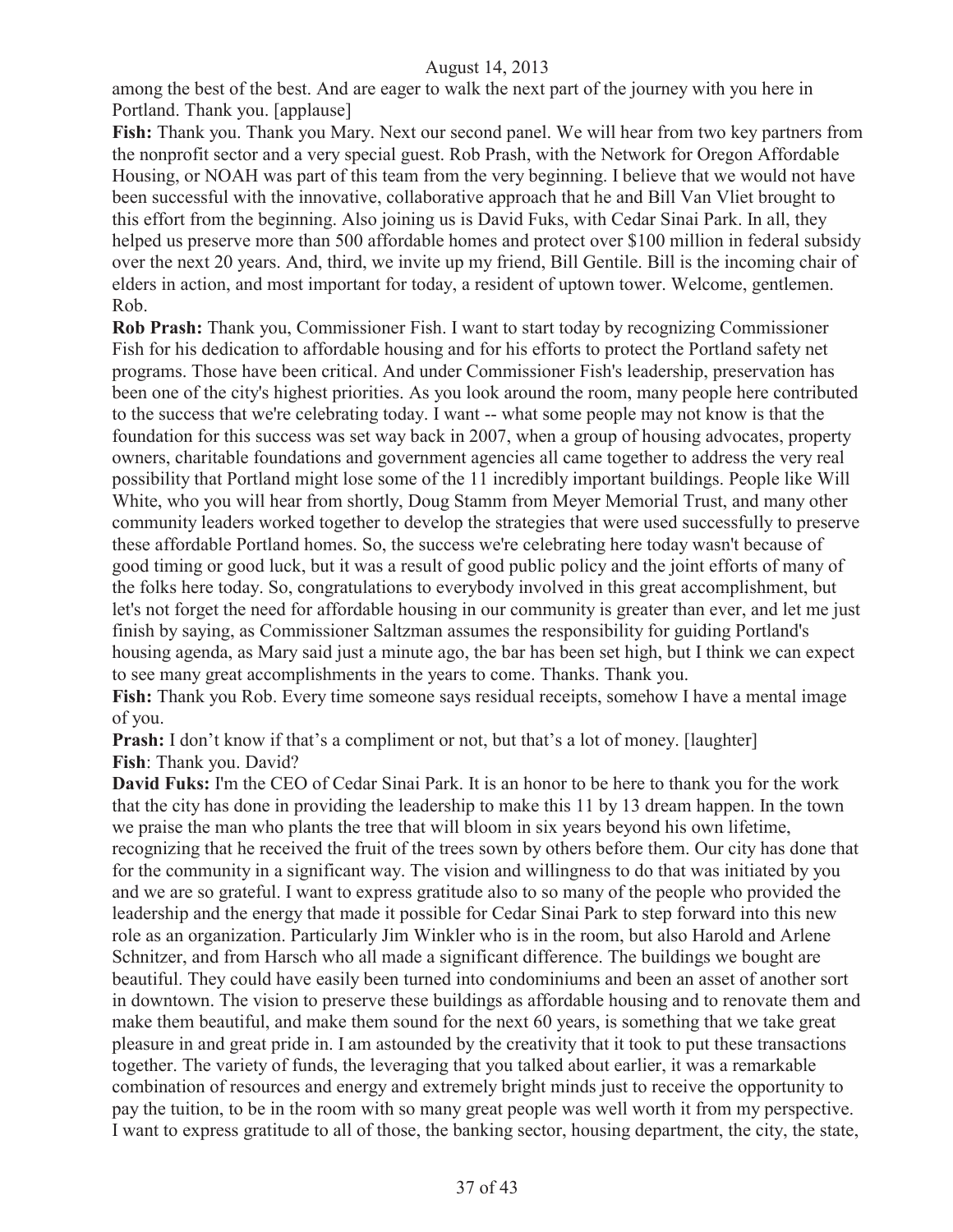and the federal government all played significant roles in being able to make these projects happen and it was a remarkable experience. Commissioner, I'm a kid from Detroit, Michigan. And I spent my youth there. I'm sad to say, it's not the city that I grew up in anymore. I've lived in Portland for almost 40 years. But it's -- when I go to my home town, I'm filled with a combination of nostalgia and sadness because of the failure of what good governance was about. I'm so proud that for the last 40 years that I have lived in a city that takes governance seriously, that makes investments in the community and has the vision to preserve its assets and do the stewardship that's necessary to make things work. I thank you for that leadership.

**Fish:** Thank you very much. We wanted to honor one of the residents. And I know there are a number of people here today who joined us who are residents. And -- but Bill, Bill is -- wears many hats. And from leadership of elders in action, to fighting for affordable housing, to being a blogger, to being a really great guy, and we're grateful that you're here today, Bill.

**Bill Gentile:** Thank you, Commissioner. Good afternoon commissioners and thank you very much for inviting me to speak here today. I was aware of enormous amount of partnerships that went into this project. But until all of the people were introduced, I really didn't have a handle on how many were actually involved. So I want to thank them as well for their contribution to this project. As a resident of one of those preserved buildings, I appreciate the opportunity to live in a comfortable, safe location that has easy access to transportation and allows me to participate in this community. Not only just doing volunteer work, but just going to the park and watching the kids run in the fountain, which is one of my fun things to do, to walking to the three farmers markets here in the city, which offer an opportunity for shopping for fresh fruits and vegetables. And social, cultural aspect of the city as well that has been so generous in giving discounts to seniors and people with disabilities. So, I'm very grateful for the opportunity to live in one of these buildings that so many people have worked hard to make available. And I could probably spend the rest of the day explaining it. But I understand the time limit so I'll end it there. My deep thanks to all of you for your work in making affordable housing available.

**Fish:** And thank you for highlighting the values around making sure that people have choices of where they live. When I have out of town guests, I make a point of taking them to Director Park, standing on one corner of Director Park and explaining to them that 60% of the cost of that park was borne by the private sector, by people like the Schnitzer family who made it possible. And then I point to the Admiral on the corner of the park, and I say this is a home to some folks in our community who experience the most barriers and the least resources to afford where they can live. I'm proud to live in a city that places an affordable home next to a new park so that the folks who live there can enjoy the same quality of life that we all do. And I think that's at the heart of the value system behind 11 by 13. Thank you. I want to acknowledge that the Mayor has joined us. We have one more panel. Thank you, gentlemen. [applause] We have two more special guests to recognize and honor today. The first is Will White. Will is our secret weapon in Washington, D.C. where he advises Oregon's junior senator, Jeff Merkley, on all things housing. And I can tell you from personal experience, there were some bumps in the road in this process that no one but Will could figure out. And without his leadership, it would not have happened. As the former director of what was once called bureau of housing and community development, Will literally shaped our preservation agenda. He's joined by Susan Emmons. Susan, as we know, is a tireless advocate for low income older adult and champion for affordable housing downtown.

**Will White:** Thank you, Commissioner. Mayor Hales and rest of the commissioners, it is great to be back here in front of the City Council. I haven't been in sometime. I have been back on the east coast. How appropriate to celebrate the success of the 11 by 16 campaign that when it was launched in 2008, few would have bet that we could have achieved a 100% success at the rather audacious goals that were set. I think others in the broad team that worked on this have already covered most of the points. I'm not going to go over them once again. Just a couple of broader lessons that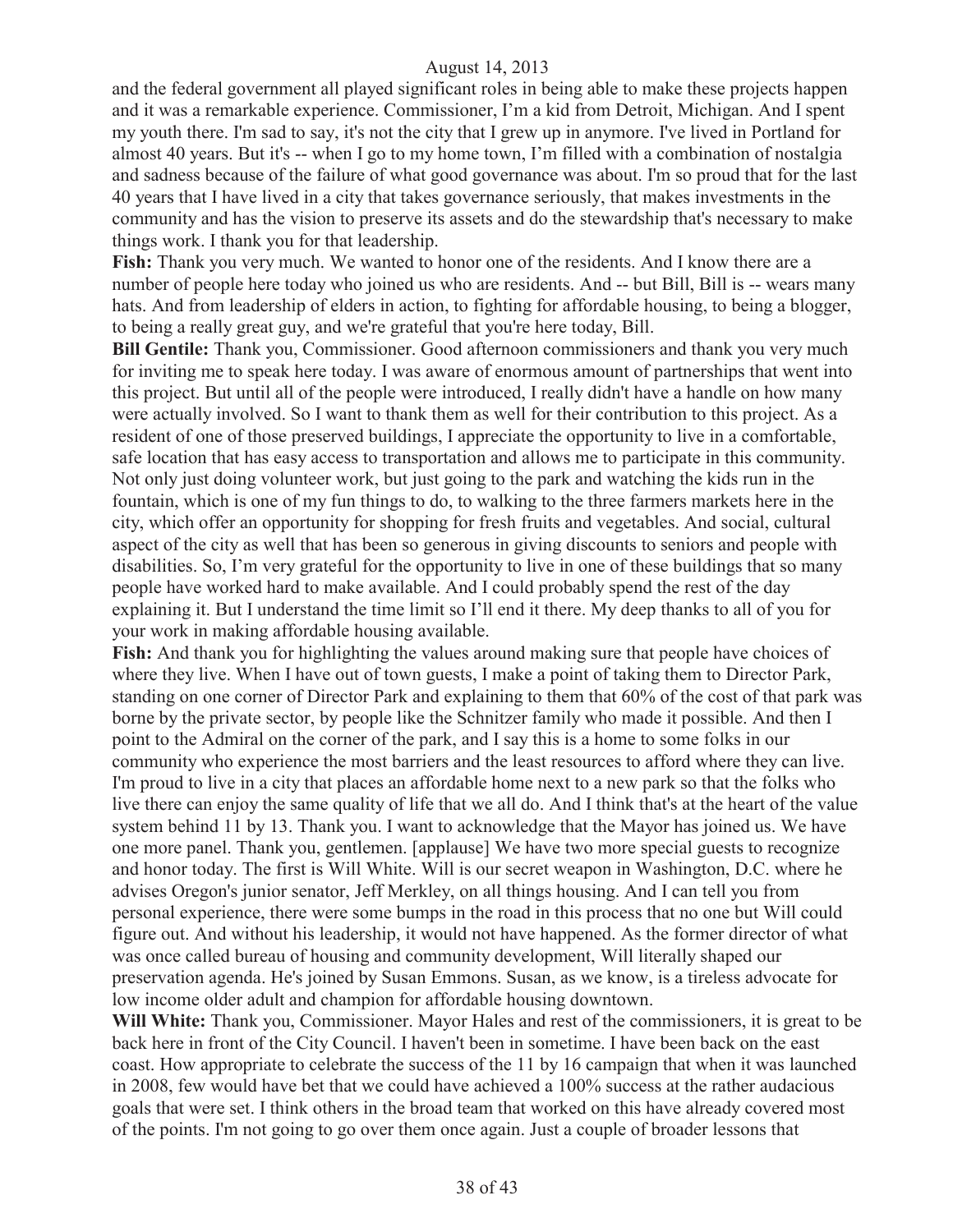occurred to me. One is that sometimes people say, well, should the private sector take care of this problem or should government take care of this problem? Each has its own advocate to think one avenue or the other is really the right one. It is clear to me that in this case neither one alone was going to be able to do the job. That's what brought together this coalition of different organizations and smart individuals, committed people that you have heard from and heard about today because neither sector, neither the nonprofit or the for profit sector, or government could have done it on its own. You hear these days, kind of a pessimistic, well, government doesn't work anymore, government is the problem rather than the solution. When I look at this one, it was a very seamless collaboration of the local government, the state government, and the federal government agreeing on goals that they wanted to support with the resources they could uniquely bring together. And with anyone of those partners having stood back from the table, we could not have succeeded. And then finally, just an acknowledgment about the importance of learning from history. Because I go back to when I first came to Portland, and many of you will remember, and certainly Susan first and foremost, the tragic failure to be able to save the Roosevelt when we had an affordable property that was so valuable as a redevelopment opportunity, and the public sector couldn't step forward and maintain it. And those folks got turned out and it was a lot of work to find places to house them again. We learned from that lesson when this kind of a threat came up again, we said we're not going to go down that path, we are going to be proactive, we're going to get together all of the people that will be committed to this from all of the sectors that I just talked about and together let's hope we can save at least a majority of the buildings, and it is a delight to me that we were able to preserve them all. I could like to turn it over to Susan Emmons to talk about the people that benefited from that.

**Susan Emmons:** Thank you. I'm Susan Emmons, I'm the director of NW Pilot Project. I've been in my job for 28 years. Many of the people in this room -- I have to say, I'm thrilled to be here today. This is really cause for celebration. I think in the limited time we have, it hasn't been possible to talk about the mind-boggling complexity of the financing to make this happen. But I think with stands out is when you have a vision and a goal, you can do it. And I think that many people in this room know we have been keeping an inventory since 1994 to track the loss of housing in the center of the city. Sometimes conversion to another use. We are 1,893 units short of the goal that the city set. And imagine how much worse that would be if we hadn't been able to preserve these buildings. There is a wonderful story about a delegation of citizens who came to see Franklin Roosevelt -- and when they were finished, the president said, okay. You convinced me. Now go on out and bring pressure on me. And I love that story, but I think the other side of that equation is you have to have responsive public officials. You can be great advocates and get everyone together, and I think what sets Portland apart is that we have people in the public sector, you, who respond. We put pressure on you and you say okay, let's get this done. And we work together in partnership. I think it's important to say, we haven't solved our housing problem, but preservation means we have fewer people that lost their -- this is the other equation of how we're going to end homelessness, preserving housing, and keeping homes for people. I won't say anymore, because we don't have time. It is impossible to capture in a few minutes what this effort has meant to the people who live in these apartment buildings. Every one of these buildings is precious to us. We thank you for this effort. Portland knows how to do it and Portland knows how to partner. And we are the model and there are going to be more opportunities.

**Fish:** Thank you Susan. Thank you very much. I will make a couple of closing remarks and turn it over to my colleague and friend Dan Saltzman and then we have a little ceremony. What a year this has been. 2013. We made history in the legislature when speaker -- section 8 reform bill finally made its way through the legislature with the support of the governor and we will now be one of the few states in the nation that does not allow discrimination against voucher holders. And earlier in the spring, we celebrated another remarkable community-wide accomplishment, operation 305,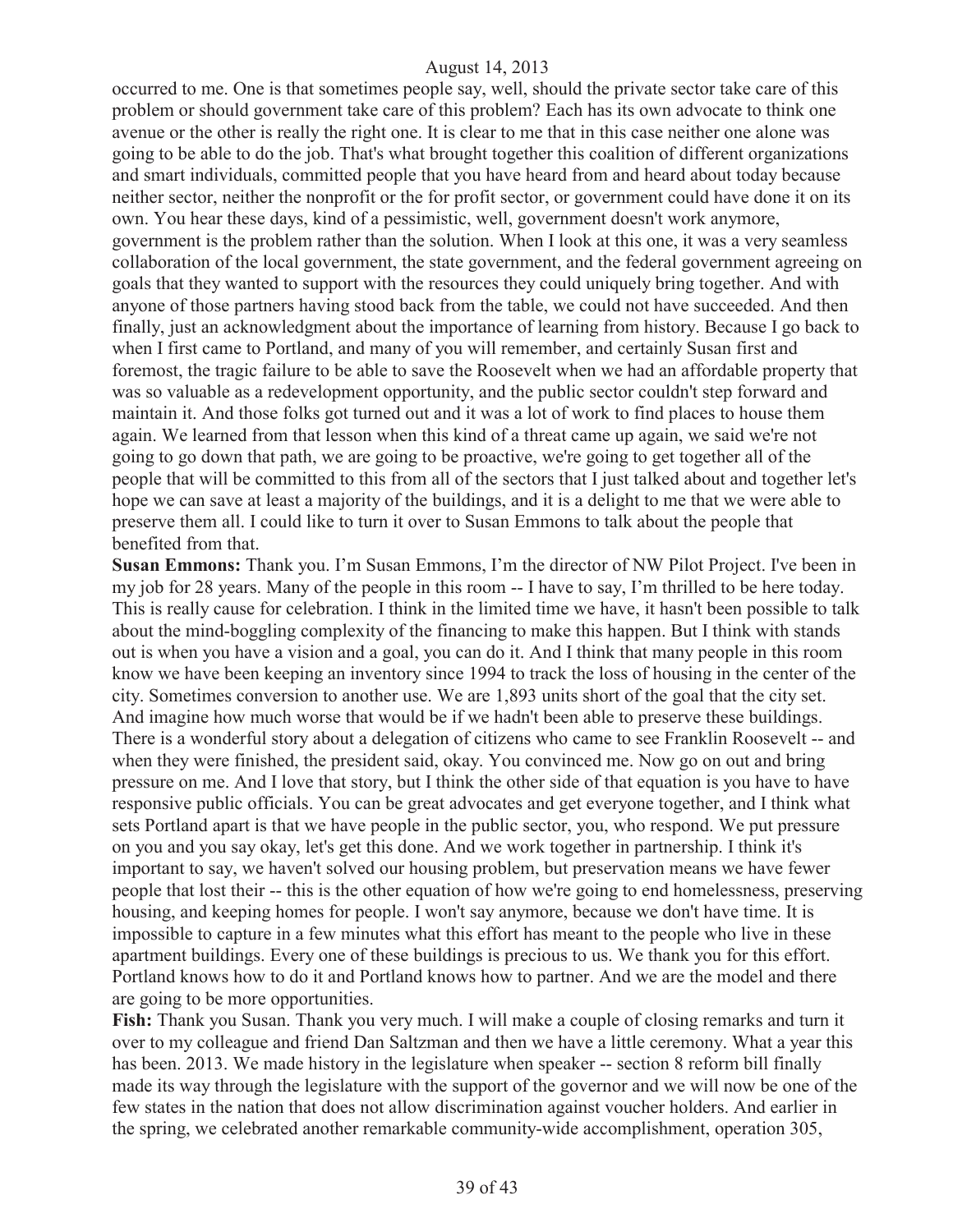where we took a program, the voucher program, which frankly doesn't work as well as it should and with the help of partners in the private and public, nonprofit and state community, we got all 305 vouchers utilized. Remarkable accomplishment. But today we get to celebrate the completion of 11 by 13. And I was so honored to be a part of this effort over the last five years. Yes, the numbers are amazing, and if you add rose schnitzer manor, which, in fact, inspired this campaign, it is a total of \$23 million of city investment, leveraging over \$100 million in private investment, which preserved over 1,000 affordable apartments and protected nearly \$165 million in federal subsidies. It just doesn't get any better than that. Oh, yes, it does. Because more than that, we protected the homes of some of our community's most vulnerable residents. Older adults and people with disabilities in our community should never be treated like second class citizens. They should have the same choice of where to live that everyone in this room enjoys, and they should be as proud as we are in where they live. I want to close by offering my special thanks to Commissioner Dan Saltzman, Shannon Callahan and his crack team for helping to organize this event. It was enormously gracious for him to do so and he has my full support as he goes forward. I want to thank my team, Sonia Schmanski, and everybody in my office for working tirelessly. A special shout out for Jaymee Cuti. Would you stand? Jaymee did a lot of the heavy lifting -- [applause] And Jaymee got me to do something that I never thought I would do, which is she got me to figure out how to use my smartphone. I downloaded an app which probably most of you have, and I put the app next to the bar code on the story boards down stairs and she has produced videos and oral histories of every single -- of a tenant from every building in the 11 by 13. Jaymee, thank you for telling their story and for reminding us that this is about the people that we serve and not just the bricks and mortar. I'd also like to acknowledge all of Jaymee's colleagues at the Portland Housing Bureau. From our distinguished director and all of the staff members that are here today, you make all of us up here proud to call you colleagues. And I'd also like to especially acknowledge outgoing deputy director Jacob Fox, who is relocating to Eugene and whose hard work was essential to making the stars align in these complicated deals. Jacob would you stand and accept our congratulations. [applause] It has been an absolute honor to be a foot soldier in this movement. I'm proud of what we accomplished together, and I continue to be inspired by a vision that we all share. One in which everyone in our community some day has a safe and decent place to call home. Thank you all. Dan.

**Saltzman:** Thank you, again, Commissioner Fish, for your outstanding leadership on this 11 by 13, and outstanding leadership on the housing bureau for the last five years. While we celebrate the accomplishment of 11 by 13 today, there were some comments about raising the bar, and while I don't want to take total credit yet for raising the bar, because this rightly belongs in -- taking an enormous effort that is going to raise the bar here and that is to undertake a preservation effort of similar magnitude to, in their case, involves 10 high-rise buildings, provide 1,200 homes for seniors and those on disabilities. And this is an undertaking of an enormous magnitude. These structures that have served us well for a long time and many of them are showing their age. This will be a great effort, too. Like 11 by 13, a big effort, tremendous capital needs. I know it will be something that we will be looking forward but working with Home Forward and I know HUD will be right there with us as will probably many of the other partners that Commissioner Fish outlined in today's announcement. Thank you for your leadership.

**Fish:** I think before we wrap up, Dan and I have a special gift for Will. We have a bound volume with the stories and the histories of all 11 projects, which is a special addition. Dan and I would like to present this to you, Will, with our sincere thanks for your remarkable leadership in this endeavor. [applause] Commissioner Saltzman, Mayor Hales, I think that concludes the formal presentation. **Moore-Love:** We have public testimony still.

**Hales:** Anyone else signed up to speak besides the panels that we already have? **Moore-Love:** Yes, we have two people. Lightning and Crystal Elinski. **Hales:** Come on up, please. Good afternoon.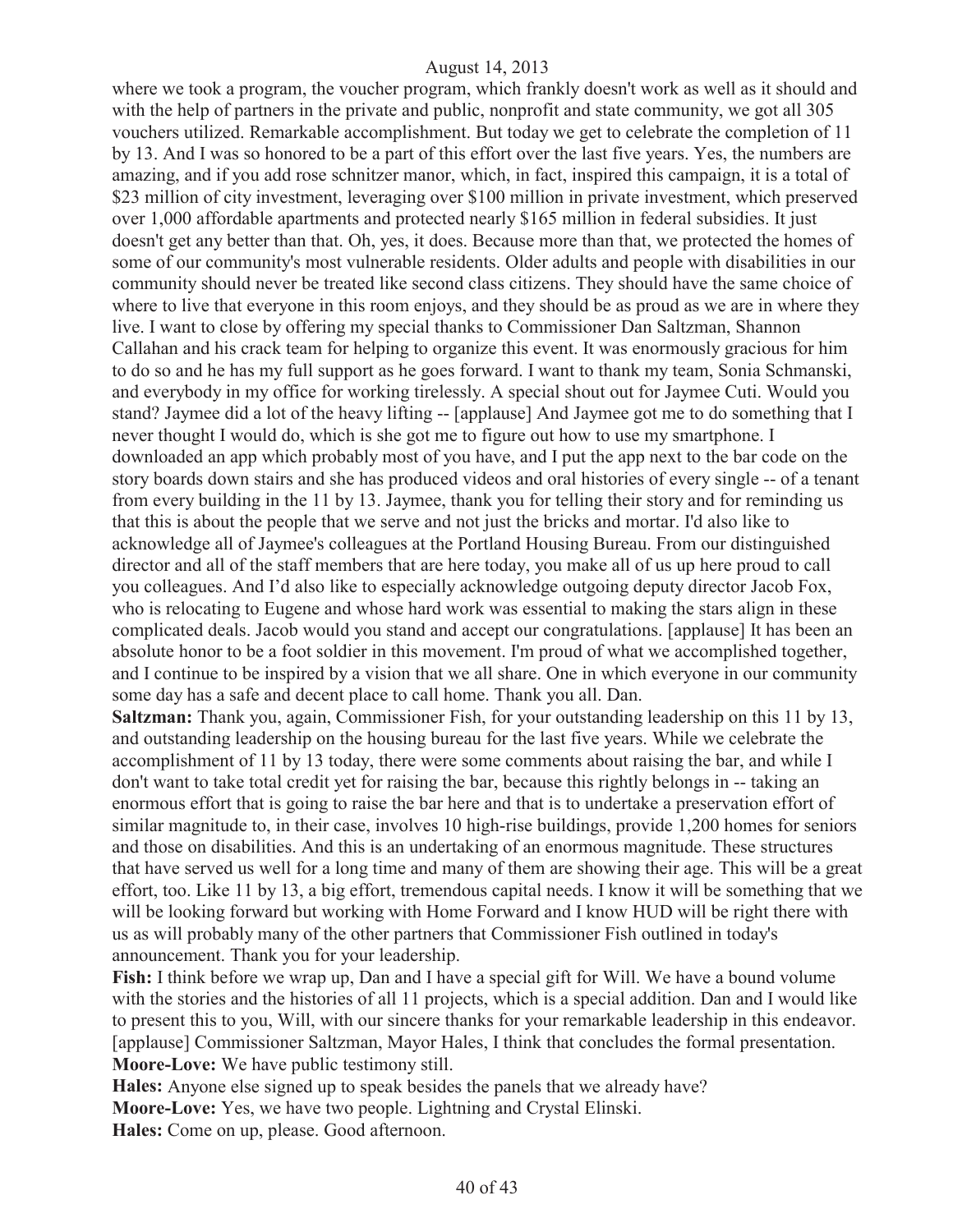Lightning: Good afternoon. My name is Lightning. This 11 by 13 is absolutely a success, and, again, I'd like to commend Cedar Sinai, Mr. Winkler, and the Schnitzer family for their great efforts and all of the other partners involved of course. One of the concerns I do have is that I notice a lot of these buildings are the historic properties, close to downtown, and possibly what I was thinking is that maybe we could look out a little bit more on the outskirts at some of the larger properties, maybe 200 to 500-unit capacity, maybe some previously built by like the Randall realty group and maybe try to get some of these larger apartment complexes actually into the game here as far as providing more housing for the homeless. I heard a number up here of 1893 that they came up short on the housing units. If you calculate that number, that's almost what we currently have out on the sidewalks right now around 2,000. So, that number, when you look at it, it's very interesting, and what I want to make sure is that the people outside, throughout this city, on the sidewalks, I know Mayor Hales is making an effort to do the right thing. Sidewalks weren't ever created to sleep on. They were never created to be housing. And he's in a difficult situation here that I think the community needs to come together and help him solve this problem because it's not easy for him to have to move people across the street. And we need more housing. We need more participation. We need more people to understand sidewalks were never meant to sleep on. And if you walk by somebody sleeping on the sidewalk and you're not upset about it, I really think there is something wrong. People don't deserve to sleep on sidewalks. We need more housing. Mayor Hales understands that. He needs more assistance throughout the community. More developers, possibly even cedar sinai, jordan schnitzer stepping in and helping solve this problem. Thank you. **Hales:** Good afternoon, welcome.

**Crystal Elinski:** Thank you, commissioners. Glad we have public comment on this. I represent 10,000 statistically random people that would love to be here. It's hard for me to come here so I'm glad that I can testify today on this. The five-year mark is a special mark for me as well. That's how long I've been coming to City Hall to have my voice heard about the dire conditions of homelessness in this town. And as you know, I've been constantly pointing out what some of the problems were and at this point, five years later, things do not seem much better. I haven't been able to make it here in the last couple of weeks, but every time I'm here I see the City Hall patting itself on the back. It's good to have these events that we can look back and see what worked, but I don't really see progress. And as walter white was expressing, who is going to take responsibility? Should the private sector take it or should the government? And I say that's who got us in this place in the first place. This economic crisis, and the people on the street, the children on the streets. We have amazing people all around us that have lives, have families, have histories and have futures, and for you to come to your job every day and have to climb over them to get into your building, maybe push them across the street a bit. The first time it happened, I know I told the Mayor. I didn't know about it. They pushed away the vigil for homelessness that had been there for a year and a half. Next they pushed people out again within two days. I'm not privy to this information. I come to City Hall and I can't even keep track of all of the changes that are going on. Meanwhile, to these 11 units, I have personal experience with them. I have applied for a lot over the years. I've had some interesting experiences. I would have thought that it was a given that we would keep these housing units in place, and in fact increase them over the years. There should be for every new building, every empty building, we should have a set number to fit the needs of the 2,000 plus on streets and the thousands upon thousands waiting in line. When I finally got my name up for housing, through housing authority, I was treated really horribly. Their lawyer person wouldn't tell me what kind of lawyer she was or what she did, but she accused me of having had in my past, a eviction. If you had done your research, you would have found that my landlord was the one that got me into homelessness, he made a settlement with me and then I sued him with bureau of labor and industries. This is a story that is one of the many. I'm glad Nick Fish and Dan Saltzman for your exhibit downstairs. I want to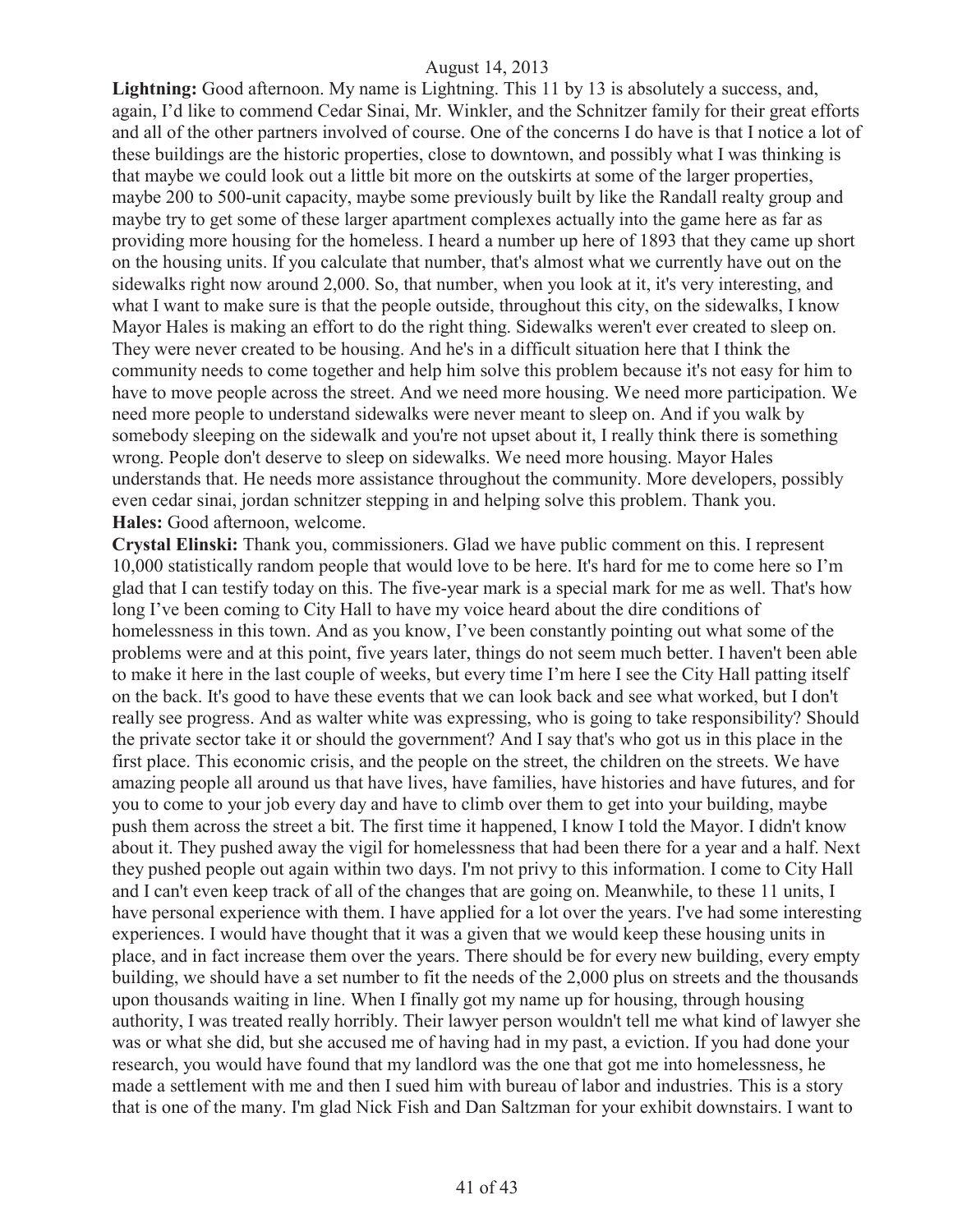see these faces, these underrepresented faces more. But I want this kind of program to become the norm. Thank you very much.

**Hales:** Thanks, Crystal. Thank you very much. Anyone else?

**Moore-Love** That's all who signed up.

**Hales:** Motion.

**Saltzman:** So moved.

**Fish:** Second.

# **Item 802 Roll Call.**

# **Saltzman:** Aye.

**Novick:** I just want to thank everybody here who has worked so hard for this moment, and unfortunately we can't take it for granted that the resources we have be preserved. It's taken a lot of effort and I congratulate you on your achievement. Aye.

**Fish:** About five years ago, we launched a new Portland Housing Bureau, and perhaps some people then wondered what would that mean to our community. And I think this is yet another example of what bringing all of our programs and resources and talents under one roof meant for our city. I am so proud of what we together have accomplished. And I'm also grateful for Lightning and Crystal to remind us that as we come together and celebrate the wins, we also must commit to doubling down, because the work is not complete. And my regret is that -- is that we are -- we use language like ending homelessness, when we know that there will always be poverty and homelessness in our midst. As long as there is someone in need, I hope there are people like you in our community ready to step up and make a difference as you have done through this campaign. And to Will White, we don't have the words to thank you for your leadership on this endeavor. It's risky to say that there was one indispensable person, but I think that we would all here agree that you were that indispensable person. And we are grateful to you and honored to call you our colleague and we wish you many, many years of success in Washington as our captain as we continue to tackle this problem. Thank you all for making this an extremely proud day for our city and our city council. Aye.

**Hales:** I'm very pleased to be here for the grand finale of this important discussion and celebration of a milestone. And excellent work by all concerned. By our leaders on the city council. Thank you both, Commissioner Fish and Commissioner Saltzman, for leading our role in this constructive partnership. And that's really what we're about here. If you think about what characterizes our success as a community, in housing and in other things, it's first of all, a willingness to innovate, try new things, to be bold, look at our park system, 112 years ago, a bunch of citizens decided to hire the best landscape architect in the country to come do a parks plan for us that we're still carrying out. We've been bold. We've been innovative. Community development network that will and Tasha Harmon helped to start. Organize our efforts. Try new things and try them in partnership. That's the other thing that is so clearly distinguishes the destructive politics of what we see -- that spirit of partnership will work with the private developers, landlords and land owners, and trade organizations. We'll work with nonprofits. A whole lot of nonprofits who have done and continue to do amazing things in trying to meet the housing needs of our community. And then the third ingredient, in addition to that, innovation and spirit of partnership, a persistence in good policy. Some of these things take time. This one was done remarkably quickly. But some of these things take a long and sustained effort. At the risk of embarrassing you a little more, will, you personify those values. Innovator, great partner, and working on this agenda for a long time with those of us who appreciate you so much. Personal, special note, one of a long line of Virginians who came to Oregon and made a difference. Starting with that Merriweather Lewis guy and another guy who left a small contracting business in Virginia to move to Portland. I can particularly appreciate that element of our friend, Will White. Thank you all for great work. Aye. And I believe -- did you call commissioner Novick's name? I'm sorry. You just voted aye.